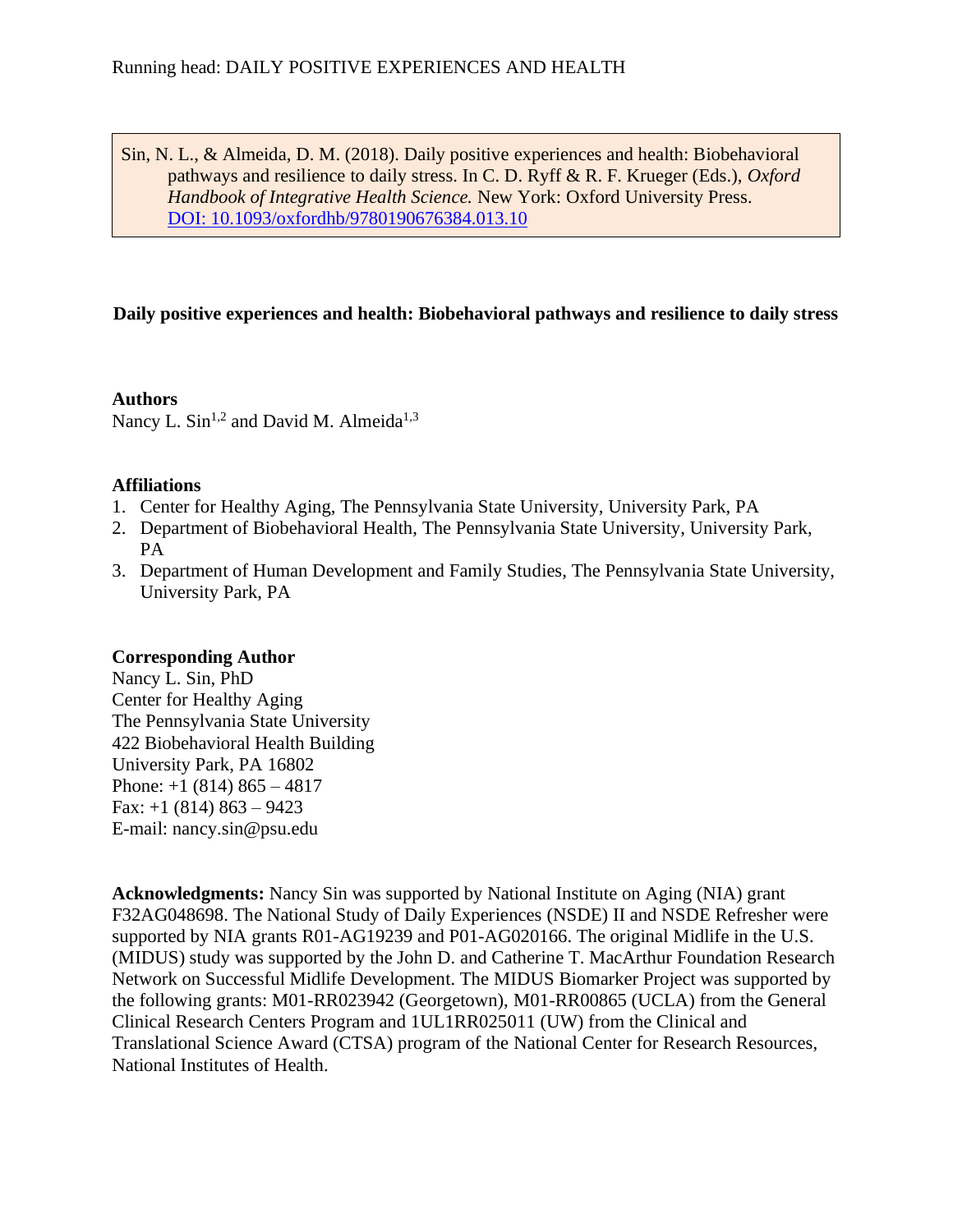#### **Abstract**

Positive emotions and minor positive events are far more likely to occur in people's dayto-day lives than are negative emotions and stressors. Despite being common features of daily life, little work has been done to characterize daily positive experiences or to examine whether these experiences are related to psychological and physical well-being. This chapter first provides an overview of theoretical perspectives and previous research linking positive experiences with stress and health. Next, we propose a conceptual framework that describes constructs within the realm of "daily positive experiences," namely daily positive affect, daily positive events, and affective, cognitive, and behavioral responses to positive events. The framework posits that daily positive experiences contribute to long-term health through behavioral and biological pathways, as well as by mitigating the damaging effects of stress. Readers are introduced to research methods for evaluating positive aspects of daily life. Drawing on data from the National Studies of Daily Experiences (the daily diary project of the Midlife in the United States Study), we describe the sociodemographic patterning of daily positive experiences by age, gender, race, and socioeconomic status. We then present our multidisciplinary work linking between-person differences and within-person (day-to-day) variations in daily positive experiences to stressor reactivity, inflammation, and diurnal cortisol rhythms. Finally, we conclude with a discussion of unanswered questions and key areas for future discovery and innovation. Taken together, the study of everyday positive experiences provides important insights into health and well-being that go beyond what can be learned from focusing solely on negative experiences.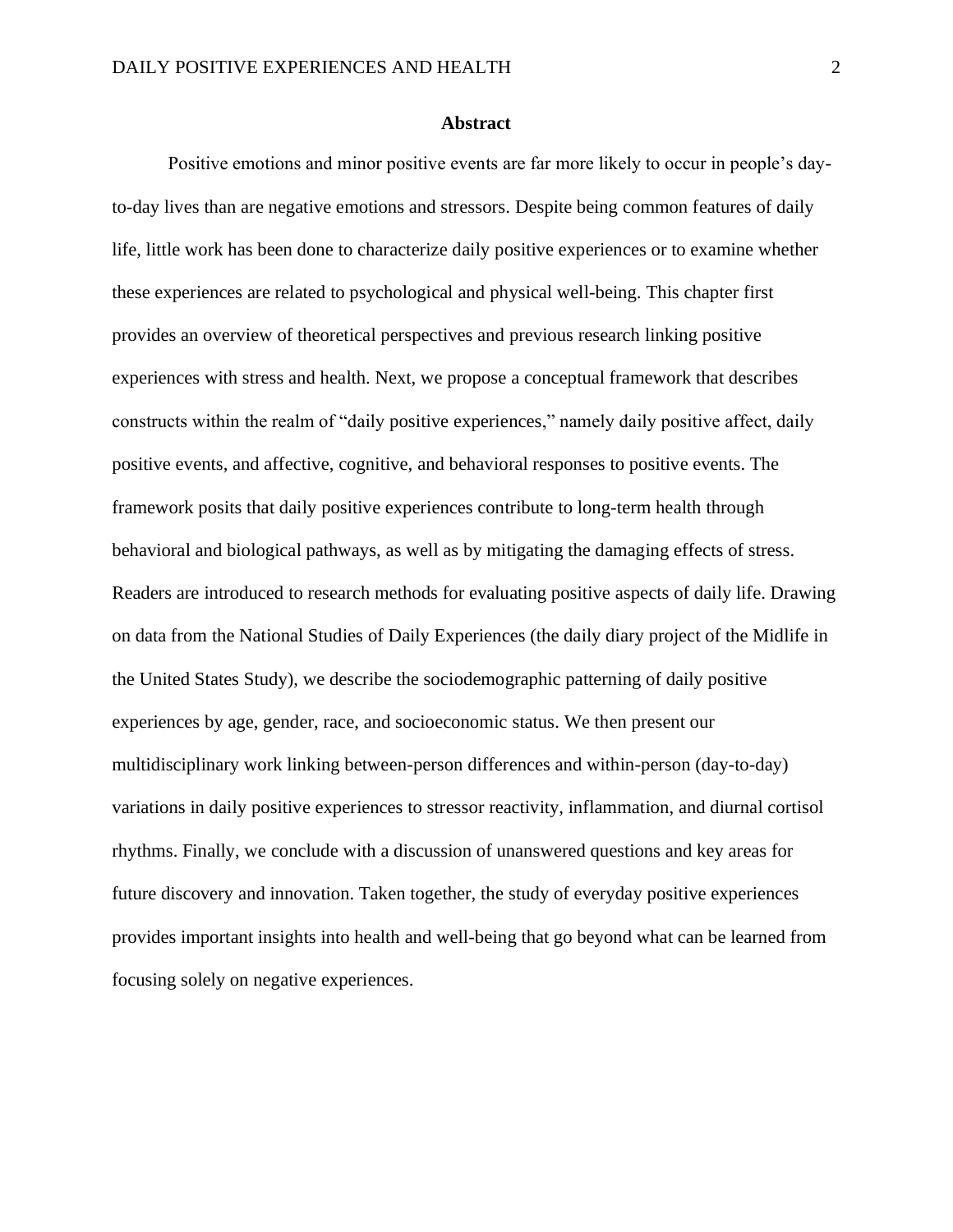## **Introduction**

Many features of our daily lives—including interpersonal tensions, work demands, and family responsibilities—can shape physical and mental health. Mounting evidence suggests that how people respond to daily stressors is predictive of risks for long-term health outcomes (e.g., Charles, Piazza, Mogle, Sliwinski, & Almeida, 2013; Mroczek et al., 2015; Piazza, Charles, Sliwinski, Mogle, & Almeida, 2013). By contrast, positive aspects of daily life and their potential implications for health have received considerably less attention. The purpose of this chapter is to provide an overview of research on "daily positive experiences," defined as positive affect and positive events in everyday life (for example, sharing a laugh, accomplishing a goal, or spending time in nature). First, we review theories and background literature on positive experiences and health conducted prior to the Midlife in the United States Study (MIDUS). Second, we present our conceptual framework, which posits that individual and environmental factors influence daily positive experiences that, in turn, are prospectively linked to health through biological, behavioral, and stress-buffering pathways. Third, we introduce our daily process approach for examining various constructs within the realm of daily positive experiences in MIDUS. We then present findings on daily positive experiences from two sub-studies of MIDUS, the National Study of Daily Experiences (NSDE) 2 and the NSDE Refresher Study, followed by recommendations for future research.

# **Background: Pre-MIDUS Research on Daily Experiences and Health**

# **Early work and theoretical perspectives**

Over 30 years ago, positive experiences were theorized to co-occur with stressors (Kanner, Coyne, Schaefer, & Lazarus, 1981) and were thought to facilitate the coping process (Lazarus, Kanner, & Folkman, 1980), ameliorate depression (Lewinsohn & Libet, 1972), and reflect adaptive behavior patterns in daily life (Zautra, Guarnaccia, & Dohrenwend, 1986). Early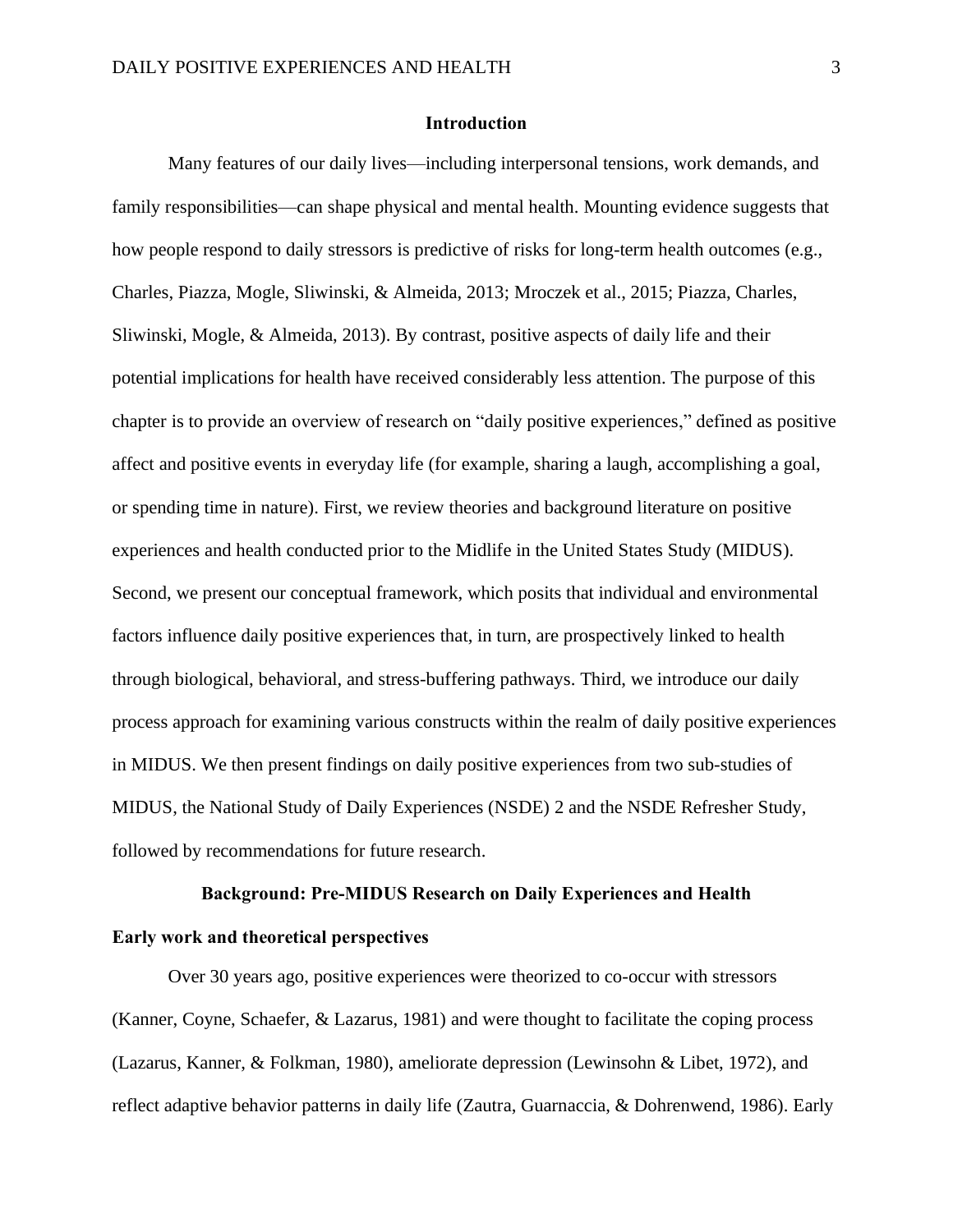research on minor positive events—also called "uplifts"—suggested that positive events might have stress-buffering effects, such that positive events were thought to be protective for mental and physical health in the context of elevated stress but would be relatively unimportant in the absence of stress (S. Cohen & Hoberman, 1983; Reich & Zautra, 1981). For example, in an experimental study, college students who were instructed to engage in pleasant activities across two weeks—such as chatting with a friend or participating in a class discussion—showed increases in quality of life compared to those in a control condition (Reich & Zautra, 1981). Pleasant activities reduced psychiatric distress only among participants who had encountered more negative life events (Reich & Zautra, 1981). In another study, high-stress college students who reported more positive events over the past year showed less depressive and physical symptoms than their high-stress counterparts who experienced fewer positive events (S. Cohen & Hoberman, 1983). Among low-stress college students, however, positive events were unrelated to depressive symptoms and were linked to slightly elevated physical symptoms. Together, these studies provided preliminary support for the role of minor positive events in maintaining psychological and physical well-being among individuals experiencing chronic stress, yet the mechanisms underlying these stress-buffering effects were unclear.

Lazarus, Kanner, and Folkman (1980) proposed that the positive emotions derived from positive events might serve three functions in the coping process. First, positive emotions can serve as *breathers* that provide temporary relief from the stressful experience and engage the person in a pleasurable activity. Second, positive emotions (such as hope) are *sustainers* that might motivate the person to continue coping with the stressor. Third, positive emotions may function as *restorers* that facilitate recovery from stress by replenishing depleted resources or by building new resources. Folkman and Moskowitz (2000) further extended these ideas by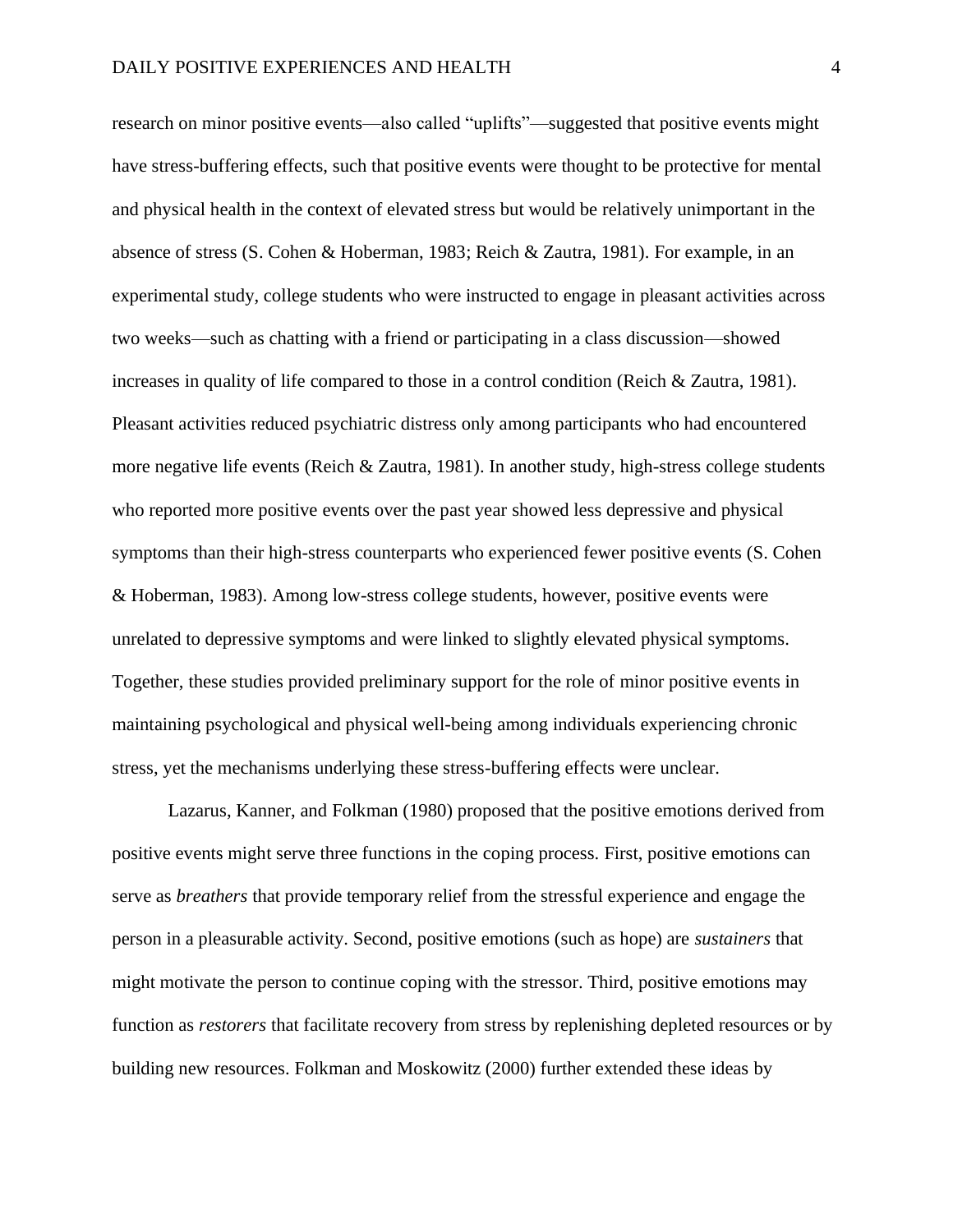#### DAILY POSITIVE EXPERIENCES AND HEALTH 5

proposing several ways in which positive affect is generated and sustained in the context of chronic stress. In their qualitative work, they found that caregiving partners of men with AIDS coped with stress by using *positive reappraisal* (reframing a situation in a positive light), *problem-focused coping* (efforts to solve or manage the problem causing distress), and by *infusing ordinary events with meaning* (creating a positive event or interpreting an otherwise ordinary event as positive). Their research demonstrated that, even in the midst of profoundly stressful circumstances, people actively sought out positive experiences and employed coping strategies that enhanced or maintained positive affect (Folkman, 1997; Folkman & Moskowitz, 2000; Folkman, Moskowitz, Ozer, & Park, 1997).

Beyond their hypothesized roles in stress and coping, does the assessment of positive events in everyday life contribute to our understanding of well-being? Zautra and colleagues advanced a body of literature showing that positive events and negative events had distinct associations with affect, such that—when comparing between persons—individuals who reported more positive events (e.g., played a sport, made a new friend) had greater positive affect but did not differ in psychological distress, compared to those who experienced fewer positive events (Zautra, 2003; Zautra & Reich, 1983). Subsequently, new developments in analytic methods enabled the examination of positive events, stressors, and affect as they unfolded within-persons in daily life. Their research on within-person processes led to the development of the Dynamic Model of Affect, which contends that, under safe and predictable circumstances, people are able to separately process positively- and negatively-valenced features of a situation to obtain maximum information (Zautra, Affleck, Tennen, Reich, & Davis, 2005; Zautra, Smith, Affleck, & Tennen, 2001). Positive and negative affect are therefore hypothesized to be less correlated in the absence of stress. The model also proposes that the uncertainty of stress will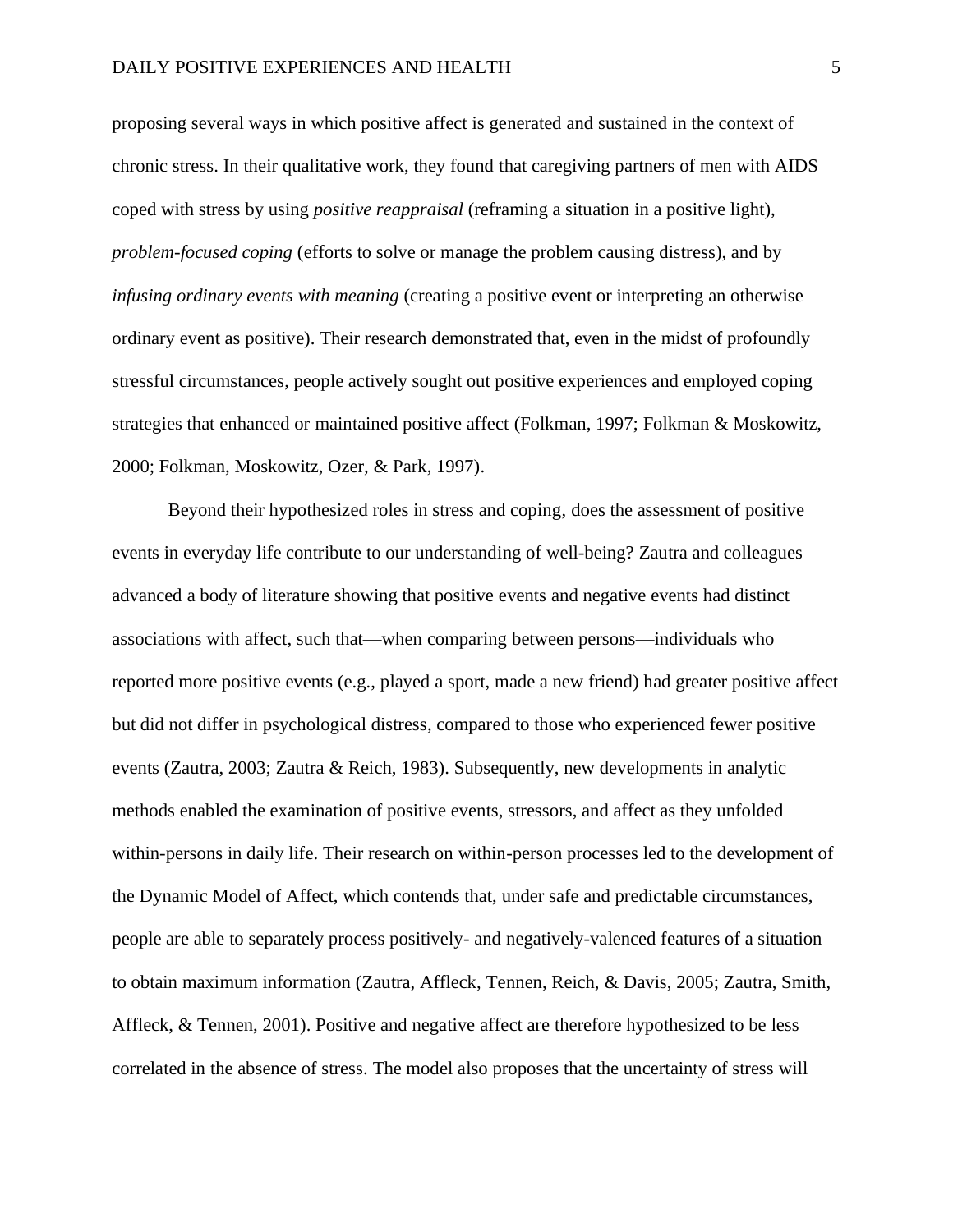increase cognitive demands and lead to less differentiation in affect. Thus, positive and negative affect are expected to become highly inversely correlated during times of stress. It also follows that, in the context of stress, positive events and positive affect should play a greater role in reducing negative affect and attenuating the effects of stressors.

These theoretical foundations have set the stage for research on positive experiences in daily life, but the empirical work has not kept up with the theoretical advocacy. Although a growing literature has linked individual differences in trait-like measures of positive affect (generally assessed at a single time point) with better physical health and longevity (Boehm  $\&$ Kubzansky, 2012; Pressman & Cohen, 2005; Sin, 2016), few studies have examined day-to-day or moment-to-moment assessments of positive experiences in relation to health. We turn now to a review of the literature on sociodemographic predictors of daily positive experiences, as well as the associations of daily positive experiences with pathways to health.

#### **Age, social disadvantage, and daily positive experiences**

Age, race, and socioeconomic status are critical to understanding health and may predict exposure and responses to daily positive experiences. Emotional well-being has been observed to improve with age, such that there are gradual increases or maintenance in positive emotions and decreases in negative emotions (e.g., Carstensen et al., 2011). The socioemotional selectivity theory asserts that, with advancing age and limited time left, older adults restructure their lives to prioritize meaningful relationships and activities and to minimize potentially negative experiences (Carstensen, Isaacowitz, & Charles, 1999). However, it is also possible that by avoiding stressful activities or situations, older adults may inadvertently reduce their exposure to positive experiences. Indeed, a study of 101 healthy women ages 63-93 found that older age was associated with both fewer positive events and fewer stressors (Charles et al., 2010). The women showed no age-related differences in emotional responses to positive events or stressors,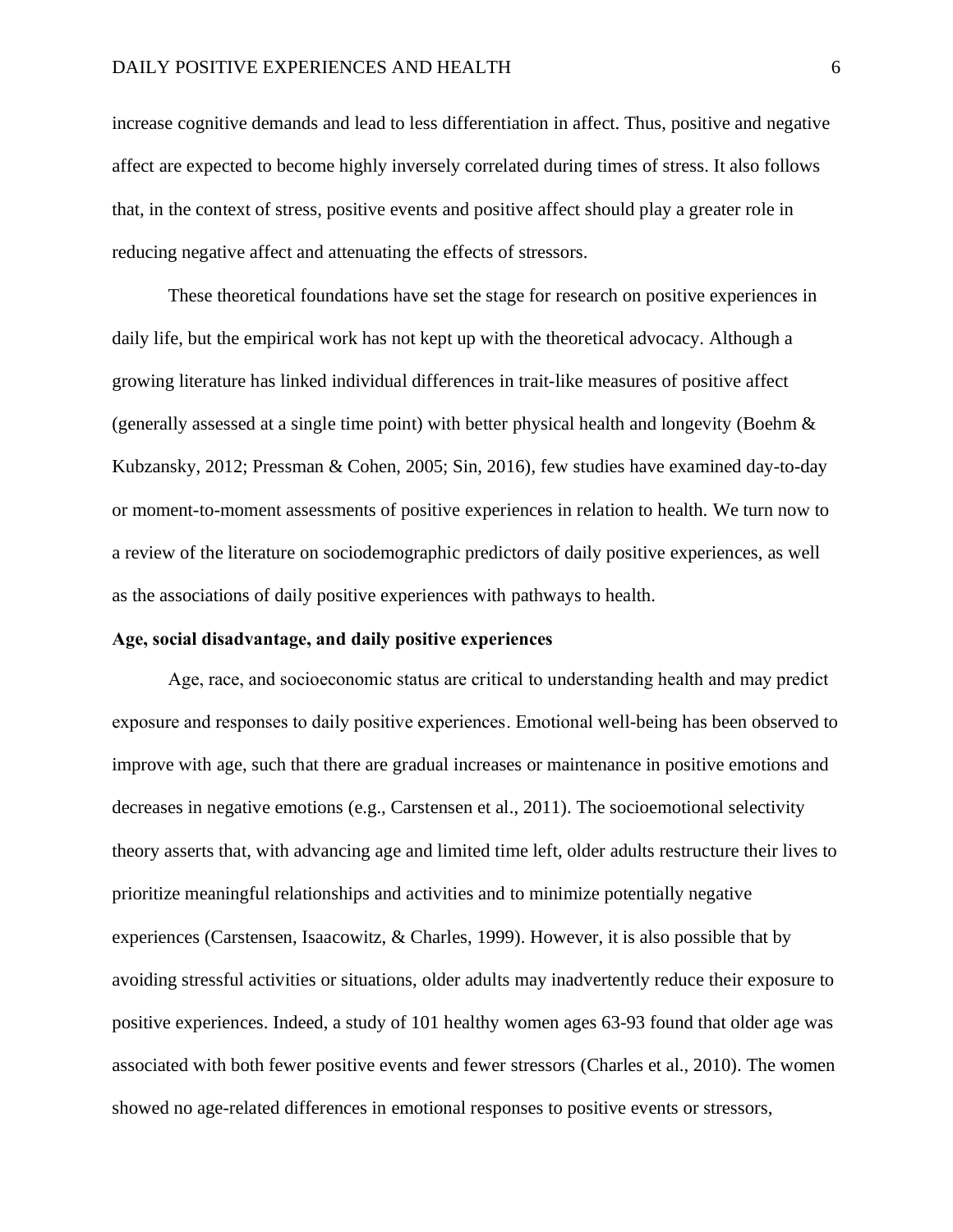suggesting that the older women retained the ability to benefit from positive events and were as reactive to stressors as the younger women in the sample. Further research on developmental trajectories and age differences in daily positive experiences would shed light on the contextual factors involved in emotion regulation and aging (Aldwin, Jeong, Igarashi, & Spiro, 2014).

Resource-based theories, such as the Reserve Capacity Model, posit that social disadvantage hinders the development and replenishment of psychosocial resources (e.g., positive affect, positive social relationships), which can lead to poorer health for marginalized or disadvantaged groups (Gallo & Matthews, 2003). We might therefore expect daily positive events to be patterned by race and socioeconomic status, such that whites and those with higher income or education might experience more frequent positive events than racial minorities and individuals with lower income or education. To the extent that daily positive experiences promote health and mitigate the effects of stress, racial minorities and those from disadvantaged backgrounds may have diminished reserves to draw upon when faced with challenges. In fact, two recent studies found that people with lower socioeconomic status had lower positive affect and less-positive social interactions in everyday life. One study reported that reduced daily positive experiences accounted for socioeconomic differences in inflammation among adolescents (Chiang et al., 2015). Another found that reduced positive experiences partially mediated the link between subjective social rank and self-rated health in a community sample of adults (Cundiff, Kamarck, & Manuck, 2016).

#### **Preliminary evidence linking daily positive experiences and health**

**Biological health outcomes.** Positive experiences might influence health through a number of biological mechanisms, including immune, neuroendocrine, and autonomic pathways (Boehm & Kubzansky, 2012; Ong, 2010; Pressman & Cohen, 2005; Sin, 2016). Several studies using repeated assessments of momentary or daily positive affect found that people with higher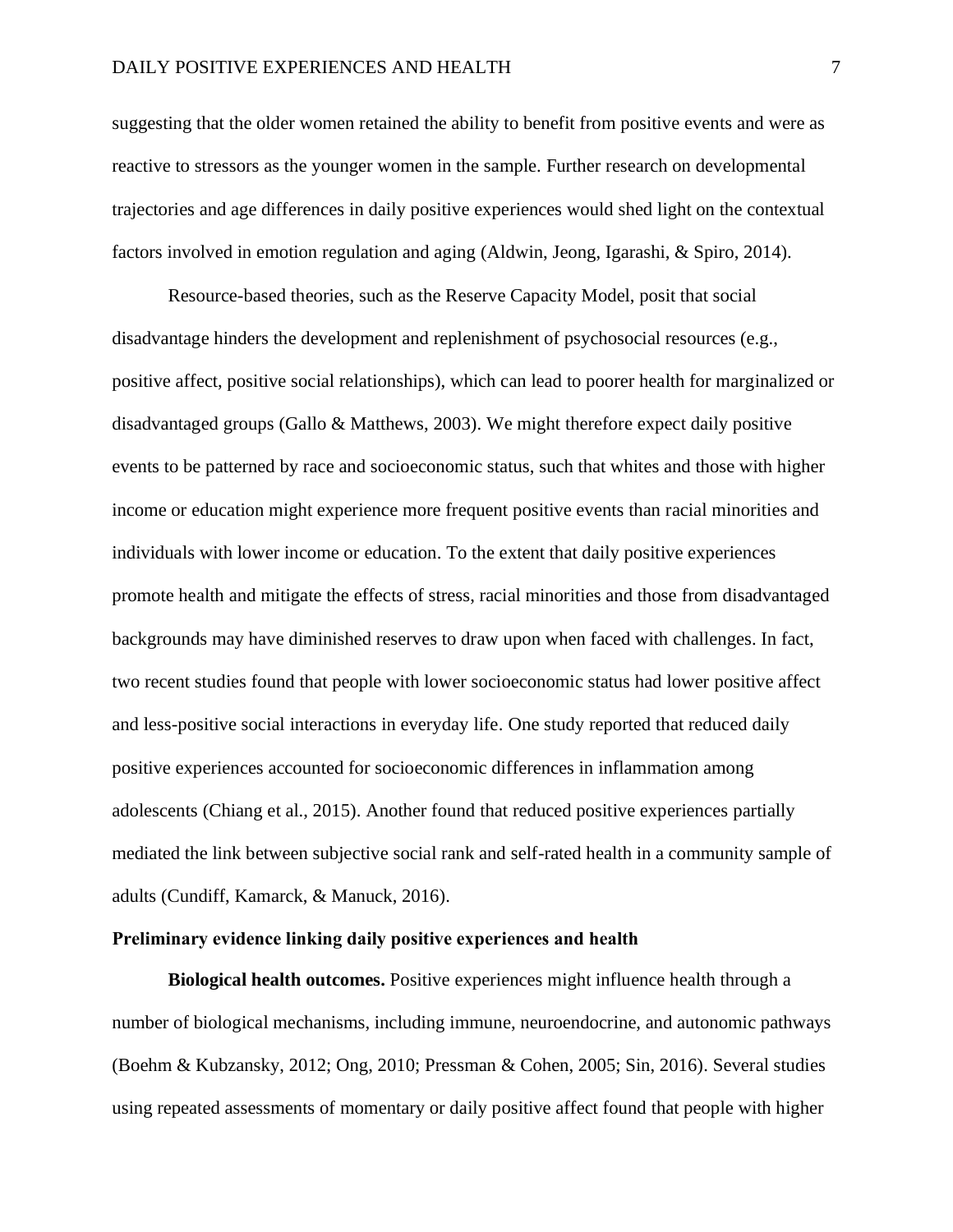aggregated positive affect were less susceptible to developing an illness following experimental exposure to a cold or flu virus (S. Cohen, Alper, Doyle, Treanor, & Turner, 2006; S. Cohen, Doyle, Turner, Alper, & Skoner, 2003) and showed reduced inflammatory responses and lower systolic blood pressure during acute stress tasks (Steptoe, Gibson, Hamer, & Wardle, 2007; Steptoe & Wardle, 2005; Steptoe, Wardle, & Marmot, 2005), compared to those with lower aggregated positive affect. Furthermore, in two samples of middle-aged and older adults, people who spent more of their daily lives engaged in positive social interactions with close others (assessed in real-time via ecological momentary assessments) had relatively lower levels of the inflammatory marker interleukin-6 (Bajaj et al., 2016). Interestingly, these studies found that single-administration retrospective measures of trait positive affect (S. Cohen et al., 2006, 2003; Steptoe, Gibson, et al., 2007) or global social support and integration (Bajaj et al., 2016) showed weaker effects or no associations with biomarkers.

At the within-person level, daily or momentary positive experiences have been shown to covary with better physical functioning. In one of the first studies on this topic, on days when individuals experienced more desirable events or had higher positive affect than usual, they showed enhanced immunity as indicated by greater secretory immunoglobulin A antibody response to an oral antigen (Stone et al., 1994). Even more striking were the lagged effects: desirable events were predictive of more antibody 1 and 2 days later, whereas undesirable events (particularly work stressors) were linked to reduced antibody on the same day (Stone et al., 1994). In another study, total cortisol output was reduced on days when couples had more positive interactions with one another, compared to days when they had little or no exchange of physical affection; positive couple interactions also reduced cortisol output levels associated with chronic work stressors (Ditzen, Hoppmann, & Klumb, 2008).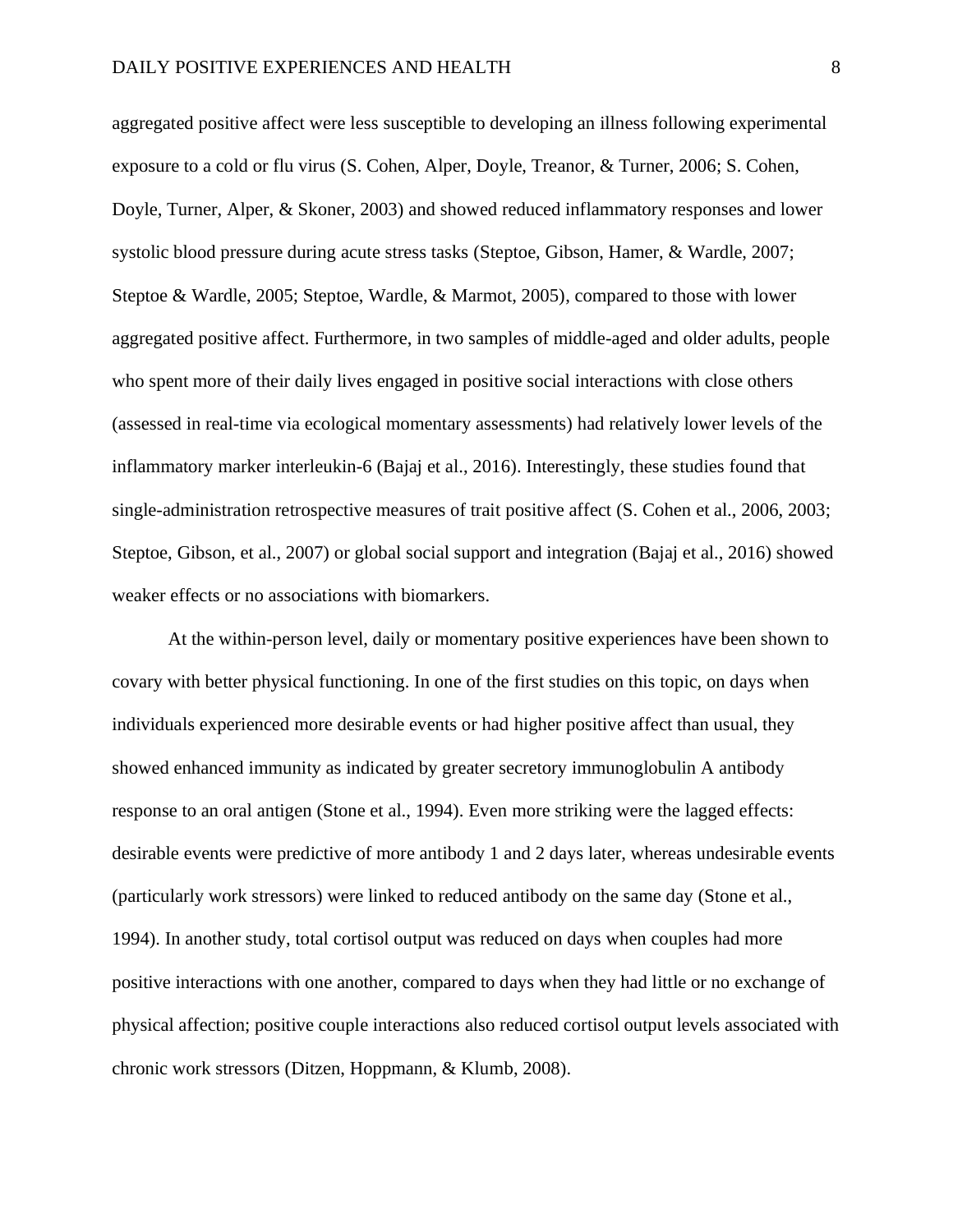However, daily positive experiences may have health costs in the short-term by increasing physiological reactivity or disrupting daily routines such as sleep. For example, among women with fibromyalgia or rheumatoid arthritis, increases in daily positive events were associated with less same-day fatigue but greater next-day fatigue (Parrish, Zautra, & Davis, 2008). State positive affect has been shown to provoke physiological reactivity, such as increased blood pressure and reduced heart rate variability, in the short-term (Pressman & Cohen, 2005; Schwerdtfeger & Gerteis, 2014). Thus, although between-person differences in positive affect and positive events may be health-promoting, such experiences might transiently disrupt health when they occur at a greater frequency or intensity than one's usual level.

**Health behaviors.** An accumulating literature has linked trait measures of positive wellbeing to better health behaviors, including physical activity, sleep, diet, and medication adherence (Boehm, Vie, & Kubzansky, 2012; Grant, Wardle, & Steptoe, 2009; Ong, Kim, Young, & Steptoe, 2016; Sin, Moskowitz, & Whooley, 2015). In fact, multiple studies indicate that favorable health behaviors mediated the associations of trait positive affect with subsequent lower risk of incident cardiovascular disease (Kubzansky & Thurston, 2007) and all-cause mortality (Hoen, Denollet, de Jonge, & Whooley, 2013; Hoogwegt et al., 2013; Koopmans, Geleijnse, Zitman, & Giltay, 2010). Why is positive affect associated with better health behaviors? People with higher positive affect may have relatively greater motivation, higher selfefficacy, and are perhaps better able to adjust health goals and to cope with setbacks (Sin, Moskowitz, et al., 2015).

In contrast to the literature on trait positive affect, less work has examined the relationships between positive experiences and health behaviors in the context of daily life. Recently, we examined the within-person, bidirectional associations of daily psychosocial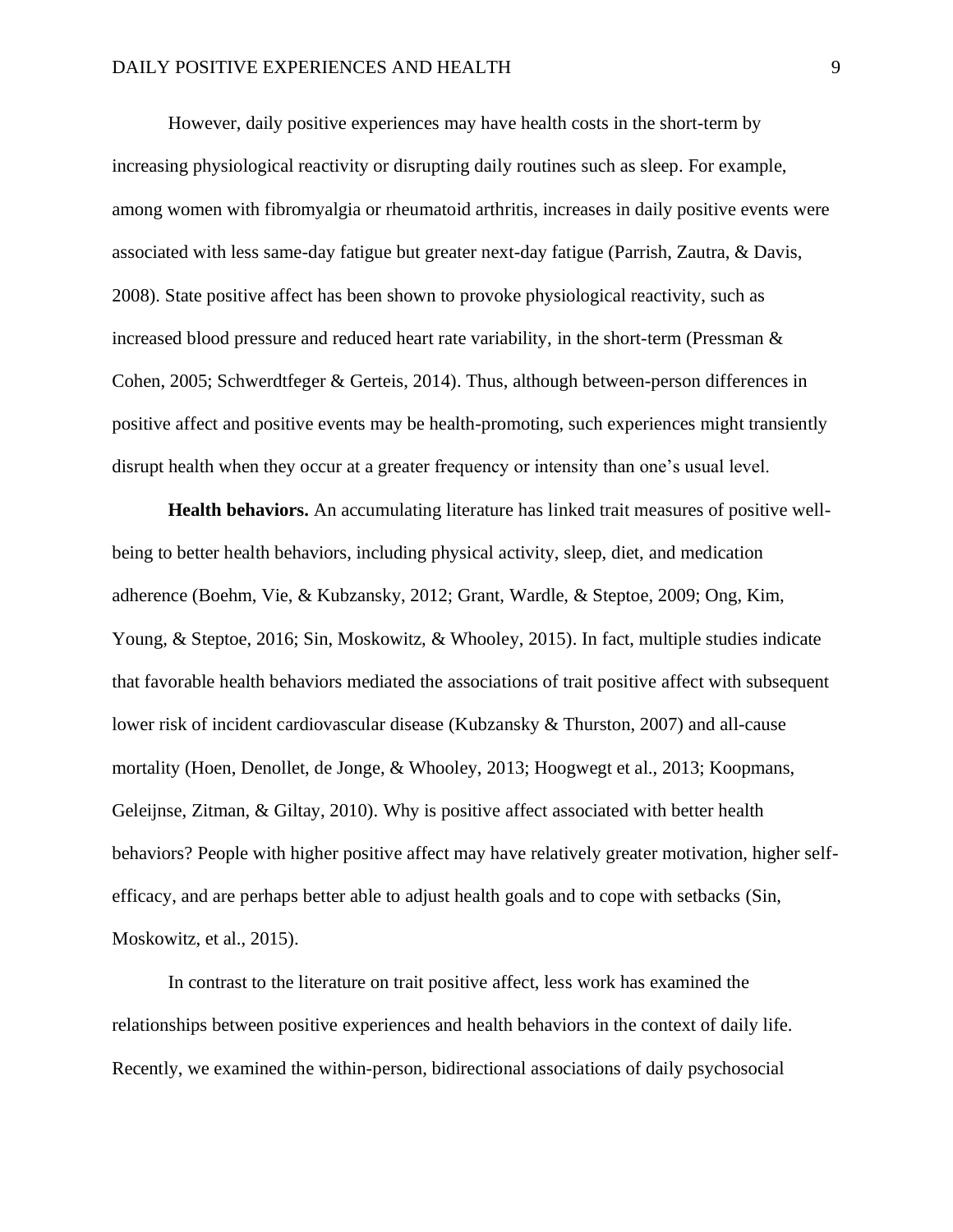experiences (positive and negative affect, positive events, and stressors) with self-reported sleep quality and duration across eight days in two samples of middle-aged employees from the Work, Family, and Health Network Study (Sin, Almeida, et al., 2017). When testing daily experiences as predictors of same-night sleep, negative affect and stressors were found to be unrelated to sleep. Daily positive experiences, on the other hand, were associated with improved as well as disrupted subsequent sleep. Specifically, positive events at home were associated with better subsequent sleep quality, whereas positive events at work predicted poorer sleep quality and elevated positive affect predicted shorter sleep duration by 15 minutes. These sleep disturbances may have been due to activated emotions such as excitement, recurrent thoughts about the positive events, and amplified physiological reactivity. Just as positive experiences are associated with transient health costs at the physiological level, there also appears to be costs at the behavioral level.

The results of the Work, Family, and Health Network Study showed more support for the reversed direction of association, i.e., nightly sleep as a predictor of next-day psychosocial experiences. Better sleep quality predicted better mood, greater odds of experiencing positive events, and lower odds of encountering stressors on the following day. Taken together, these findings supported the reciprocal links between sleep and psychosocial experiences in everyday life. Furthermore, the associations of positive affect and events—but not negative affect or stressors—with subsequent sleep demonstrated that positive experiences revealed information about a person's daily life that could not be captured by relying solely on assessments of negative experiences.

**Stress-buffering effects.** Results from several daily diary studies indicate that**,** at the within-person level, positive affect buffers against the effects of daily stress on same-day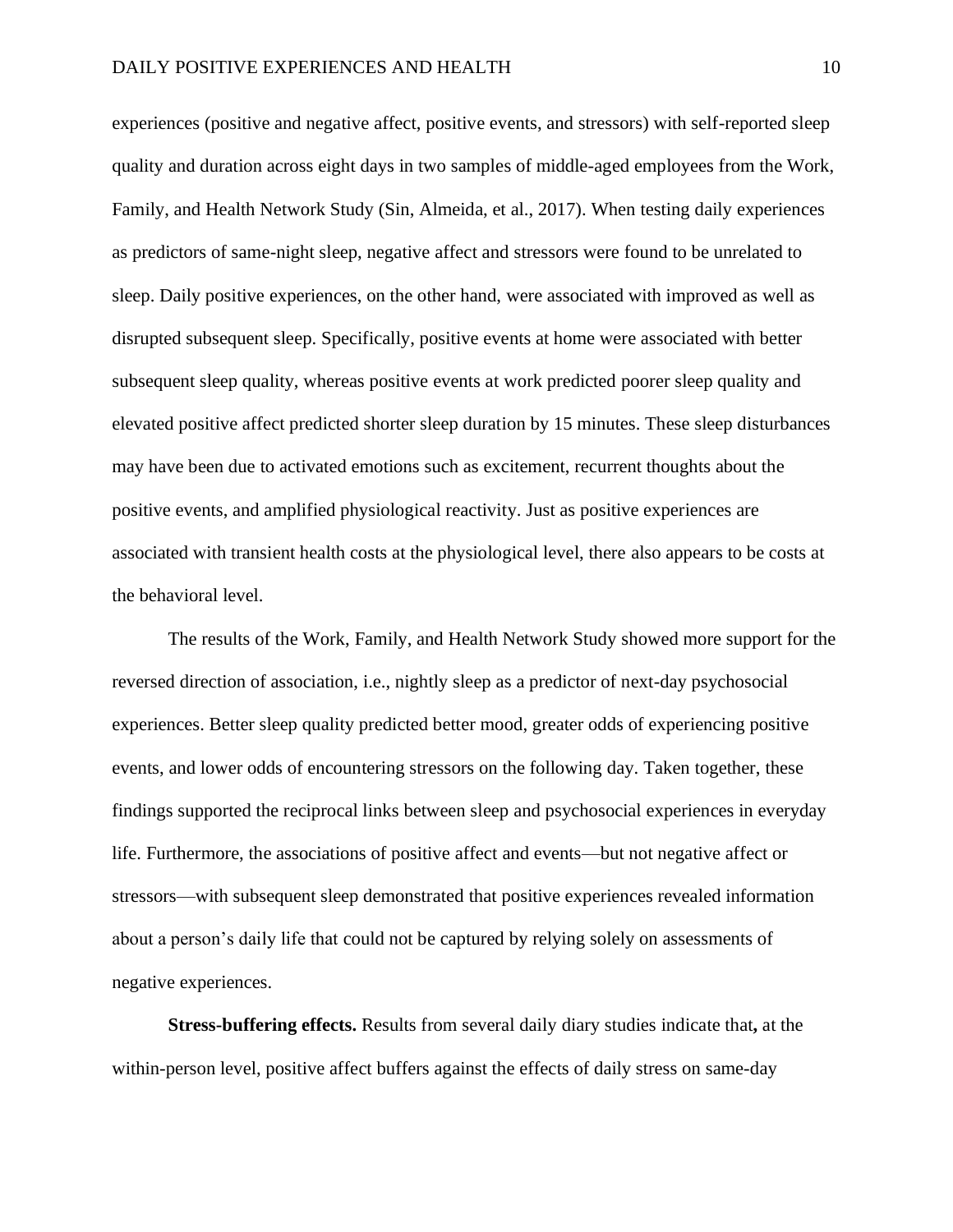emotional and physical well-being (Ong & Allaire, 2005; Ong, Bergeman, & Bisconti, 2004; Ong, Bergeman, Bisconti, & Wallace, 2006). Specifically, daily positive affect mitigated the within-person association between daily negative affect and systolic blood pressure (Ong & Allaire, 2005) and buffered against the effects of daily stress on depressive symptoms in recently bereaved widows (Ong et al., 2004). Daily positive emotions also attenuated negative affective reactivity to stressors and predicted accelerated emotional recovery from prior-day stressors (Ong et al., 2006). Less research has explored the potential stress-buffering effects of daily positive events. An exception is a 3-week field study of 61 women employed in outpatient clinics, which found that workplace positive events—such as receiving positive feedback, accomplishing a task, or having fun and socializing—reduced the influences of negative work events on subsequent stress and physical symptoms in the evening (Bono, Glomb, Shen, Kim, & Koch, 2013). These studies collectively suggest that positive experiences can have buffering effects when they occur close in time to stressful events or increased negative affect. However, the precise stress-buffering functions of daily positive experiences (such as minimizing stressor exposure, reducing stressor reactivity, accelerating recovery from stressors, or enabling more effective coping strategies) remain largely untested.

**Prospective associations of daily positive experiences with health outcomes.** Several longitudinal studies have provided initial evidence that positive aspects of daily life may be predictive of subsequent mental and physical health. Among nearly 3,900 older adults in the English Longitudinal Study of Aging, momentary positive affect (aggregated across a single day) predicted lower risk of mortality across five years, such that participants in the highest tertile of positive affect had a 50% reduction in mortality risk compared to those in the lowest tertile. In contrast, momentary negative affect did not predict mortality (Steptoe & Wardle, 2011).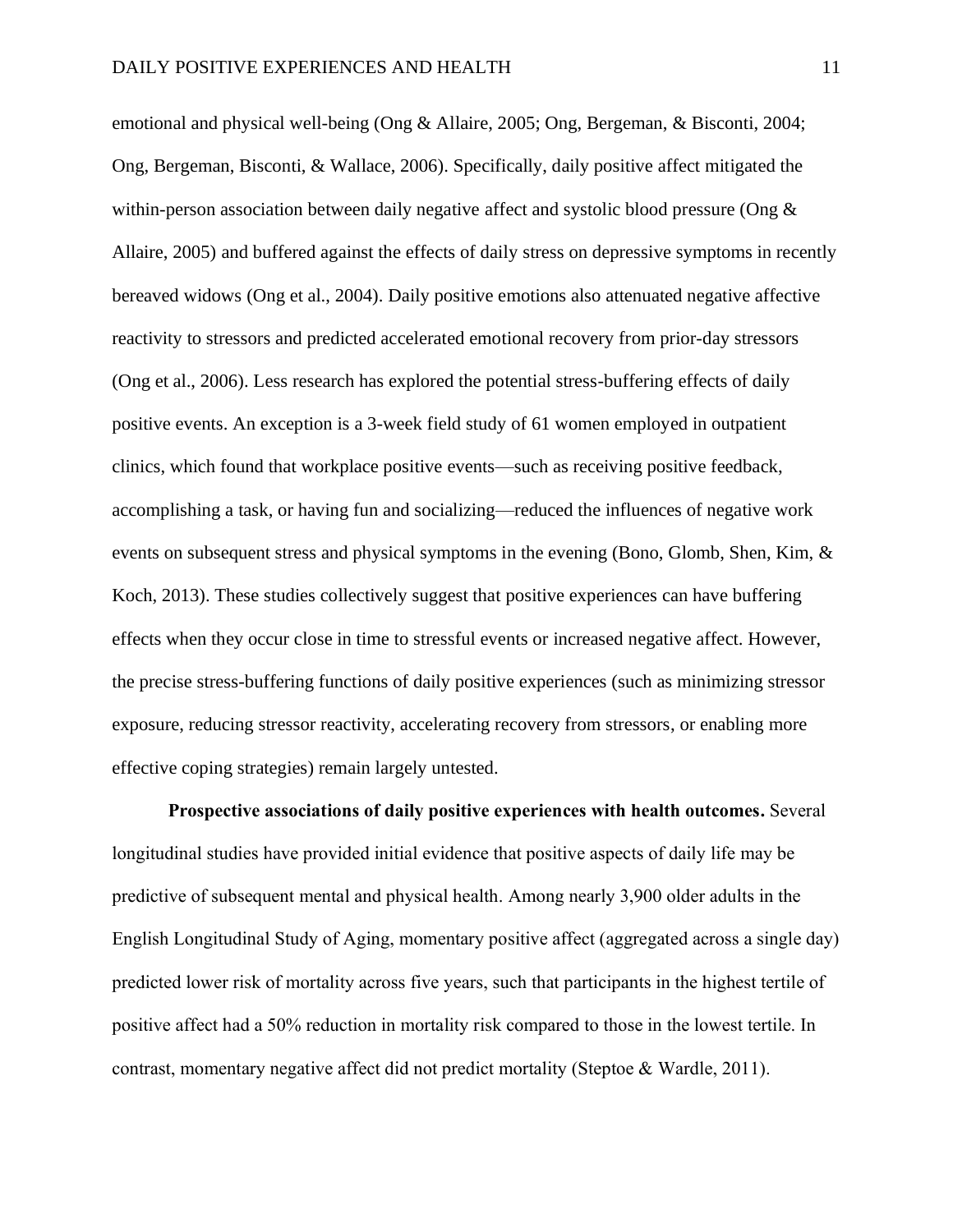Dynamic aspects of daily positive affect are also important for future health: positive affective reactivity (i.e., greater loss of positive affect in response to daily stressors) predicted subsequent risk of depressive symptoms (L. H. Cohen, Gunthert, Butler, O'Neill, & Tolpin, 2005; O'Neill, Cohen, Tolpin, & Gunthert, 2004) and 10-year risk of mortality (Mroczek et al., 2015). Again, stress-related increases in negative affect were not prospectively associated with risk of depressive symptoms or mortality in these studies. However, in a sample of 1,315 men from the VA Normative Aging Study, a checklist measure of uplifts was administered once every three years and was found to be unrelated to mortality risk (Jeong, Aldwin, Igarashi, & Spiro, 2016). To our knowledge, no research has examined daily positive events (assessed with repeated measures during the course of daily life) in relation to long-term health outcomes.

#### **Integrative Pathways Linking Daily Positive Experiences and Health**

In summary, the research reviewed above support multiple linkages of daily positive experiences with biological health markers, health behaviors, and distal health outcomes. The findings generally suggest that positive experiences are health-protective and may attenuate the influences of stress on health, although the possible costs of positive experiences warrant further study (Gruber, Mauss, & Tamir, 2011; Ong et al., 2013; Sin, Almeida, et al., 2017). The associations between daily positive experiences and health often persisted after controlling for measures of negative affect or stress, demonstrating that these effects were not merely attributable to low levels of negative psychological states. Moreover, a growing number of studies indicate that assessments of affect and social interactions in daily life are more closely tied to biomarkers of health (e.g., immune response, inflammation, cortisol awakening response, blood pressure) than are global retrospective measures (Bajaj et al., 2016; S. Cohen et al., 2006, 2003; Conner & Barrett, 2012; Daly, 2012; Steptoe, Gibson, et al., 2007). This may be because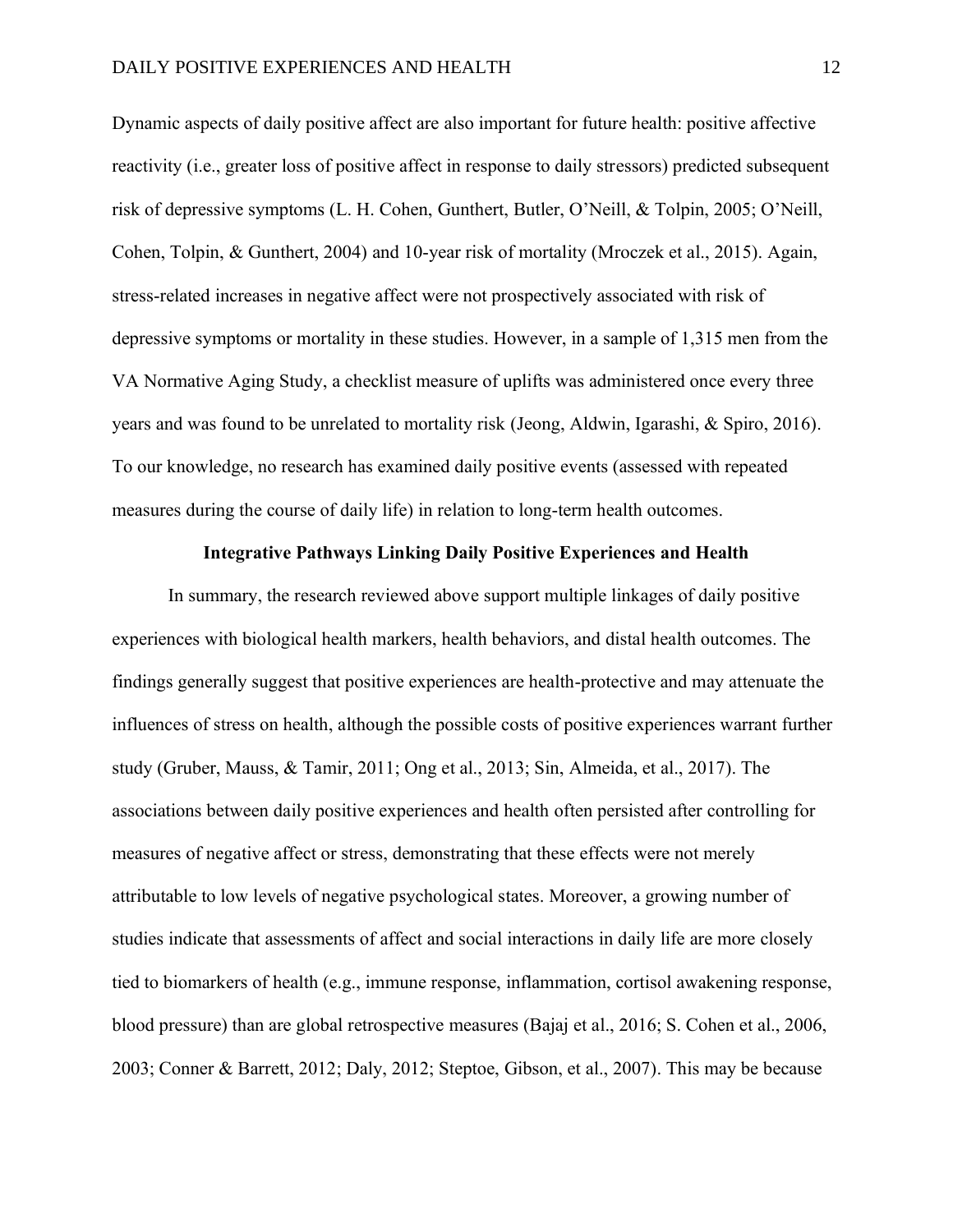repeated assessments in daily life are better suited for capturing emotions, stress, and other psychosocial phenomena that transpire across the same time scales (i.e., moments, hours, or days) as physiological changes and health behaviors. In addition, retrospective or trait measures of well-being—in which participants rate how they generally feel—differ from actual experiences because they can be susceptible to memory biases and global evaluations of one's life (Kahneman & Riis, 2005).

Despite these promising findings, key limitations and gaps must be addressed to better understand the types of positive experiences that arise in everyday life, why these experiences occur, and the psychosocial and biobehavioral pathways by which positive experiences relate to short- and long-term health. First, nearly all of the studies reviewed were focused on positive affect (rather than positive events) and had linked between-person differences in aggregated daily or momentary positive affect with health measures that were assessed at a single time point. Positive affect exists within a context, and thus it is necessary to examine discrete events and circumstances in daily life that contribute to mean levels, fluctuations, and changes in positive affect. Second, the extant findings were based on studies conducted outside of the United States or with smaller samples (such as college students and clinical samples with specific mental or physical health conditions) whose daily experiences and health may not reflect those of the general adult population in the United States. Third, the evidence on daily positive experiences is sparse and scattered across different literatures. A unifying framework is needed to tie together these separate lines of inquiry and to guide progress towards a cohesive literature on positive aspects of day-to-day life.

To address these gaps in the literature, we have developed a conceptual model of daily positive experiences and their putative roles in stress and health processes. As shown in Figure 1,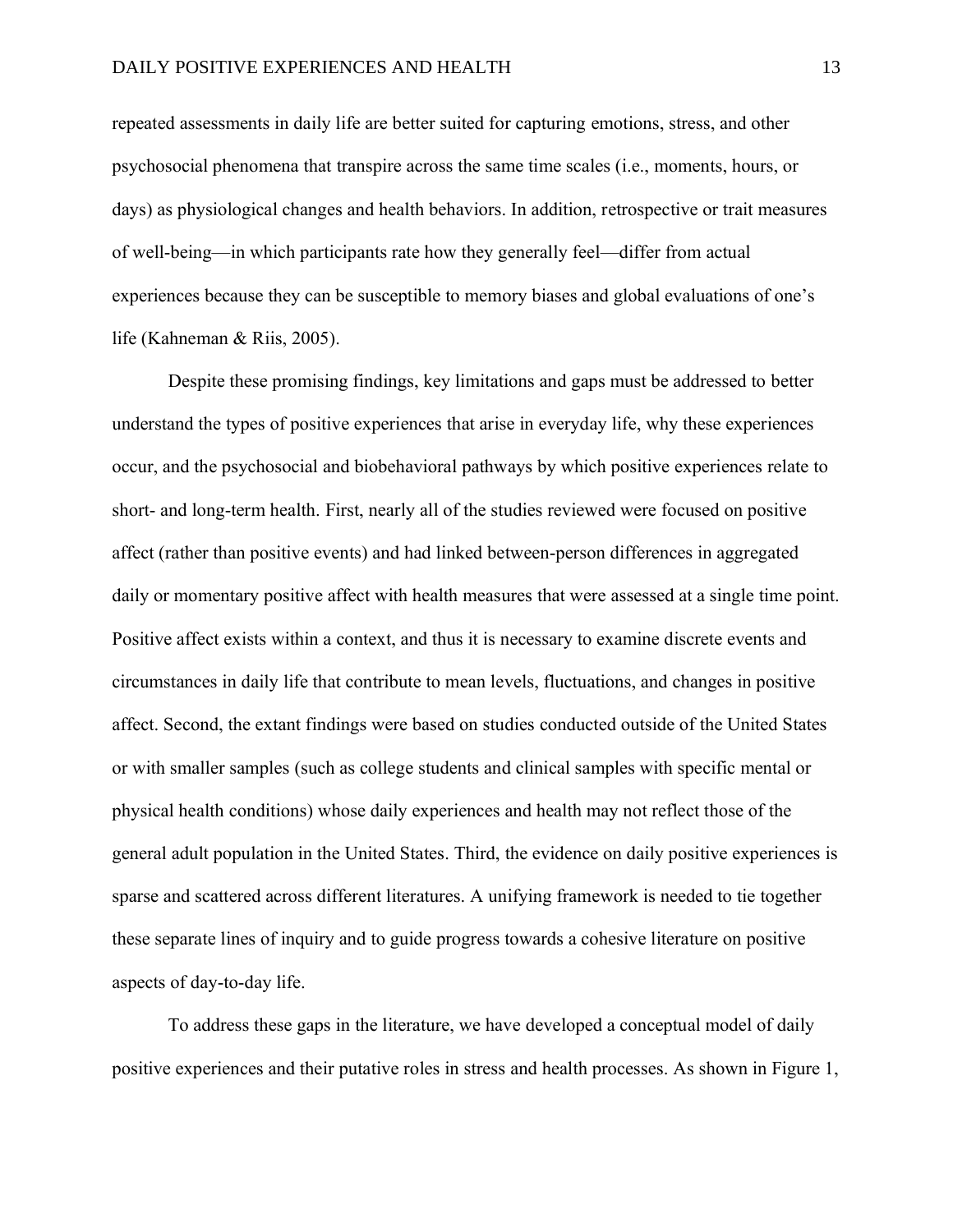the model describes resilience and vulnerability factors that predict daily positive experiences, in addition to proposing that daily positive experiences contribute to health through biological, behavioral, and stress-buffering mechanisms. The model first suggests that individual, grouplevel, and environmental factors (for example, personality, race, and socioeconomic status) influence exposure and responses to daily positive experiences and stressors. Next, the model proposes that daily positive experiences have proximal direct effects on physiological functioning and daily health behaviors, as well as buffer against the influences of daily stressors, negative affect, and psychological distress (e.g., depressive symptoms) on physiology and behavior. These biobehavioral pathways, in turn, contribute to health over the long term. The paths in the model are conceptualized as bidirectional, reciprocal associations with feedback loops. For example, poor physical health may reduce daily positive experiences and increase vulnerability to daily stress. Previous research has provided empirical support for separate paths within the model, but no studies thus far have tested integrated pathways (e.g., mediation) nor examined these processes over time.

#### **MIDUS Methods and Concepts in the Study of Daily Positive Experiences**

MIDUS is a national longitudinal study of health and well-being that is uniquely suited for tracking the impact of day-to-day experiences on social, psychological, and physical wellbeing across adulthood. Among the many strengths of MIDUS is its groundbreaking assessments of psychosocial constructs in a large sample of midlife adults across the United States (Brim, Ryff, & Kessler, 2004). MIDUS takes a multidisciplinary approach and spans multiple domains and levels of analysis, from the individual level to family, neighborhoods, social networks, and broader period effects on health. Another innovative feature of MIDUS is the use of substudies to obtain in-depth assessments of daily life, cognitive function, biomarkers, and neural activity and brain morphology. Our research combines daily diary interviews from the National Studies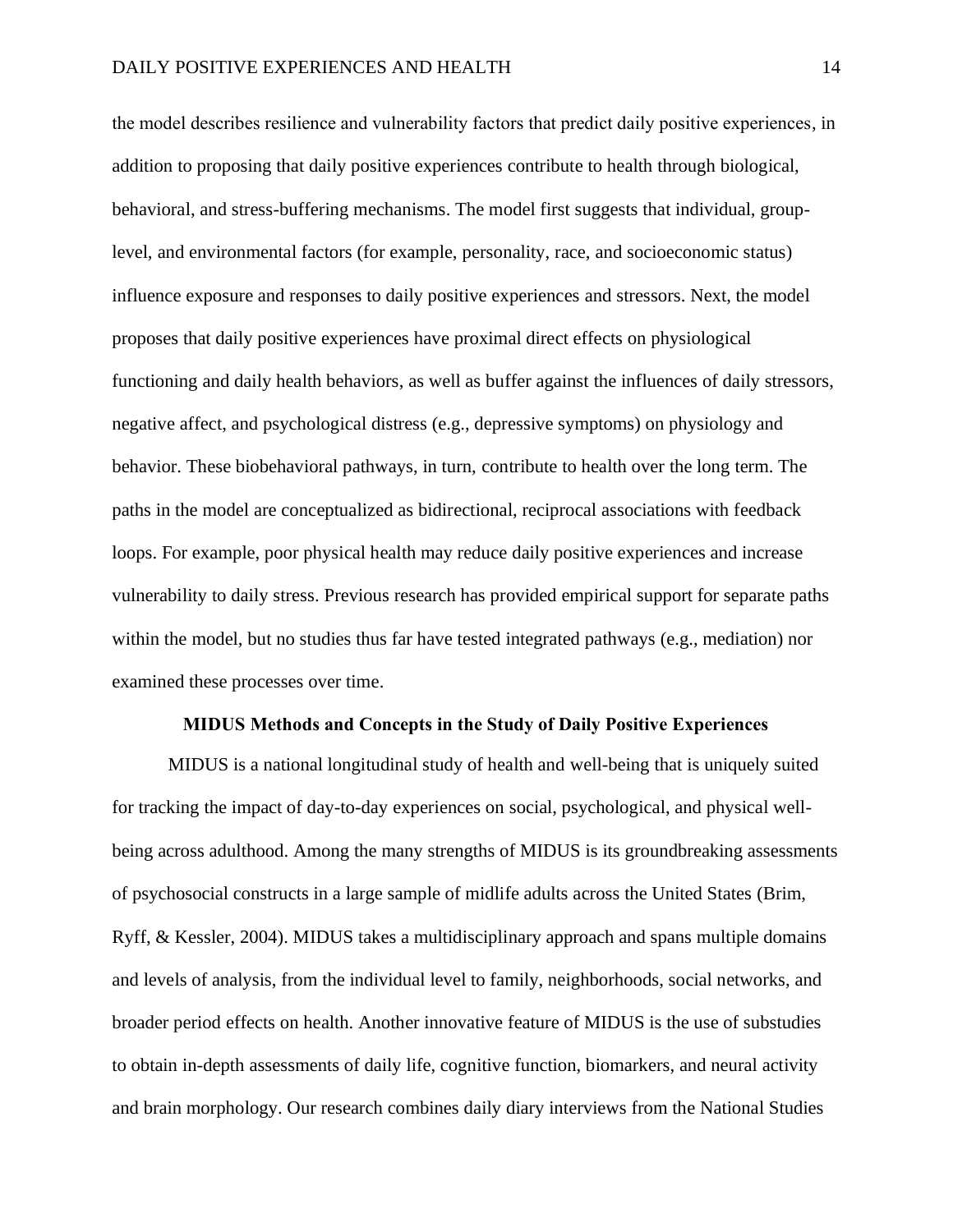of Daily Experiences (NSDE) with data from the other substudies, thereby permitting the examination of daily well-being and health across varying time scales that range from days to decades.

As the largest and longest running daily diary study in the United States, NSDE has made significant advances in understanding the contexts in daily life that shape (and are affected by) health, well-being, and adult development. NSDE uses a daily process approach in which daily diary interviews of emotions, stressors, and positive events are repeated across consecutive days (Almeida, 2005). This approach captures rapidly-fluctuating phenomena close in time to their actual occurrence, thus providing greater ecological validity and minimizing recall biases compared to traditional survey and experimental methods. More importantly, intensive repeated measures enable the disaggregation of between-person and within-person effects (Bolger, Davis, & Rafaeli, 2003). The between-person level of analysis is concerned with differences between people (e.g., *Do people who experience more positive events have less physical symptoms, compared to people with fewer positive events?*). At the within-person level of analysis, we can examine variation within an individual from one occasion to the next, in addition to establishing the temporal ordering of events. For example, we can ask: *On days when a positive event occurs, are physical symptoms lower than usual? Does the occurrence of a positive event precede decreases in physical symptoms, or vice versa?* By using participants as their own controls, the within-person approach rules out factors that are stable over time (e.g., gender, race, personality). Between- and within-person approaches both provide important complementary information: the former on why some people are happier and healthier than others, and the latter on the contexts and situations that underlie positive psychological functioning and health.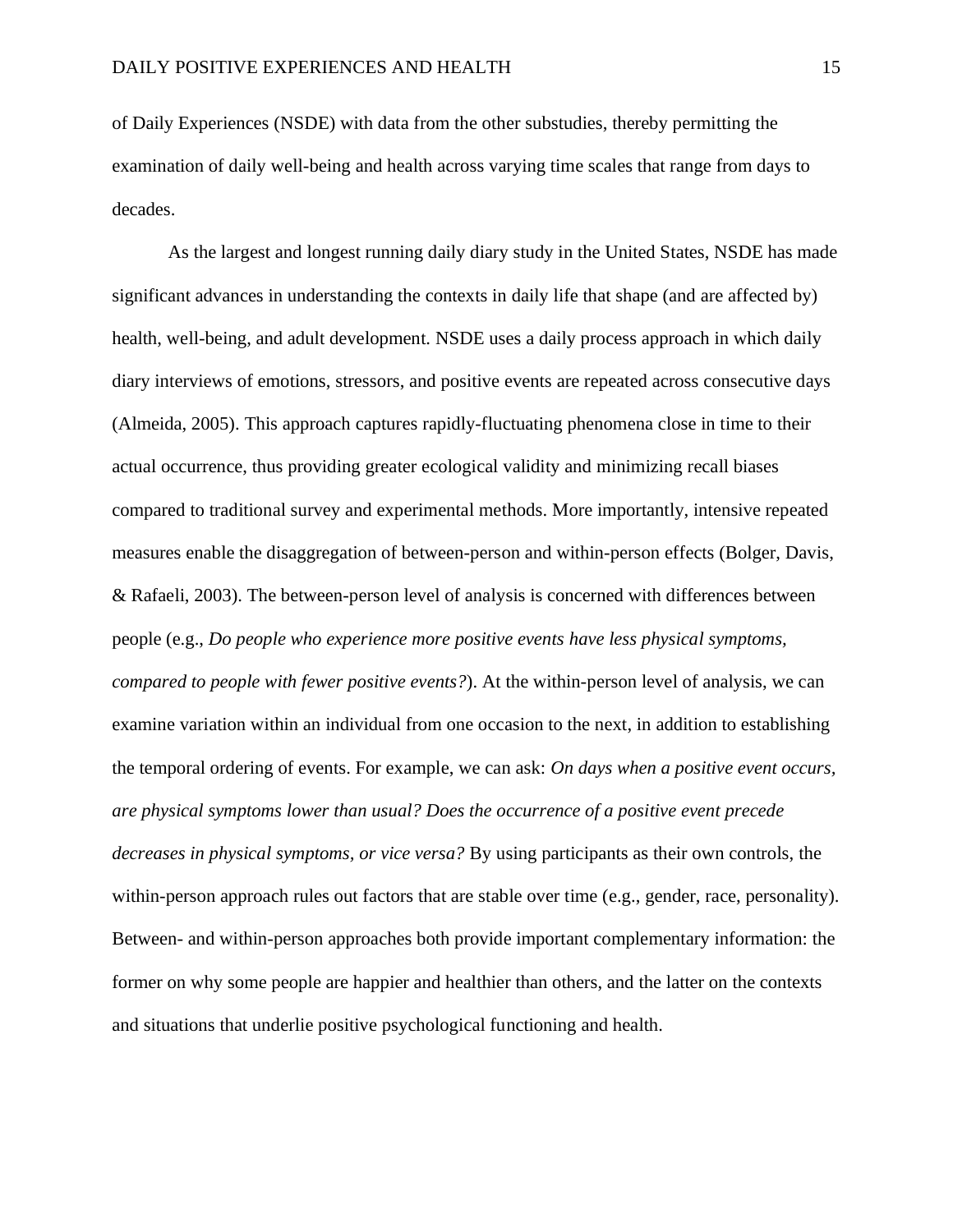We take an events-based approach to investigate different aspects of daily positive events: exposure, reactivity, lingering, and appraisals. Adapted from the daily stress process model, we define exposure as the likelihood that a person will experience daily positive events, whereas reactivity refers to a person's affective or physical reactions to the positive event (Almeida, 2005; Bolger & Zuckerman, 1995; Suls & Martin, 2005; Zautra, 2003; Zautra, Affleck, Davis, Tennen, & Fasman, 2006; Zautra et al., 2005). We further extend the daily stress process model by examining lingering (i.e., the residual affective or physical effects following a positive event) and appraisals (i.e., subjective perceptions of the positive event). Lingering—also called spillover, inertia, or lagged effect (Suls, Green, & Hillis, 1998; Suls & Martin, 2005)—can be understood as slower recovery or having elevated positive affect for a longer duration of time after a positive event has occurred. Evidence regarding the savoring of positive events (Smith, Harrison, Kurtz, & Bryant, 2014) and the lingering effects of workday positive events on reduced blood pressure in the evening (Bono et al., 2013) suggests that positive affective lingering may be beneficial for health. Appraisals may include evaluations of the event's intensity, surprise, desirability, self-relevance, and controllability or self-agency (Folkman et al., 1997; Reich & Zautra, 1981), in addition to perceived benefits of the event for a one's goals and well-being. We focus here on exposure and affective responses to positive events, although other work has described potential behavioral responses, such as capitalizing on (i.e., sharing news of) the positive event (Gable, Gonzaga, & Strachman, 2006; Gable, Reis, Impett, & Asher, 2004; Langston, 1994).

#### **Findings from the MIDUS National Studies of Daily Experiences**

In this next section, we provide descriptive findings on exposure, reactivity, and appraisals for daily positive events. Our data came from NSDE 2 and NSDE Refresher Study, as the first wave of NSDE did not include assessments of daily positive events. Data for NSDE 2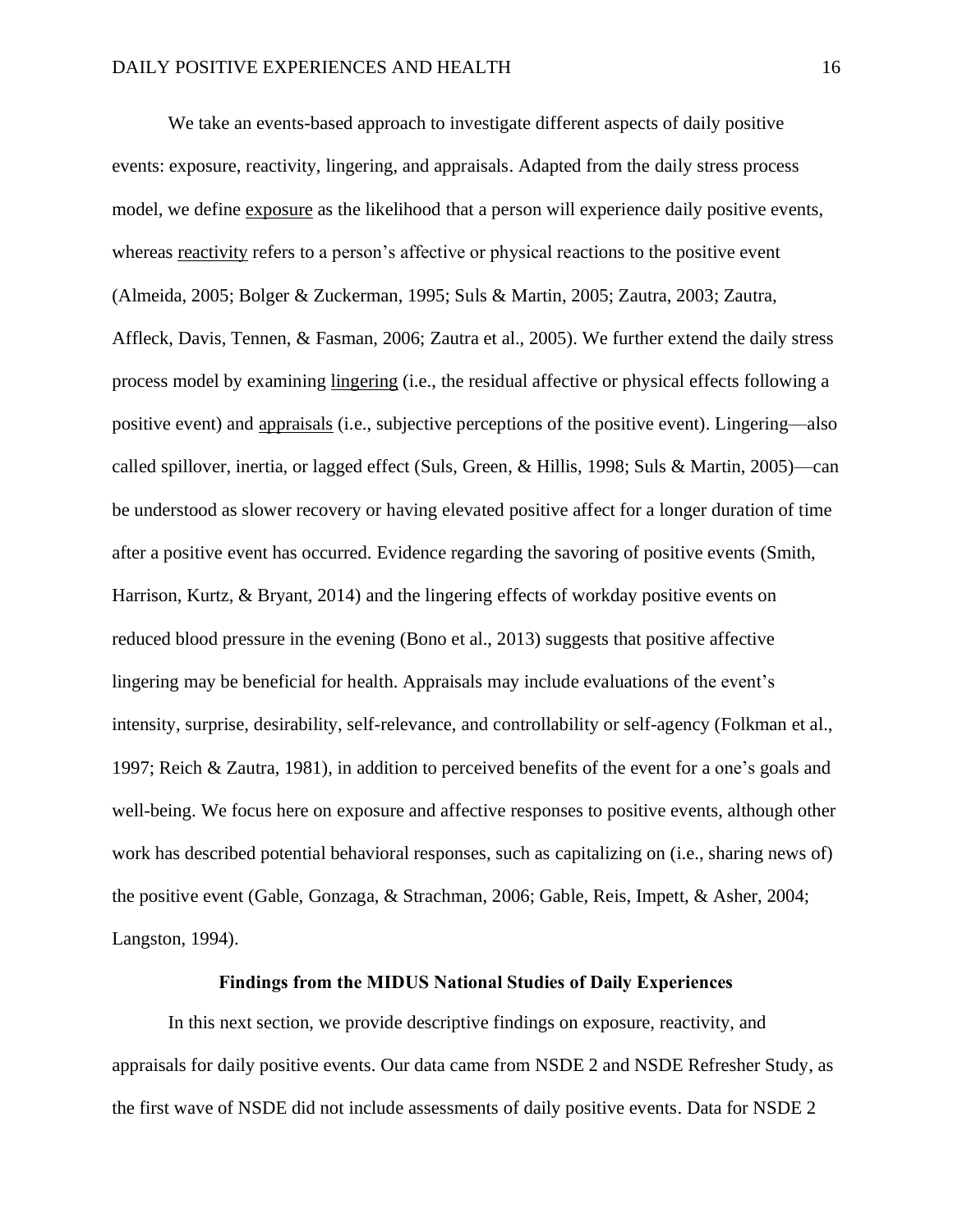were collected between 2004 and 2007 from 2,022 participants randomly selected from MIDUS (Almeida, McGonagle, & King, 2009). The NSDE 2 sample ranged in age from 35 to 86 years old; 57% were women, 38% had a 4-year college degree, and the racial composition was 84% white, 11% black/African American, and 5% other races. The NSDE Refresher Study, conducted 2012-2014, was composed of 782 participants between 26 and 77 years old (Ryff et al., 2016). The Refresher sample was 55% women, 50% college graduates, 84% white, 7% black/African American, and 9% other races.

#### **Daily Diary Protocol**

In both studies, the daily diary protocol consisted of short telephone interviews for eight consecutive evenings. During the interviews, participants answered questions regarding their daily affect and events. Positive events were assessed by asking whether the participant had experiences in the past 24 hours that most people would consider particularly positive (see Appendix for items). Five items inquired about events in each of the following life domains: *positive interaction, positive experience at work/school/volunteer position, positive experience at home, network positive event* (i.e., positive event experienced by a close friend or relative), and *any other positive event*. The Refresher Study also included an item that asked whether the person had spent time *enjoying or viewing nature*, as well as additional questions regarding subjective responses to the events.

Daily stressors were assessed using the Daily Inventory of Stressful Events (Almeida, Wethington, & Kessler, 2002). Participants were asked whether each of 7 types of stressors had occurred in the past 24 hours: *argument, avoided an argument, stressor at work or school, stressor at home, discrimination, network stressor* (i.e., stressful event that happened to a close friend or family member), and *any other stressor.*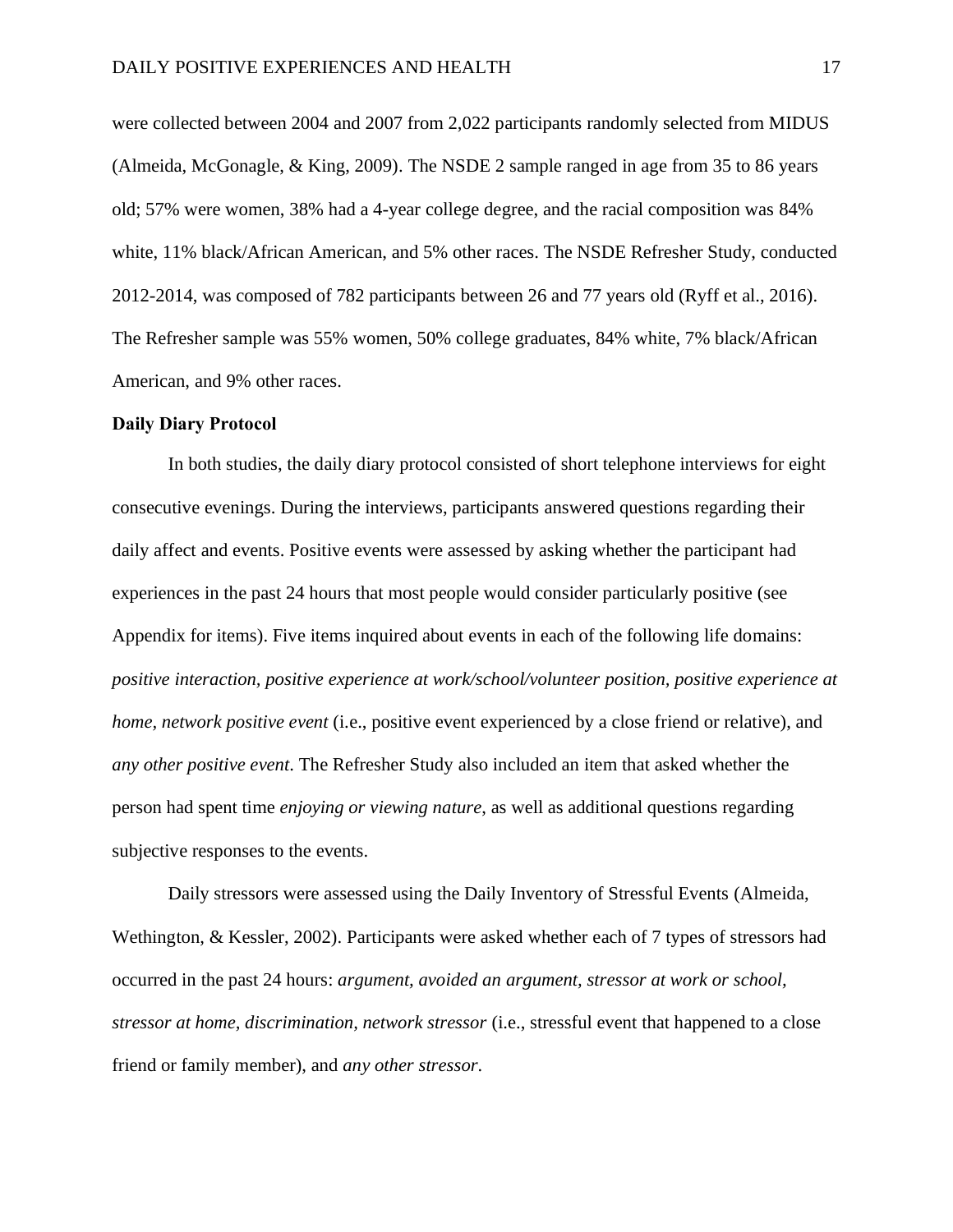Daily affect was assessed using scales developed for the MIDUS Study (Kessler et al., 2002; Mroczek & Kolarz, 1998). On a 5-point scale ranging from "none of the time" to "all of the time," participants rated the extent that they had experienced 14 negative emotions (e.g., *nervous, worthless, so sad nothing could cheer you up, afraid, irritable*) and 13 positive emotions (e.g., *in good spirits, calm and peaceful, satisfied, attentive, proud*)*.* Daily negative and positive affect were calculated by averaging the items within each subscale.

#### **What types of daily positive events did people encounter?**

A total of 14,912 daily interviews were obtained from the 2,022 participants in NSDE 2, and 5,760 interviews were obtained from the 782 participants in NSDE Refresher. Open-ended responses revealed that many of the daily positive events were indeed experiences that most people would consider to be particularly positive. Examples of positive events included attending a barbeque or potluck, receiving a compliment, or spending time with grandchildren. Some positive events involved helping others (e.g., volunteering, involvement in church) as well as accomplishments, such as taking care of tasks or learning to play the guitar. People also reported experiences that were relatively common and ordinary in daily life (e.g., getting a hug from one's spouse or child, playing with pets), suggesting that these individuals tended to interpret everyday experiences in a more positive light. Another theme was looking on the bright side of an unfavorable situation, such as getting home in the nick of time before a storm or having the financial resources to pay a medical bill. Lastly, respondents were not active participants in some of the reported positive events (e.g., favorite sports team won a game).

# **How frequently did positive events occur, and how did they make people feel?**

As shown in Table 1, participants experienced a mean of approximately one positive event per day. We defined the frequency of positive events (i.e., exposure) as the percentage of days during which any positive event occurred. On average, participants reported at least one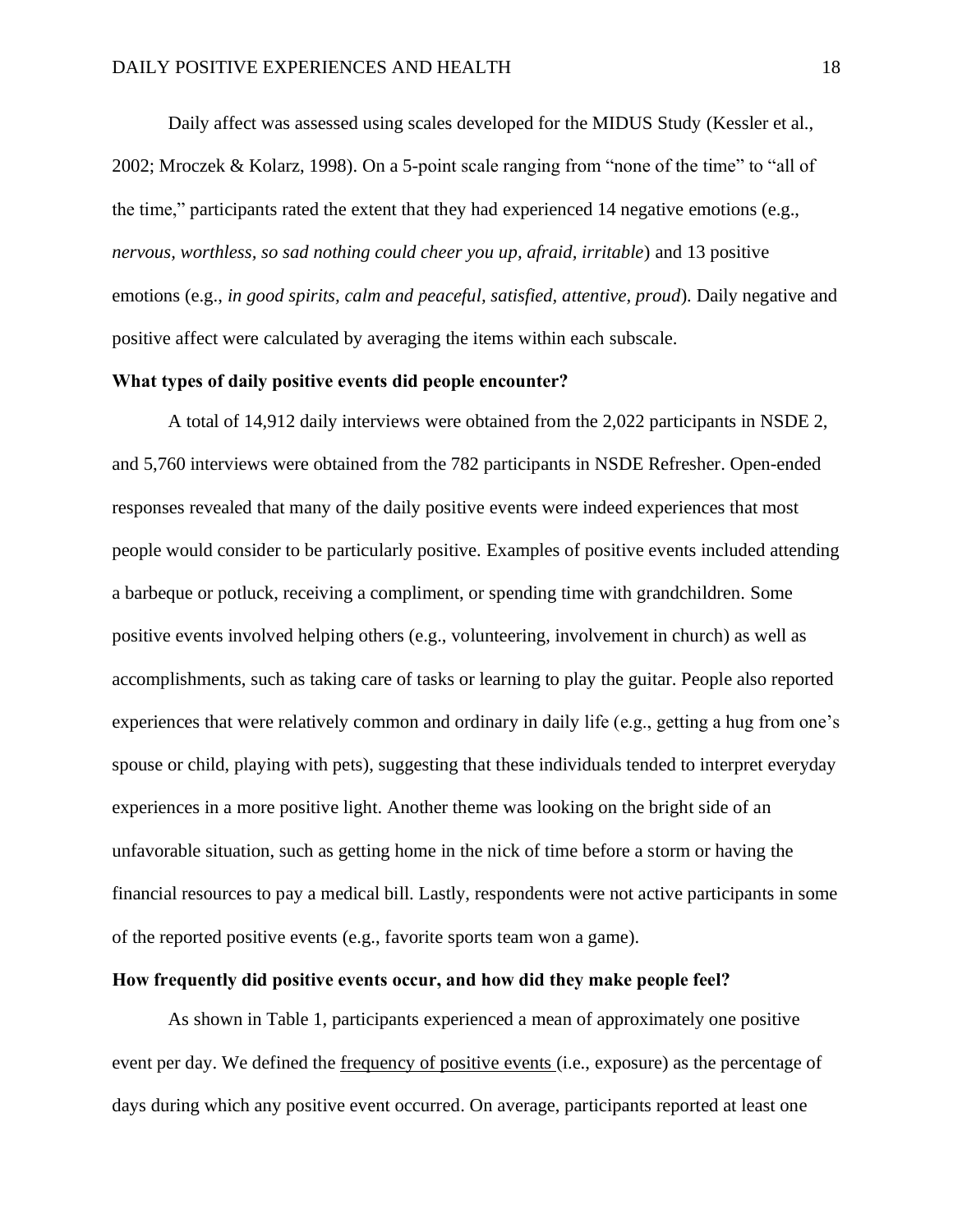positive event on 71% of interview days in NSDE 2 and on 75% of interview days in NSDE Refresher. This figure in NSDE Refresher was driven in large part by the new item on positive events in nature. When nature events were excluded, the frequency of positive events in NSDE Refresher was reduced to  $62\%$  of days (SD = 28%). Positive social interactions were the most common type of positive event, occurring on 62% of days in NSDE 2 and 53% of days in NSDE Refresher. In NSDE Refresher, enjoying or viewing nature was the second most frequent positive event, followed by events at home and at work. Figure 2 shows the average subjective responses to positive events in the Refresher Study. People generally felt low-activation positive emotions (*pleasant, calm*) during these experiences and somewhat *close to others* and *proud*. Overall, participants were not *surprised* and only *thought about* the event a little after it happened.

#### **Are daily positive events patterned by demographics and socioeconomic status?**

In line with the propositions of socioemotional selectivity theory (Carstensen et al., 1999), older age was associated with more frequent positive events in both NSDE 2 and NSDE Refresher (Table 2). However, these are cross-sectional comparisons between people of different ages that might reflect cohort effects rather than developmental change. Longitudinal data from NSDE 3 (for which data collection is currently underway) will allow us to examine age-related changes in daily positive experiences across approximately 10 years. In addition to age differences, women reported more frequent positive events than men in NSDE 2, although there was no significant gender difference in NSDE Refresher.

Daily positive events were racially patterned, such that whites experienced more frequent positive events than did blacks and other racial minorities (Table 2). Similarly, people with higher educational attainment encountered more positive events than did those with lower educational attainment. These findings complement other results from NSDE showing that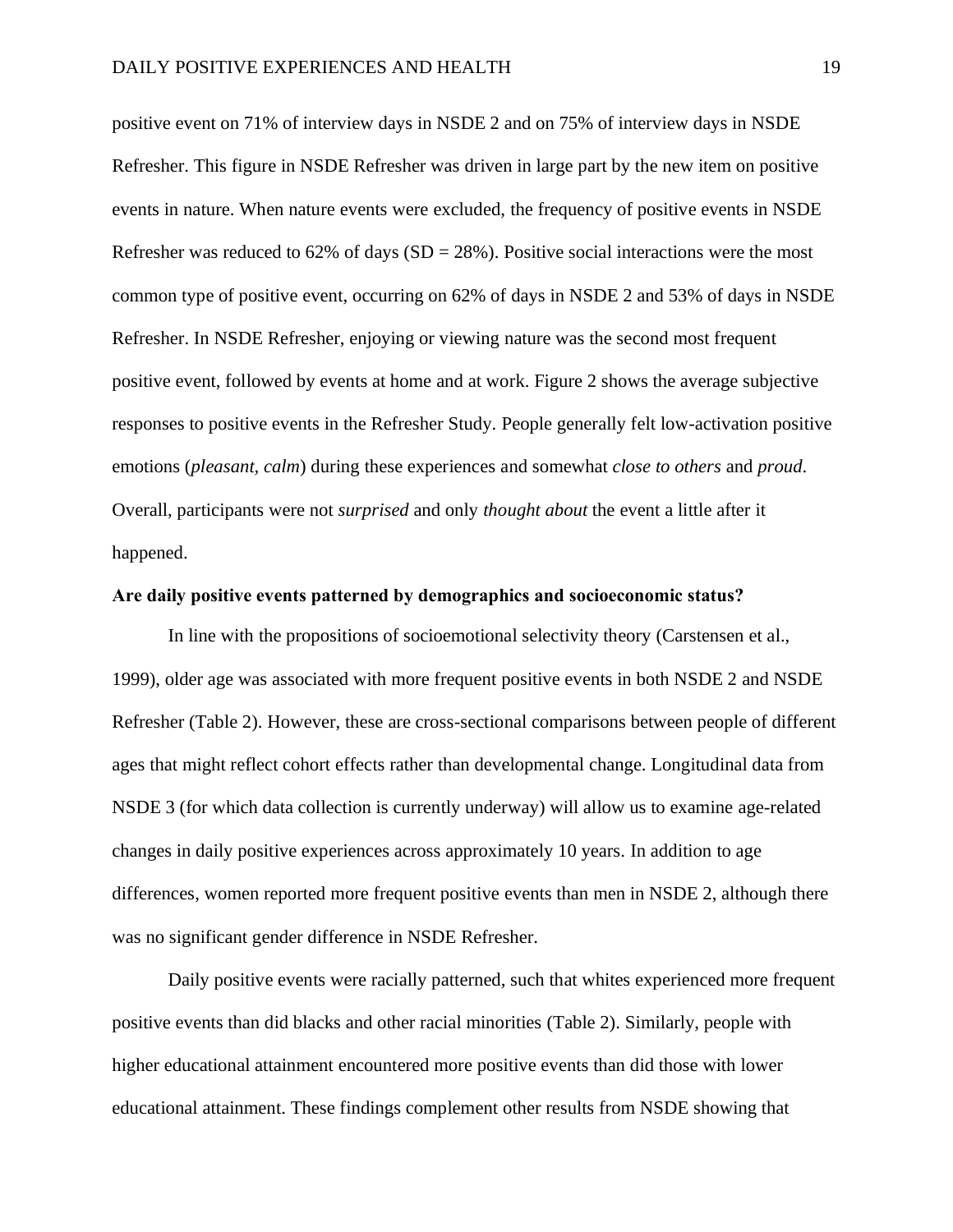individuals with less education were more emotionally reactive to daily stressors (Grzywacz, Almeida, Neupert, & Ettner, 2004; Mroczek et al., 2015), and African Americans had prolonged physical reactivity to family arguments compared to whites (Cichy, Stawski, & Almeida, 2012; see Chapter 12 by Cichy & Lee for a discussion of racial differences in daily stressor reactivity). Because social disadvantage might influence health, in part, through differential exposure and reactivity to daily stressors, greater attention should be directed towards replenishing positive psychosocial resources that can counteract the effects of stress.

#### **How do daily positive events relate to daily stressors and affect?**

The Dynamic Model of Affect predicts that, in the absence of stress, positive events will be linked to increases in positive affect but will be unrelated to negative affect (Zautra et al., 2005). Within-person correlations in Table 1 indeed indicate that on days when a person encountered more positive events than usual, positive affect was higher than usual. Positive events were not correlated with same-day negative affect.

In both NSDE 2 and NSDE Refresher, stressors and positive events were likely to cooccur on the same days within-persons (Table 1), perhaps signaling busy days that involved more activities or responsibilities than usual. The occurrence of positive events on stressful days may make it possible for these events to offset stressors. At the between-person level, people who experienced more positive events also encountered more stressors, which may reflect engagement in more social roles and thus greater exposure to both positive and stressful experiences. Across both studies, people who reported more frequent daily positive events had higher average daily positive affect. The patterns for negative affect differed by study: People who reported more positive events had lower average daily negative affect in NSDE 2, whereas they had higher daily negative affect in NSDE Refresher. However, this correlation in NSDE Refresher became nonsignificant after partialing out the effects of stressor exposure.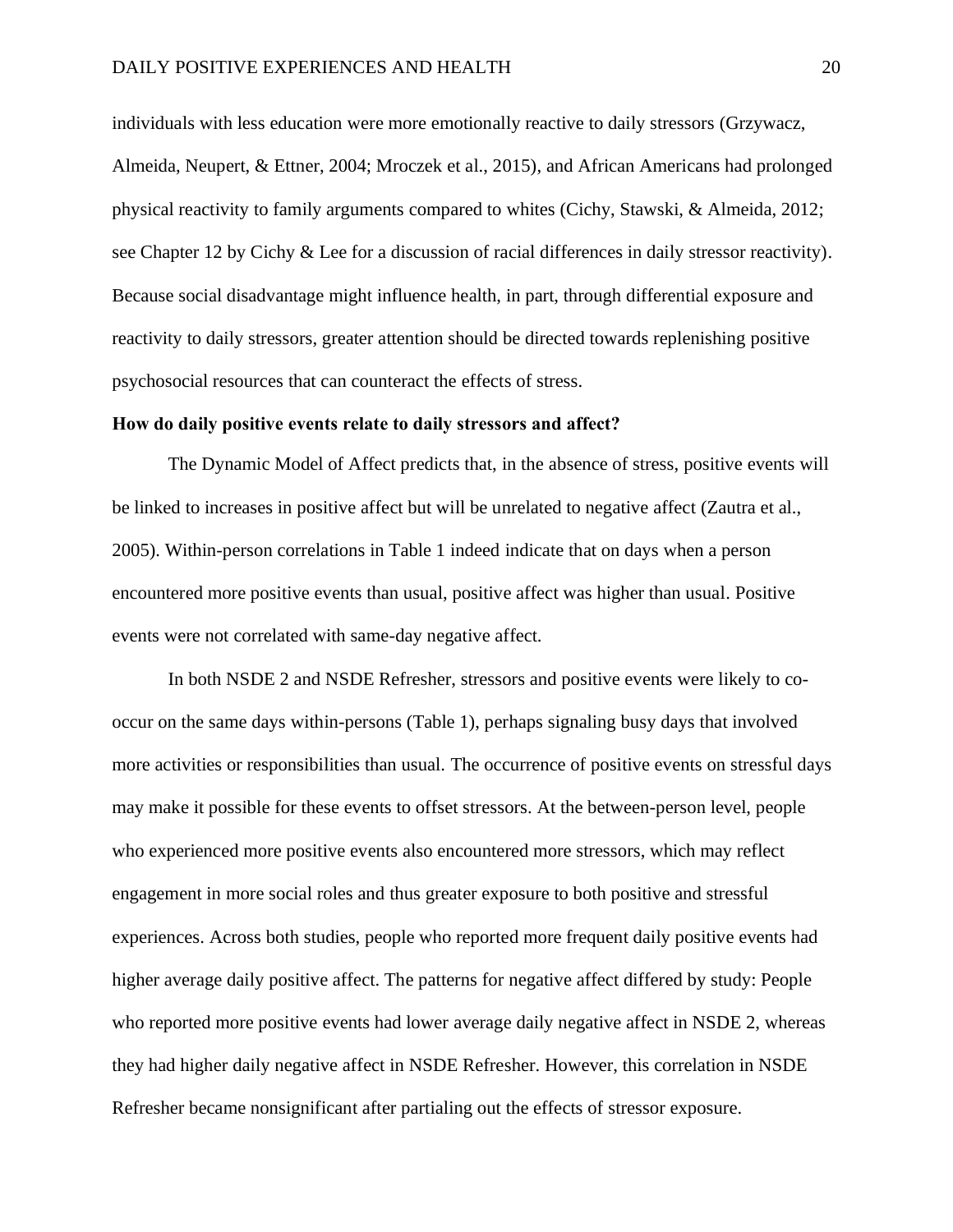#### **Are daily positive experiences associated with health in MIDUS?**

**Individual differences in positive events and inflammation.** We were interested in inflammatory health due to its critical mechanistic role in aging-related conditions, such as cardiovascular disease and cognitive and functional decline (Harris et al., 1999; Reuben et al., 2002; Volpato et al., 2001). The inflammatory markers interleukin-6, C-reactive protein, and fibrinogen were especially important based on prior research linking these biomarkers to emotions and psychological stress (Steptoe, Hamer, & Chida, 2007). Our data came from 969 adults ages 35-86 who participated in both NSDE 2 and the biomarker project in the second wave of MIDUS. Participants completed the 8-day telephone interview protocol and provided blood samples at a separate clinic visit, which were assayed for inflammatory markers.

Controlling for age and gender, greater frequency of daily positive events—particularly interpersonal events—were associated with lower levels of interleukin-6 and C-reactive protein in the overall sample, and lower fibrinogen in women but not men (Sin, Graham-Engeland, & Almeida, 2015). The results for interleukin-6 persisted after further adjustment for a range of confounding variables, including daily positive and negative affect, socioeconomic status, physical health indicators, personality, and health behaviors. Interestingly, positive events mitigated the association between low household income and interleukin-6, such that lowincome participants who experienced more frequent positive events had reduced interleukin-6 compared to their low-income peers with fewer positive events. The results for C-reactive protein and fibrinogen were explained by race and income, such that low-income and non-white (primarily African American or black) participants had both less frequent positive events and elevated levels of inflammation. As one of the first investigations to link daily positive events with biomarkers of health, this study was important for demonstrating main effects of positive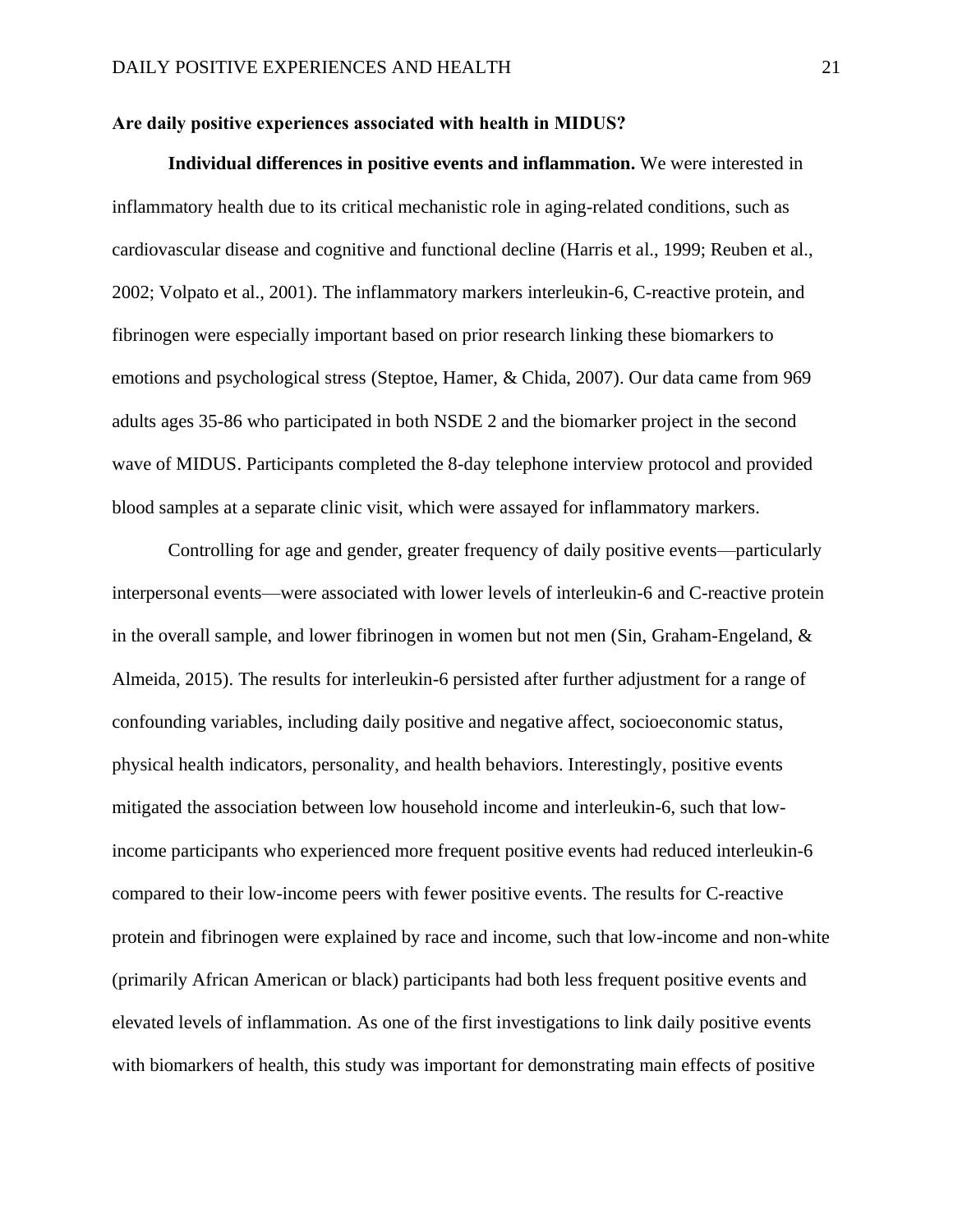event frequency with inflammation, as well as buffering effects whereby positive events protected against elevated interleukin-6 among low-income participants.

**Between- and within-person associations of positive events and cortisol.** Our next step was to test whether day-to-day variations in daily positive events were accompanied by corresponding changes in stress physiology, namely salivary cortisol. Cortisol—a glucocorticoid hormone produced by the hypothalamic-pituitary-adrenal axis—typically increases in the first 30-45 minutes post-waking (i.e., cortisol awakening response) and gradually declines throughout the day. Acute stressors can result in a greater cortisol awakening response (Chida & Steptoe, 2009), as well as higher total cortisol output on days when stressors occur (Stawski, Cichy, Piazza, & Almeida, 2013). Among people who have experienced prolonged stress or trauma, however, an attenuated pattern has been observed such that the cortisol awakening response and slope across the day are flattened (Chida & Steptoe, 2009; Miller, Chen, & Zhou, 2007). Blunted cortisol awakening responses and flatter diurnal slopes, in turn, may increase risk for physical disorders and premature mortality (DeSantis et al., 2012; Heim, Ehlert, & Hellhammer, 2000; Kumari, Shipley, Stafford, & Kivimaki, 2011).

In NSDE 2, a sample of 1,657 participants collected saliva four times per day across 4 days, which enabled us to determine the cortisol awakening response, diurnal cortisol slope, and total cortisol output. At the between-person level, people who experienced more frequent positive events exhibited a steeper diurnal cortisol slope, controlling for daily stressors, daily affect, and other covariates (Sin, Ong, Stawski, & Almeida, 2017). Daily positive events also attenuated the between-person association of daily stressors with blunted cortisol awakening response. That is, people who encountered more positive events alongside stressors had a more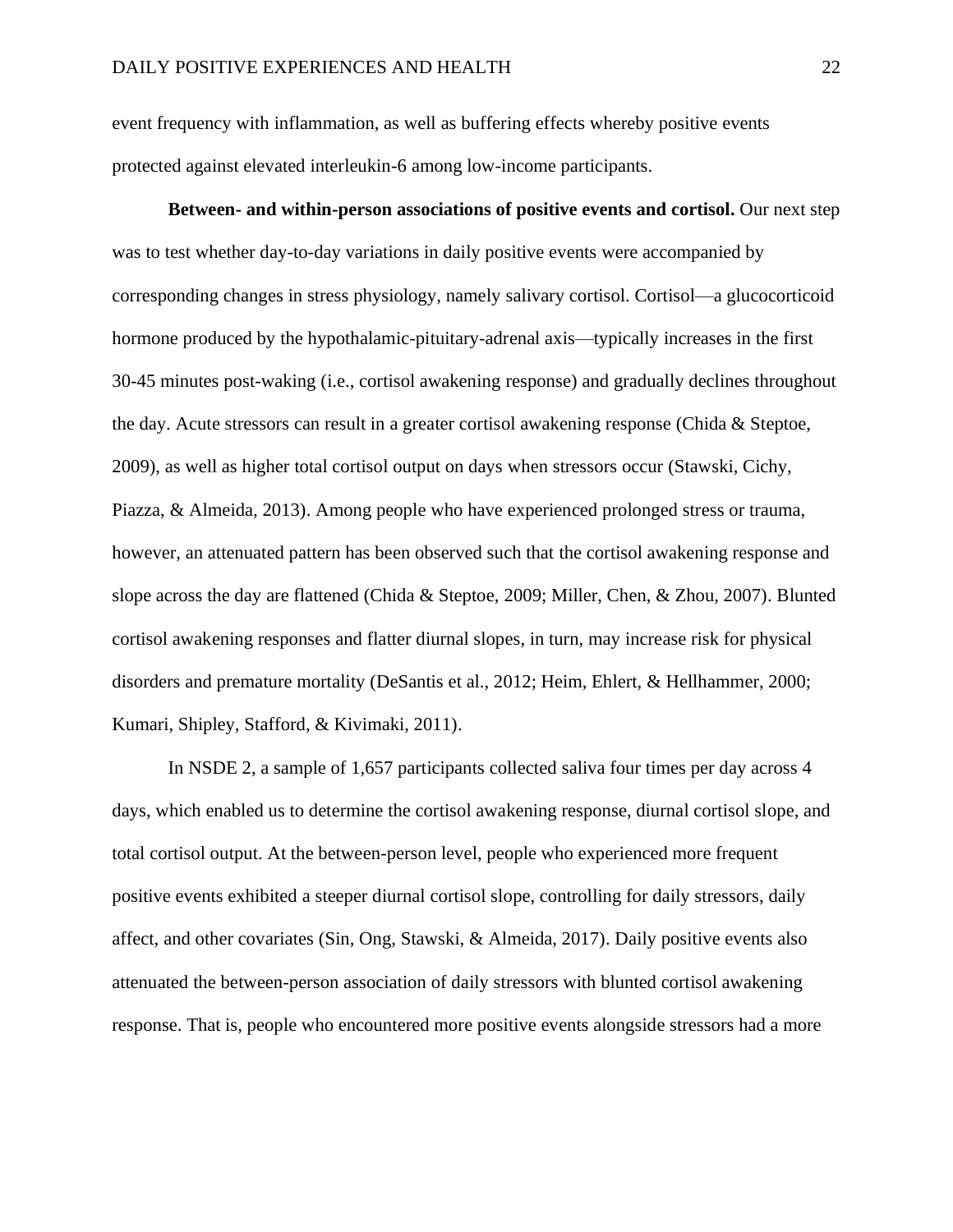robust cortisol awakening response, compared to people who experienced frequent stressors but few positive events.

The timing of events mattered at the within-person level. Positive events in the morning predicted a steeper decline in cortisol that day, whereas positive events in the afternoon were not associated with any same-day cortisol parameters. Daily positive events were also marginally associated with lower same-day total cortisol output. None of the between- or within-person associations were mediated by daily positive affect, suggesting that positive events were linked to cortisol through other mechanisms that have yet to be identified. Overall, these findings indicate that daily positive events are associated with more adaptive patterns of diurnal cortisol between- and within-persons. Among people who experience frequent stressors, those who also have more frequent daily positive events may be protected from stress-related blunting of the cortisol awakening response.

**Positive affective reactivity to daily stressors.** The NSDE has demonstrated that daily stressors exert immediate effects on emotions and physiological arousal (Almeida, 2005; Almeida, Piazza, Stawski, & Klein, 2011). *Affective reactivity* to daily stressors refers to a person's pattern of responding to stressors in everyday life. Affective reactivity is generally operationalized as the change in negative affect on days when stressors occur (or days when stressor occur at greater frequency or severity), relative to stressor-free or lower-stress days. Remarkably, negative affective reactivity to stressors across eight days in NSDE 1 predicted 56% greater odds of developing an affective disorder and 10-34% increased relative risk of developing chronic health conditions a decade later (Charles et al., 2013; Piazza et al., 2013). Whether positive affective reactivity—that is, the loss of positive affect in response to daily stressors—provides additional useful information on stress and health processes is largely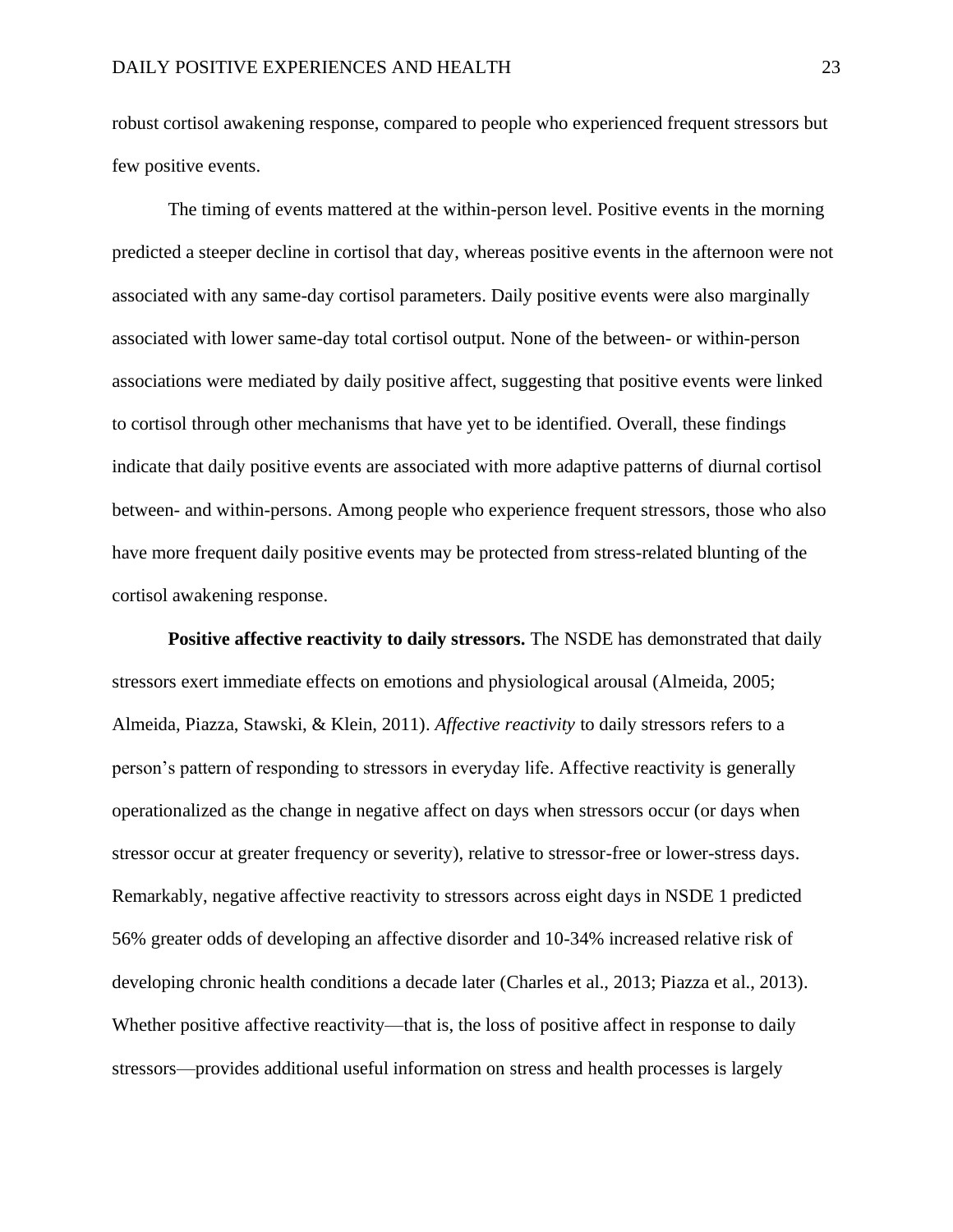unknown (for exceptions, see L. H. Cohen et al., 2005; Mroczek et al., 2015; O'Neill et al., 2004). We hypothesized that repeated positive and negative affective reactions to daily stressors could lead to biological wear-and-tear (such as chronic inflammation or autonomic dysregulation), which over time, could pose greater risks for long-term mental and physical health outcomes (Sin, Sloan, McKinley, & Almeida, 2016).

In NSDE 2, we examined individual differences in affective reactivity to daily stressors as predictors of inflammatory markers interleukin-6 and C-reactive protein among 872 participants (Sin, Graham-Engeland, Ong, & Almeida, 2015). Results revealed that people who experienced a greater loss in positive affect on days when they encountered stressors had elevated interleukin-6, compared to those who were better able to maintain positive affect when stressors occurred. Heightened negative affective reactivity was associated with higher Creactive protein among women only, and this association was explained by smoking and lack of regular physical activity among the high-reactivity women. These findings highlight the important contributions of positive affect in naturalistic stress processes, and also support inflammation as a potential pathway whereby the emotional wear and tear of daily life may accumulate to influence downstream health outcomes.

#### **Future Directions**

In this chapter, we have reviewed theoretical perspectives and empirical studies on daily positive experiences and health. Our conceptual model proposes that positive affect and positive events in everyday life can promote physical health through favorable physiological functioning, better health behaviors, and by mitigating the effects of stress on health. Each of these pathways is supported by promising initial evidence, but further investigations are needed using representative samples, longitudinal assessments, in-depth measures of daily life, and a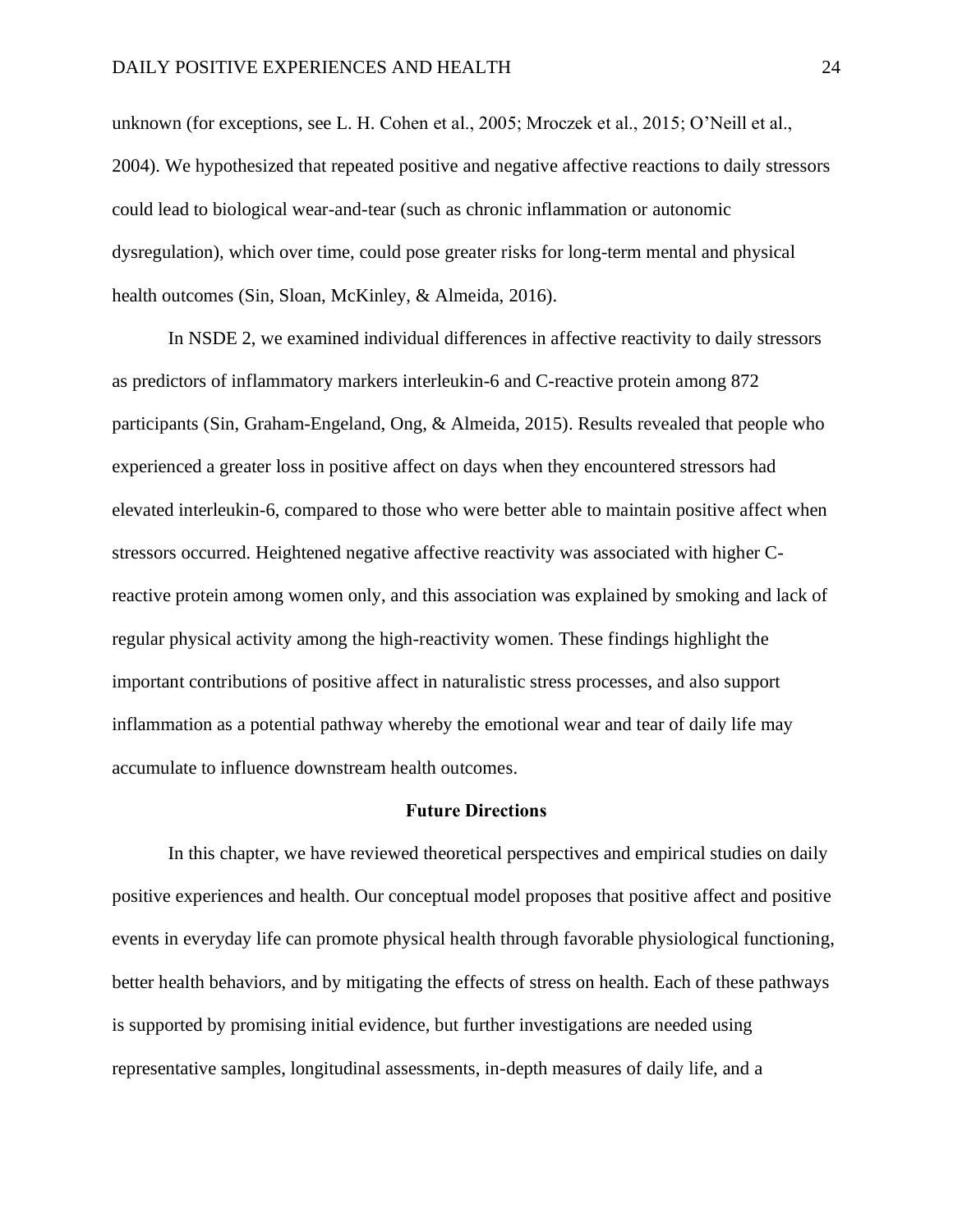multidisciplinary approach that will allow for the integration of cultural, environmental, psychosocial, and health factors. MIDUS affords unparalleled opportunities to expand the study of daily positive experiences and health in each of these ways.

Positive experiences, and daily life more generally, are embedded within a broader historical and societal context. Much of the research on daily stress and aging has been conducted in the last few decades, during a time of relative economic prosperity and growth. The daily lives of midlife adults were set against the backdrop of a prosperous economy, but the economic recession may have posed greater challenges for adults currently in middle or older adulthood and perhaps increased their vulnerability to the health consequences of stress. MIDUS is uniquely suited for investigating period effects in daily stress and well-being: data for the MIDUS Refresher Study were collected in the post Great Recession era from a new cohort of adults, which can be compared to the daily lives of adults of the same ages in MIDUS 1 (1994- 1997) and MIDUS 2 (2004-2007). Already, we have found that midlife and older adults in the pre-recession period had more frequent daily positive events than those in the post-recession period (excluding nature events). An important next step is to test whether daily stress and financial strain related to the Great Recession might change the impact of positive events on well-being and stress processes. In addition, data collection is currently underway for the third wave of MIDUS. With MIDUS 3, it will be possible to link 10-year changes in exposure and reactivity to daily positive events to data from other projects within MIDUS, including sociodemographics and psychological well-being, cognitive functioning, biomarkers of health, gene expression, and neuroimaging and psychophysiology.

Previous research on positive events has focused on exposure and the general life domains in which the events occur (e.g., work versus home). The subjective experience of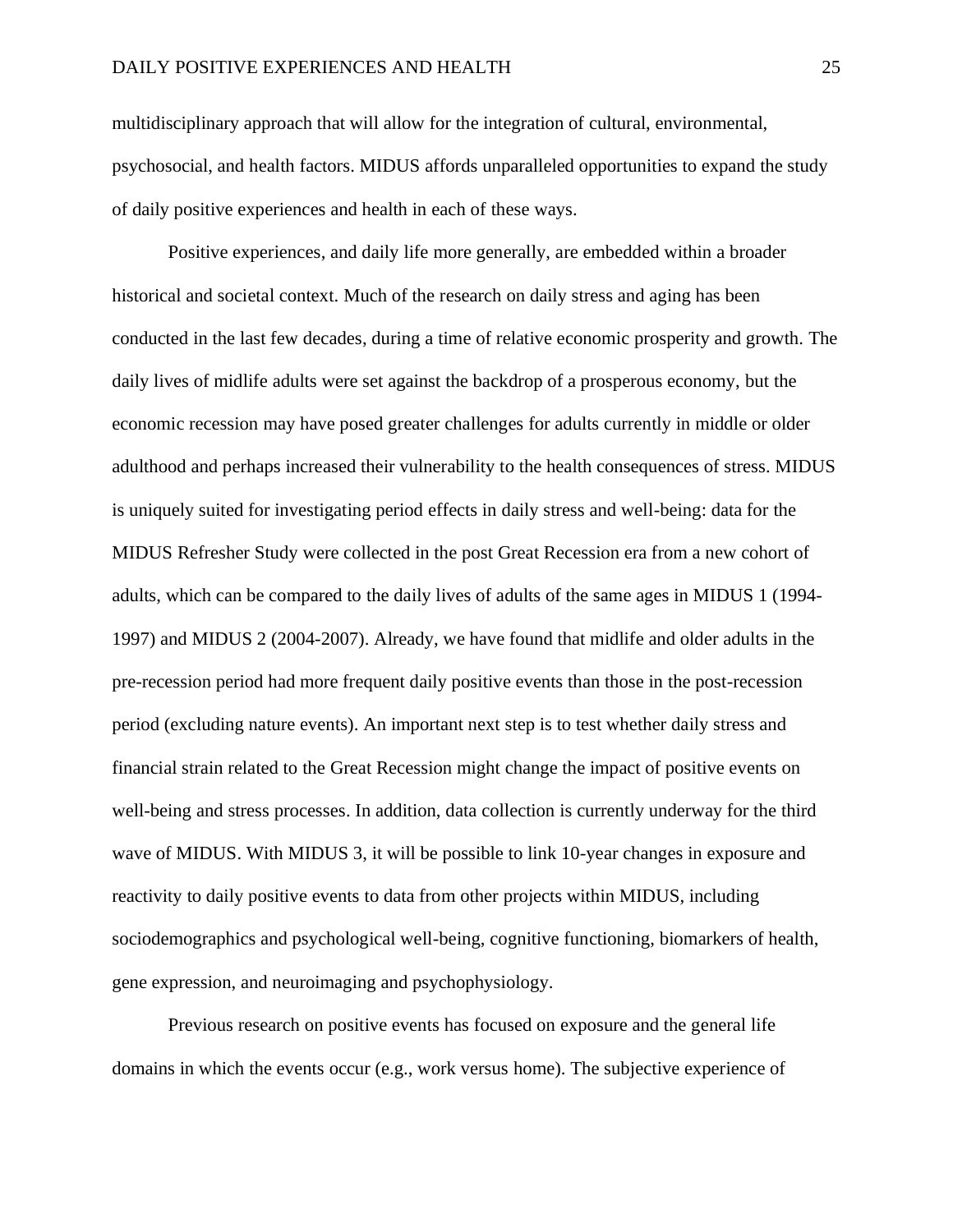positive events warrants further study. The NSDE Refresher includes new items assessing appraisals and emotional responses to daily positive events, offering the opportunity to examine people's perceptions of and affective, physiological, and behavioral reactivity to positive events. We can ask, for example, whether particular types of positive events have lingering effects on emotions that carry over to the following day. We can also examine individual differences that predict greater spikes in positive affect in reaction to positive events. Given past research suggesting that some positive experiences (Sin, Almeida, et al., 2017) and greater affective reactivity to positive events (Ong et al., 2013) can be disruptive for sleep, future research should seek to illuminate the conditions in which positive experiences are harmful for health.

Finally, the mechanisms whereby daily positive events influence health are still unclear. We found that daily positive affect did not mediate either the between- or within-person associations of daily positive events with diurnal cortisol in NSDE 2. However, it is possible that our end-of-day assessments of positive affect were not sensitive enough to capture minor or fleeting fluctuations, or perhaps different kinds of positive emotions (e.g., high versus low arousal) have differential health effects. Because NSDE Refresher and NSDE 3 includes emotion ratings of the events, we will be able to more precisely test whether the positive emotions derived from the events might serve as mechanisms. Besides positive affect, other potential psychosocial mechanisms include social relationships, self-efficacy, and feelings of control (Reich & Zautra, 1981).

To conclude, research on *daily* positive experiences—especially positive events—has lagged far behind that of daily stressors. Using data from NSDE 2 and NSDE Refresher, we showed that positive events happened frequently in the daily lives of midlife and older adults. Exposure and emotional responses to positive events were patterned by sociodemographic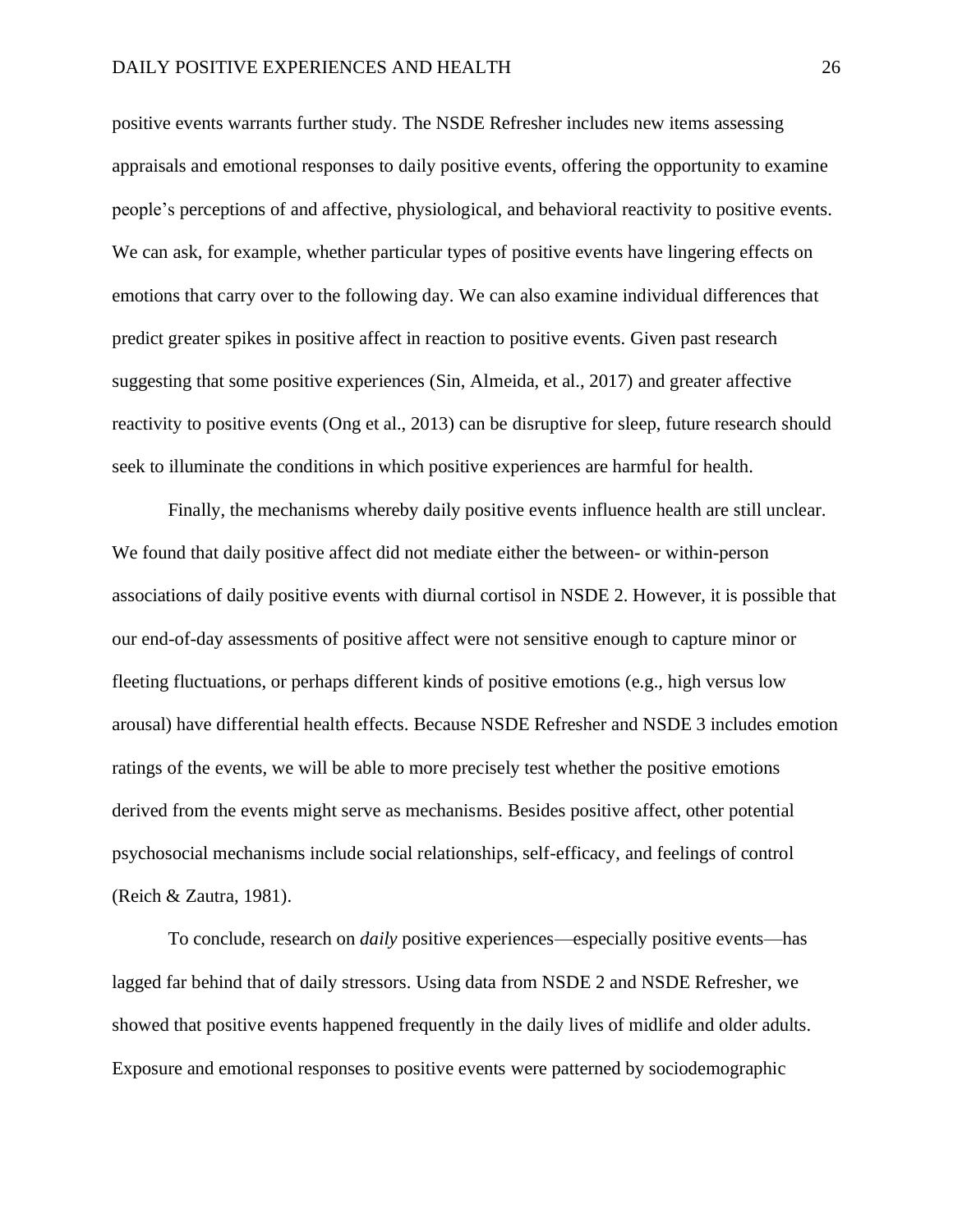factors, such that the daily lives of older adults, women, whites, and individuals with higher educational attainment were relatively more positive. Positive events produced upticks in positive affect (but had no significant effect on negative affect) and tended to occur on the same day as stressors. We described several of our studies on daily positive experiences and biological health, demonstrating that individuals who encountered more positive events tended to have lower inflammation and healthier profiles of diurnal cortisol (between-persons) and that the occurrence of a positive event was linked to alterations in cortisol on the same day (withinpersons). By incorporating positive experiences in the study of daily stress, we can gain a more comprehensive understanding of how the ups and downs of daily life contribute to long-term health.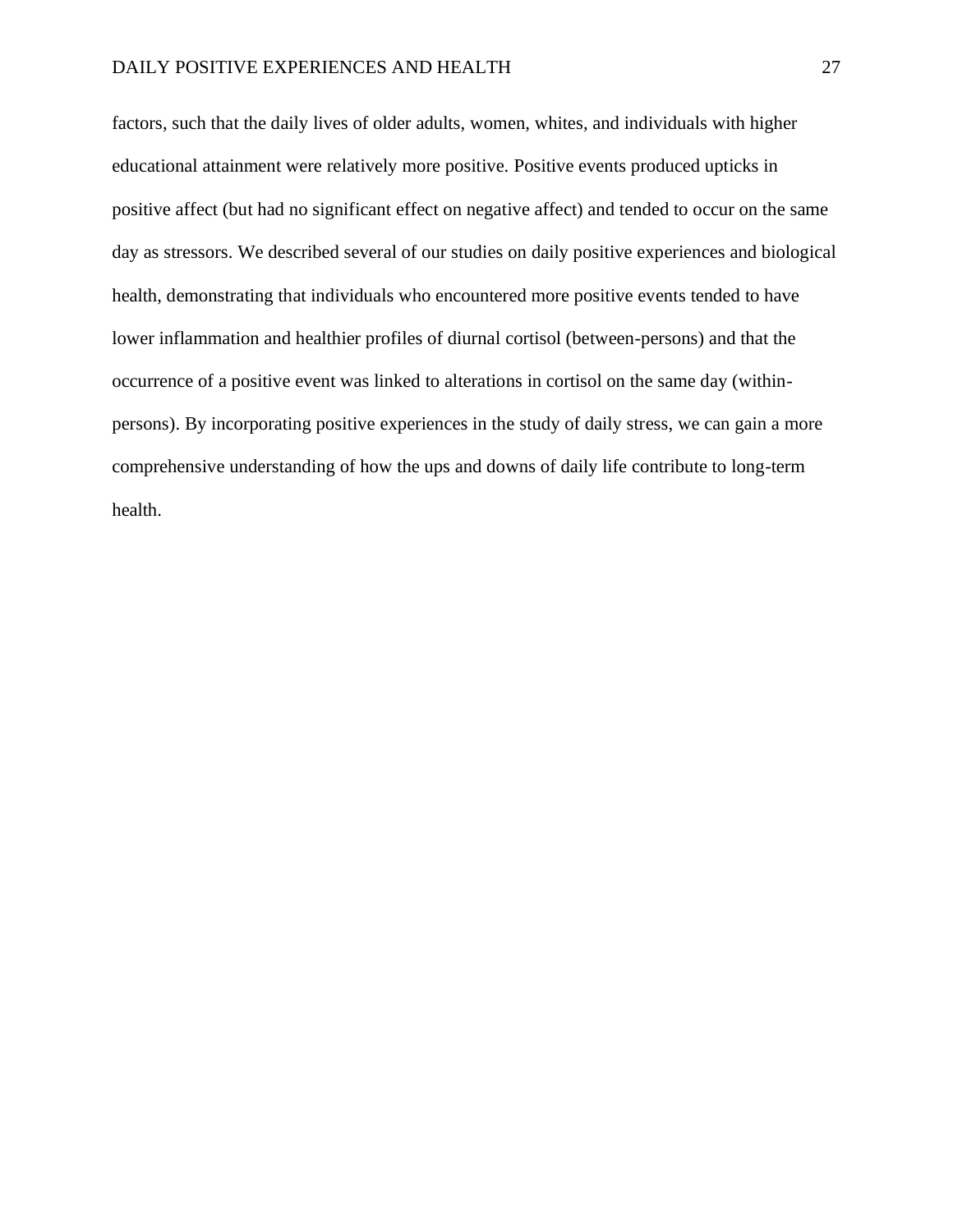#### **References**

- Aldwin, C. M., Jeong, Y.-J., Igarashi, H., & Spiro, A. (2014). Do hassles and uplifts change with age? Longitudinal findings from the VA normative aging study. *Psychology and Aging*, *29*(1), 57–71.
- Almeida, D. M. (2005). Resilience and Vulnerability to Daily Stressors Assessed via Diary Methods. *Current Directions in Psychological Science*, *14*(2), 64–68. https://doi.org/10.1111/j.0963-7214.2005.00336.x
- Almeida, D. M., McGonagle, K., & King, H. (2009). Assessing daily stress processes in social surveys by combining stressor exposure and salivary cortisol. *Biodemography and Social Biology*, *55*(2), 219–237.
- Almeida, D. M., Piazza, J. R., Stawski, R. S., & Klein, L. C. (2011). The Speedometer of Life: Stress, Health and Aging. In K. W. Schaie & S. L. Willis (Eds.), *Handbook of the Psychology of Aging* (7th ed., pp. 191–206). New York, NY: Elsevier.
- Almeida, D. M., Wethington, E., & Kessler, R. C. (2002). The daily inventory of stressful events: an interview-based approach for measuring daily stressors. *Assessment*, *9*(1), 41– 55.
- Bajaj, A., John-Henderson, N. A., Cundiff, J. M., Marsland, A. L., Manuck, S. B., & Kamarck, T. W. (2016). Daily social interactions, close relationships, and systemic inflammation in two samples: Healthy middle-aged and older adults. *Brain, Behavior, and Immunity*, *58*, 152–164.
- Boehm, J. K., & Kubzansky, L. D. (2012). The heart's content: The association between positive psychological well-being and cardiovascular health. *Psychological Bulletin*, *138*(4), 655– 691. https://doi.org/10.1037/a0027448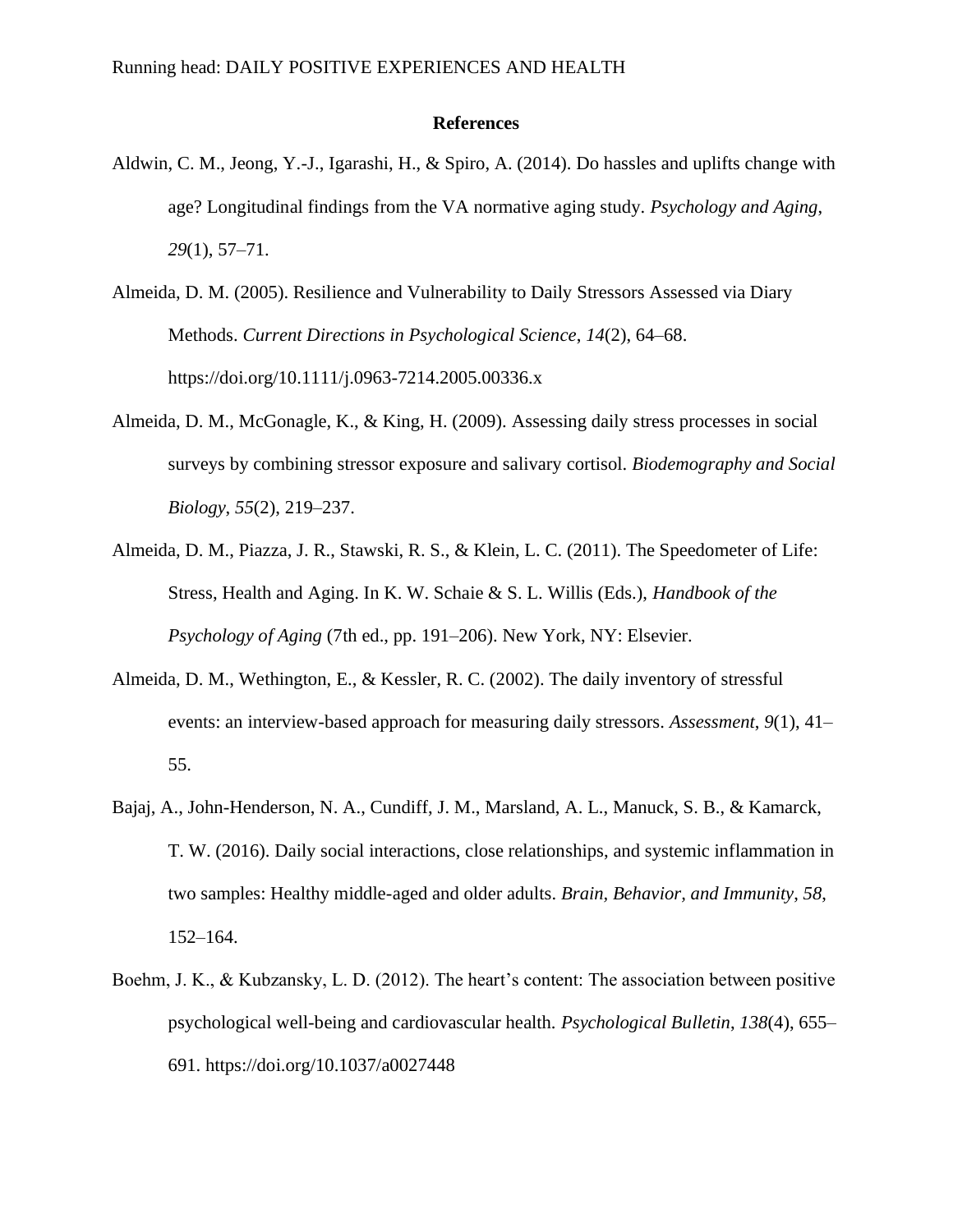- Boehm, J. K., Vie, L. L., & Kubzansky, L. D. (2012). The Promise of Well-Being Interventions for Improving Health Risk Behaviors. *Current Cardiovascular Risk Reports*, *6*(6), 511– 519. https://doi.org/10.1007/s12170-012-0273-x
- Bolger, N., Davis, A., & Rafaeli, E. (2003). Diary methods: Capturing life as it is lived. *Annual Review of Psychology*, *54*(1), 579–616.

Bolger, N., & Zuckerman, A. (1995). A framework for studying personality in the stress process. *Journal of Personality and Social Psychology*, *69*(5), 890–902. https://doi.org/10.1037/0022-3514.69.5.890

- Bono, J. E., Glomb, T. M., Shen, W., Kim, E., & Koch, A. J. (2013). Building positive resources: Effects of positive events and positive reflection on work stress and health. *Academy of Management Journal*, *56*(6), 1601–1627.
- Brim, O. G., Ryff, C. D., & Kessler, R. C. (2004). The MIDUS National Survey: An Overview. In O. G. Brim, C. D. Ryff, & R. C. Kessler (Eds.), *How healthy are we?: A national study of well-being at midlife* (pp. 1–34). Chicago: University of Chicago Press.
- Carstensen, L. L., Isaacowitz, D. M., & Charles, S. T. (1999). Taking time seriously: A theory of socioemotional selectivity. *American Psychologist*, *54*(3), 165–181.
- Carstensen, L. L., Turan, B., Scheibe, S., Ram, N., Ersner-Hershfield, H., Samanez-Larkin, G. R., … Nesselroade, J. R. (2011). Emotional experience improves with age: evidence based on over 10 years of experience sampling. *Psychology and Aging*, *26*(1), 21.
- Charles, S. T., Luong, G., Almeida, D. M., Ryff, C., Sturm, M., & Love, G. (2010). Fewer ups and downs: Daily stressors mediate age differences in negative affect. *The Journals of Gerontology: Series B: Psychological Sciences and Social Sciences*, *65B*(3), 279–286. https://doi.org/10.1093/geronb/gbq002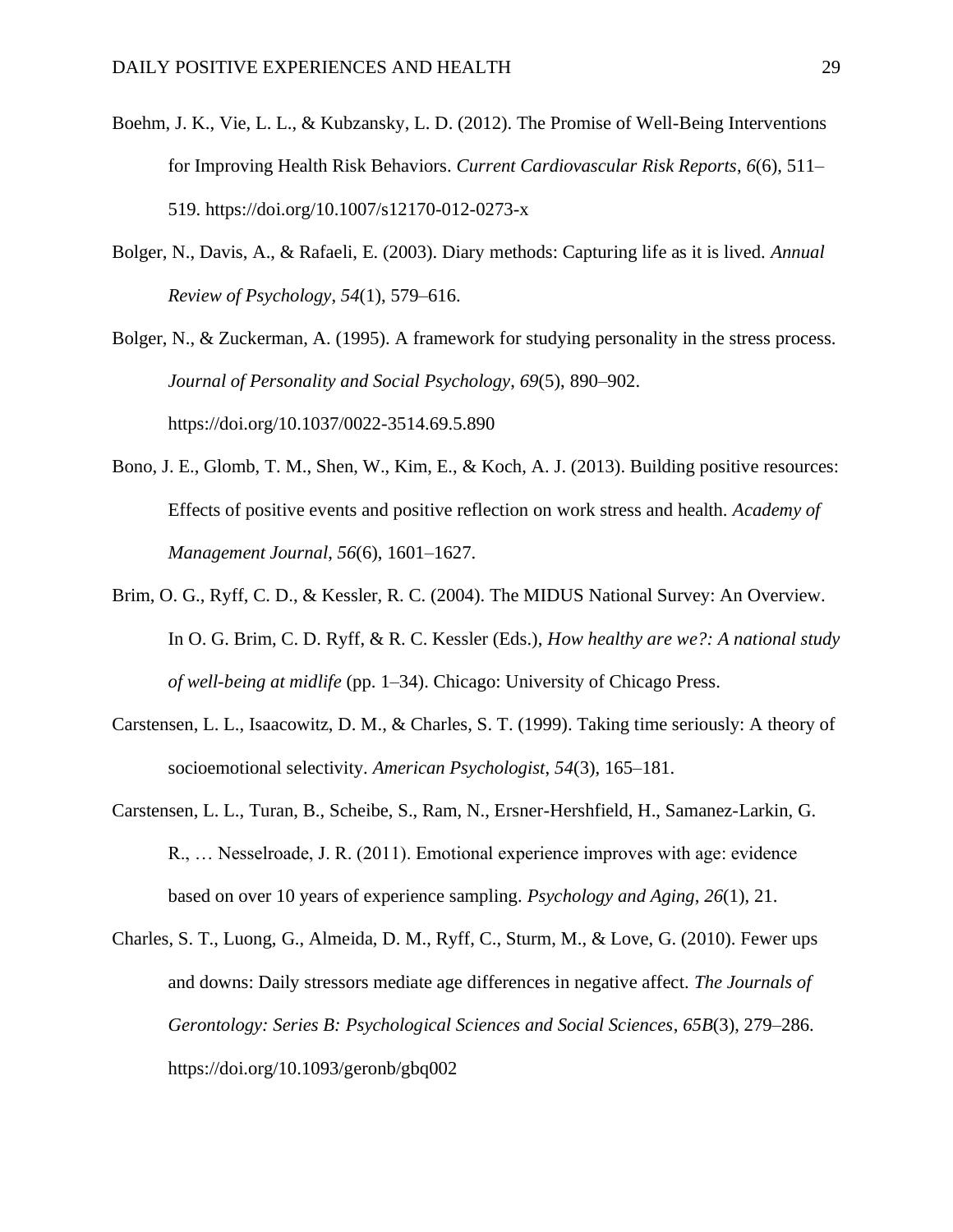- Charles, S. T., Piazza, J. R., Mogle, J., Sliwinski, M. J., & Almeida, D. M. (2013). The Wear and Tear of Daily Stressors on Mental Health. *Psychological Science*, *24*(5), 733–741. https://doi.org/10.1177/0956797612462222
- Chiang, J. J., Bower, J. E., Almeida, D. M., Irwin, M. R., Seeman, T. E., & Fuligni, A. J. (2015). Socioeconomic Status, Daily Affective and Social Experiences, and Inflammation During Adolescence. *Psychosomatic Medicine*, *77*(3), 256–266.
- Chida, Y., & Steptoe, A. (2009). Cortisol awakening response and psychosocial factors: a systematic review and meta-analysis. *Biological Psychology*, *80*(3), 265–278. https://doi.org/10.1016/j.biopsycho.2008.10.004
- Cichy, K. E., Stawski, R. S., & Almeida, D. M. (2012). Racial Differences in Exposure and Reactivity to Daily Family Stressors. *Journal of Marriage and the Family*, *74*(3), 572– 586. https://doi.org/10.1111/j.1741-3737.2012.00971.x
- Cohen, L. H., Gunthert, K. C., Butler, A. C., O'Neill, S. C., & Tolpin, L. H. (2005). Daily Affective Reactivity as a Prospective Predictor of Depressive Symptoms. *Journal of Personality*, *73*(6), 1687–1714. https://doi.org/10.1111/j.0022-3506.2005.00363.x
- Cohen, S., Alper, C. M., Doyle, W. J., Treanor, J. J., & Turner, R. B. (2006). Positive emotional style predicts resistance to illness after experimental exposure to rhinovirus or influenza a virus. *Psychosomatic Medicine*, *68*(6), 809–815. https://doi.org/10.1097/01.psy.0000245867.92364.3c

Cohen, S., Doyle, W. J., Turner, R. B., Alper, C. M., & Skoner, D. P. (2003). Emotional Style and Susceptibility to the Common Cold: *Psychosomatic Medicine*, *65*(4), 652–657. https://doi.org/10.1097/01.PSY.0000077508.57784.DA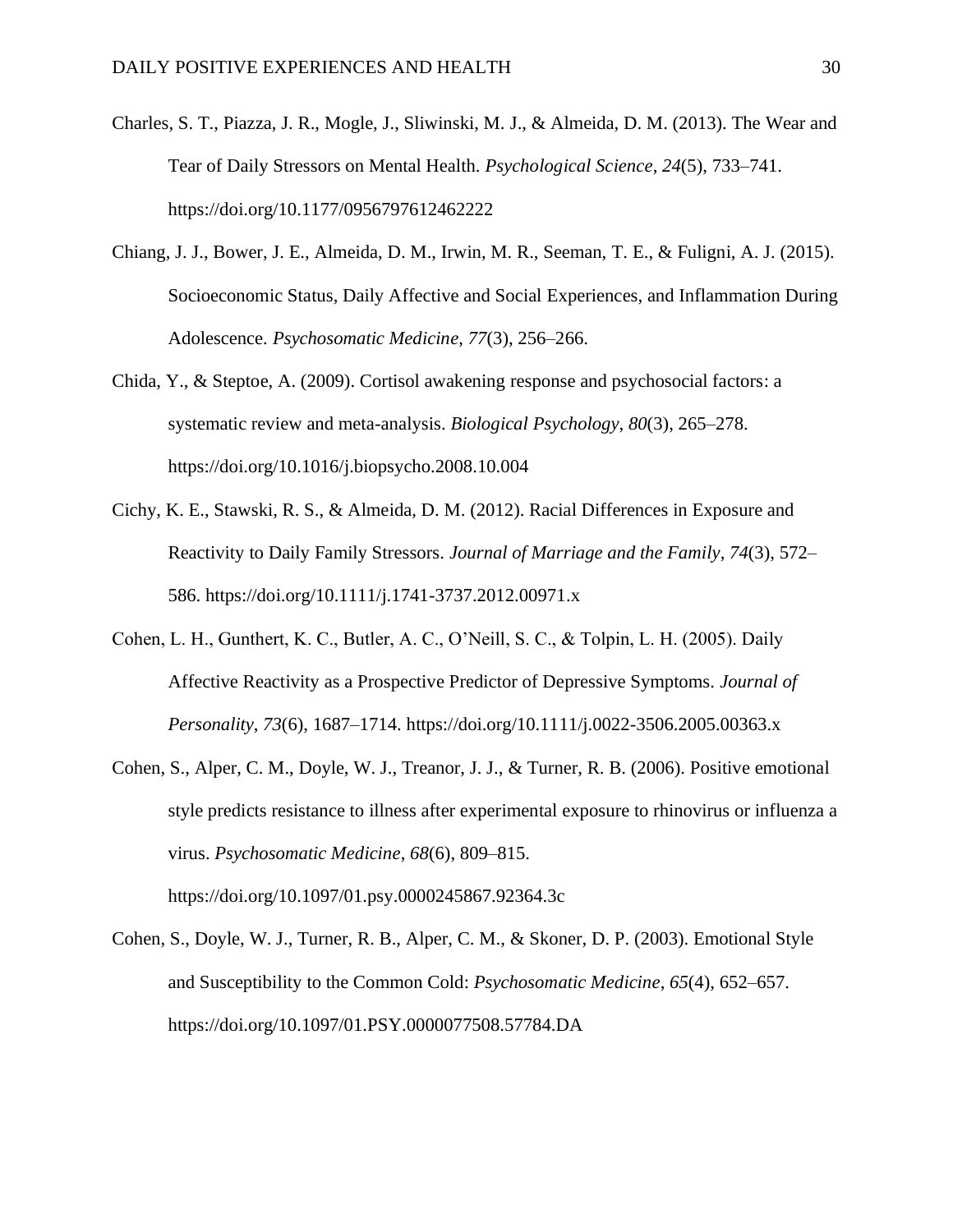- Cohen, S., & Hoberman, H. M. (1983). Positive Events and Social Supports as Buffers of Life Change Stress. *Journal of Applied Social Psychology*, *13*(2), 99–125. https://doi.org/10.1111/j.1559-1816.1983.tb02325.x
- Conner, T. S., & Barrett, L. F. (2012). Trends in Ambulatory Self-Report: The Role of Momentary Experience in Psychosomatic Medicine. *Psychosomatic Medicine*, *74*(4), 327–337. https://doi.org/10.1097/PSY.0b013e3182546f18
- Cundiff, J. M., Kamarck, T. W., & Manuck, S. B. (2016). Daily Interpersonal Experience Partially Explains the Association Between Social Rank and Physical Health. *Annals of Behavioral Medicine*, 1–8. https://doi.org/10.1007/s12160-016-9811-y
- Daly, M. (2012). Are momentary measures of positive affect better predictors of mortality than recalled feelings? *Proceedings of the National Academy of Sciences*, *109*(18), E1049– E1049. https://doi.org/10.1073/pnas.1201630109
- DeSantis, A. S., DiezRoux, A. V., Hajat, A., Aiello, A. E., Golden, S. H., Jenny, N. S., … Shea, S. (2012). Associations of salivary cortisol levels with inflammatory markers: The Multi-Ethnic Study of Atherosclerosis. *Psychoneuroendocrinology*, *37*(7), 1009–1018. https://doi.org/10.1016/j.psyneuen.2011.11.009
- Ditzen, B., Hoppmann, C., & Klumb, P. (2008). Positive couple interactions and daily cortisol: on the stress-protecting role of intimacy. *Psychosomatic Medicine*, *70*(8), 883–889. https://doi.org/10.1097/PSY.0b013e318185c4fc
- Folkman, S. (1997). Positive psychological states and coping with severe stress. *Social Science & Medicine*, *45*(8), 1207–1221. https://doi.org/10.1016/S0277-9536(97)00040-3
- Folkman, S., & Moskowitz, J. T. (2000). Positive affect and the other side of coping. *American Psychologist*, *55*(6), 647–654. https://doi.org/10.1037/0003-066X.55.6.647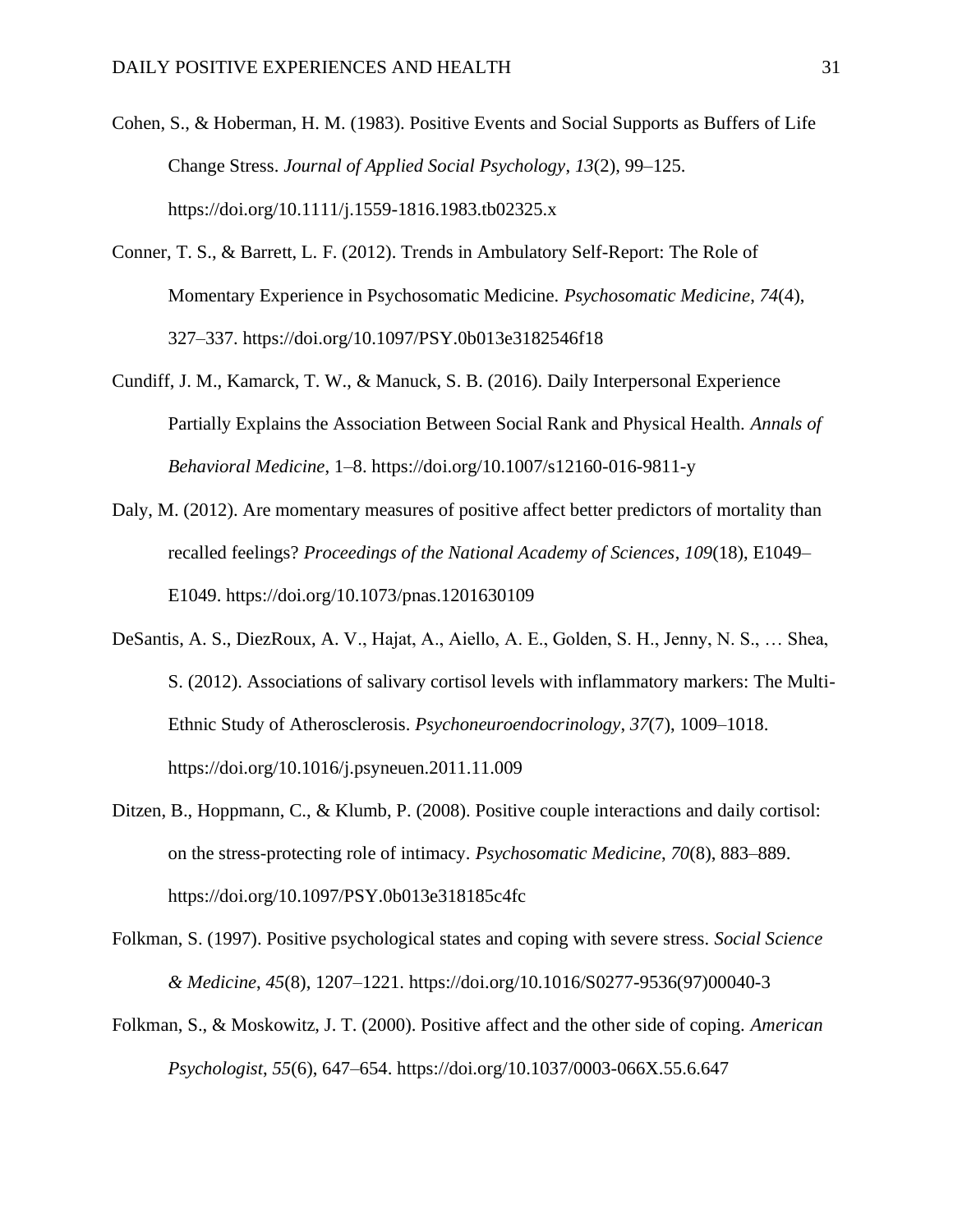- Folkman, S., Moskowitz, J. T., Ozer, E. M., & Park, C. L. (1997). Positive meaningful events and coping in the context of HIV/AIDS. In *Coping with chronic stress* (pp. 293–314). Springer.
- Gable, S. L., Gonzaga, G. C., & Strachman, A. (2006). Will you be there for me when things go right? Supportive responses to positive event disclosures. *Journal of Personality and Social Psychology*, *91*(5), 904–917. https://doi.org/10.1037/0022-3514.91.5.904
- Gable, S. L., Reis, H. T., Impett, E. A., & Asher, E. R. (2004). What do you do when things go right? The intrapersonal and interpersonal benefits of sharing positive events. *Journal of Personality and Social Psychology*, *87*(2), 228.
- Gallo, L. C., & Matthews, K. A. (2003). Understanding the association between socioeconomic status and physical health: do negative emotions play a role? *Psychological Bulletin*, *129*(1), 10–51.
- Grant, N., Wardle, J., & Steptoe, A. (2009). The relationship between life satisfaction and health behavior: a cross-cultural analysis of young adults. *International Journal of Behavioral Medicine*, *16*(3), 259–268. https://doi.org/10.1007/s12529-009-9032-x
- Gruber, J., Mauss, I. B., & Tamir, M. (2011). A Dark Side of Happiness? How, When, and Why Happiness Is Not Always Good. *Perspectives on Psychological Science*, *6*(3), 222–233. https://doi.org/10.1177/1745691611406927
- Grzywacz, J. G., Almeida, D. M., Neupert, S. D., & Ettner, S. L. (2004). Socioeconomic status and health: a micro-level analysis of exposure and vulnerability to daily stressors. *Journal of Health and Social Behavior*, *45*(1), 1–16.
- Harris, T. B., Ferrucci, L., Tracy, R. P., Corti, M. C., Wacholder, S., Ettinger Jr, W. H., … Wallace, R. (1999). Associations of elevated Interleukin-6 and C-Reactive protein levels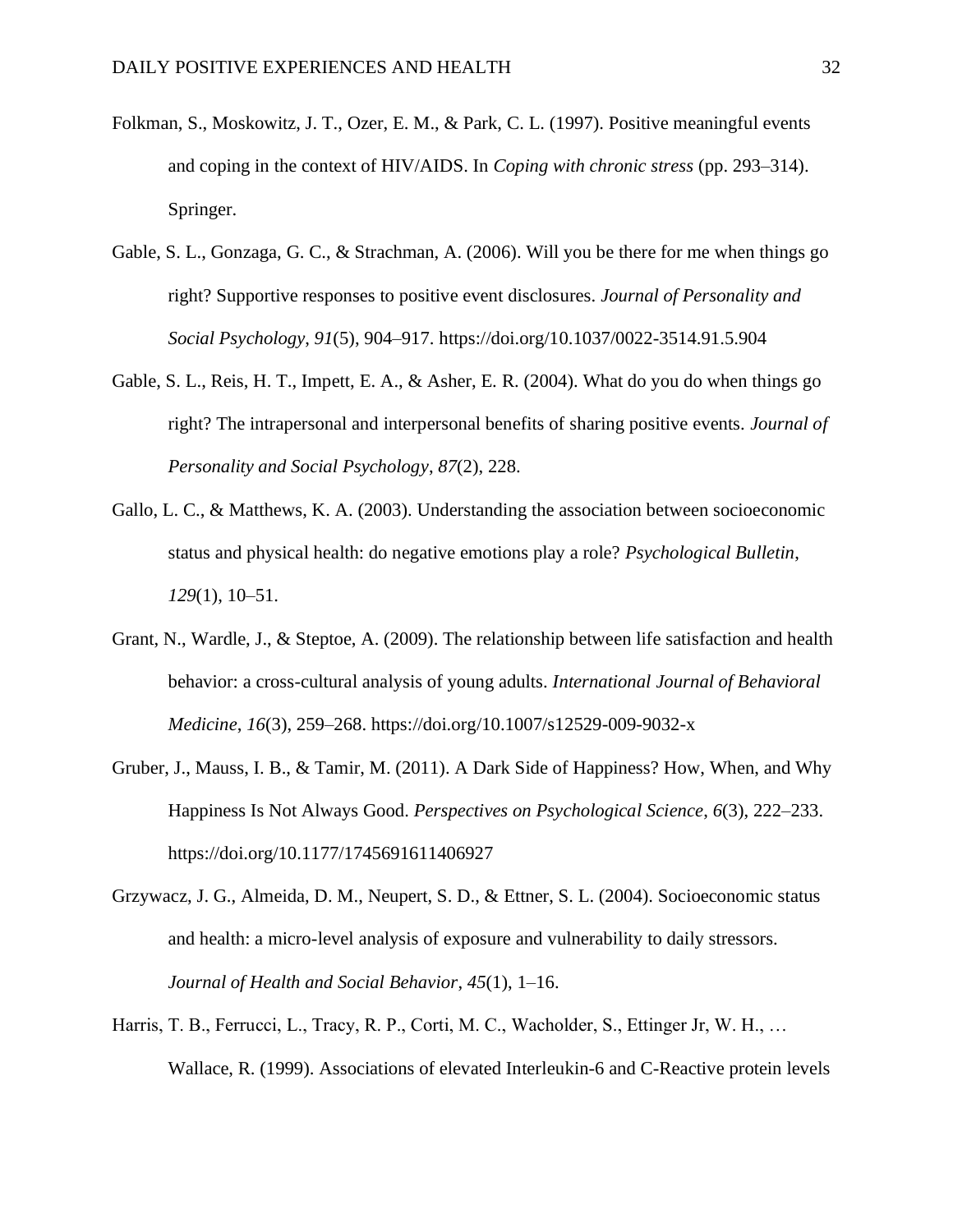with mortality in the elderly. *The American Journal of Medicine*, *106*(5), 506–512. https://doi.org/10.1016/S0002-9343(99)00066-2

- Heim, C., Ehlert, U., & Hellhammer, D. H. (2000). The potential role of hypocortisolism in the pathophysiology of stress-related bodily disorders. *Psychoneuroendocrinology*, *25*(1), 1– 35. https://doi.org/10.1016/S0306-4530(99)00035-9
- Hoen, P. W., Denollet, J., de Jonge, P., & Whooley, M. A. (2013). Positive affect and survival in patients with stable coronary heart disease: Findings from the Heart and Soul Study. *Journal of Clinical Psychiatry*, *74*(7), 716–722. https://doi.org/10.4088/JCP.12m08022
- Hoogwegt, M. T., Versteeg, H., Hansen, T. B., Thygesen, L. C., Pedersen, S. S., & Zwisler, A.- D. (2013). Exercise mediates the association between positive affect and 5-year mortality in patients with ischemic heart disease. *Circulation: Cardiovascular Quality and Outcomes*, *6*(5), 559–566.
- Jeong, Y.-J., Aldwin, C. M., Igarashi, H., & Spiro, A. (2016). Do hassles and uplifts trajectories predict mortality? Longitudinal findings from the VA Normative Aging Study. *Journal of Behavioral Medicine*, *39*(3), 408–419. https://doi.org/10.1007/s10865-015-9703-9
- Kahneman, D., & Riis, J. (2005). Living, and thinking about it: Two perspectives on life. *The Science of Well-Being*, 285–304.
- Kanner, A. D., Coyne, J. C., Schaefer, C., & Lazarus, R. S. (1981). Comparison of two modes of stress measurement: Daily hassles and uplifts versus major life events. *Journal of Behavioral Medicine*, *4*(1), 1–39.
- Kessler, R. C., Andrews, G., Colpe, L. J., Hiripi, E., Mroczek, D. K., Normand, S. L. T., … Zaslavsky, A. M. (2002). Short screening scales to monitor population prevalences and trends in non-specific psychological distress. *Psychological Medicine*, *32*(6), 959–976.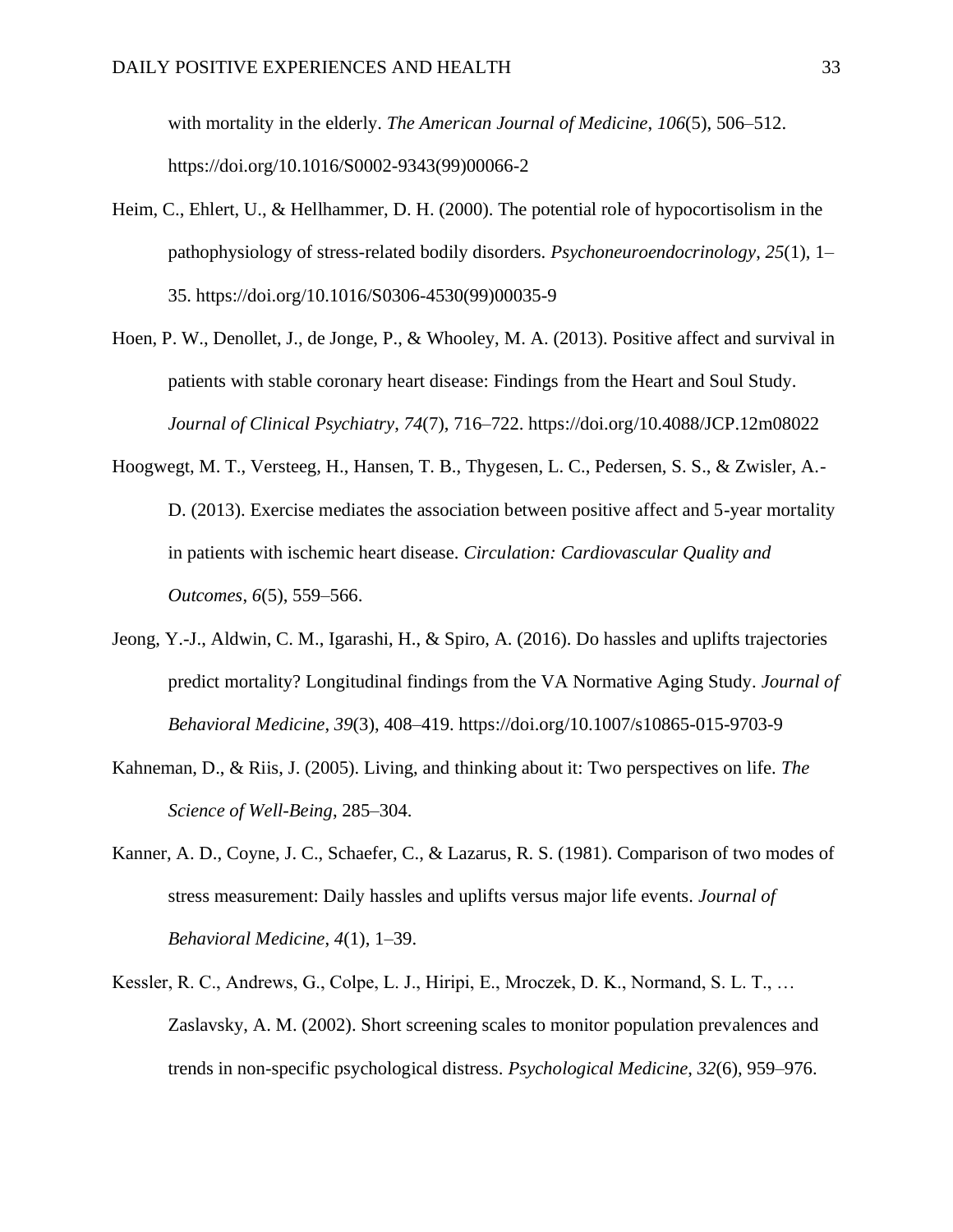- Koopmans, T. A., Geleijnse, J. M., Zitman, F. G., & Giltay, E. J. (2010). Effects of happiness on all-cause mortality during 15 years of follow-up: The Arnhem Elderly Study. *Journal of Happiness Studies*, *11*(1), 113–124.
- Kubzansky, L. D., & Thurston, R. C. (2007). Emotional vitality and incident coronary heart disease: benefits of healthy psychological functioning. *Archives of General Psychiatry*, *64*(12), 1393–1401.
- Kumari, M., Shipley, M., Stafford, M., & Kivimaki, M. (2011). Association of Diurnal Patterns in Salivary Cortisol with All-Cause and Cardiovascular Mortality: Findings from the Whitehall II Study. *The Journal of Clinical Endocrinology & Metabolism*, *96*(5), 1478– 1485. https://doi.org/10.1210/jc.2010-2137
- Langston, C. A. (1994). Capitalizing on and coping with daily-life events: Expressive responses to positive events. *Journal of Personality and Social Psychology*, *67*(6), 1112–1125. https://doi.org/10.1037/0022-3514.67.6.1112
- Lazarus, R. S., Kanner, A. D., & Folkman, S. (1980). Emotions: A cognitive-phenomenological analysis. In R. Plutchik & H. Kellerman (Eds.), *Theories of Emotion* (pp. 189–217). New York: Academic Press.
- Lewinsohn, P. M., & Libet, J. (1972). Pleasant events, activity schedules, and depressions. *Journal of Abnormal Psychology*, *79*(3), 291–295.
- Miller, G. E., Chen, E., & Zhou, E. S. (2007). If it goes up, must it come down? Chronic stress and the hypothalamic-pituitary-adrenocortical axis in humans. *Psychological Bulletin*, *133*(1), 25–45. https://doi.org/10.1037/0033-2909.133.1.25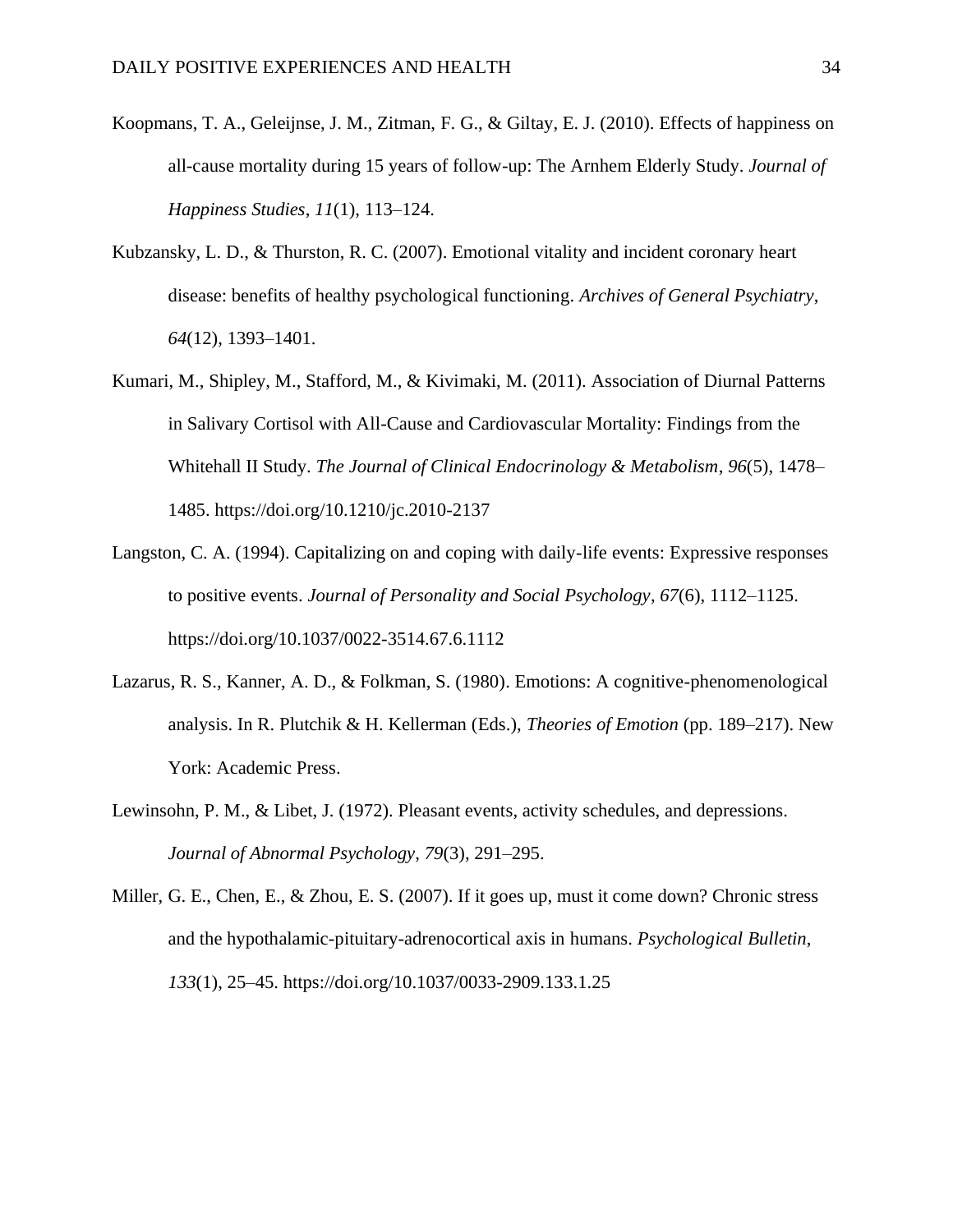- Mroczek, D. K., & Kolarz, C. M. (1998). The effect of age on positive and negative affect: A developmental perspective on happiness. *Journal of Personality and Social Psychology*, *75*(5), 1333–1349. https://doi.org/10.1037/0022-3514.75.5.1333
- Mroczek, D. K., Stawski, R. S., Turiano, N. A., Chan, W., Almeida, D. M., Neupert, S. D., & Spiro, A. (2015). Emotional reactivity and mortality: Longitudinal findings from the VA Normative Aging Study. *The Journals of Gerontology Series B: Psychological Sciences and Social Sciences*, *70*(3), 398–406.
- O'Neill, S. C., Cohen, L. H., Tolpin, L. H., & Gunthert, K. C. (2004). Affective Reactivity to Daily Interpersonal Stressors as a Prospective Predictor of Depressive Symptoms. *Journal of Social and Clinical Psychology*, *23*(2), 172–194. https://doi.org/10.1521/jscp.23.2.172.31015
- Ong, A. D. (2010). Pathways Linking Positive Emotion and Health in Later Life. *Current Directions in Psychological Science*, *19*(6), 358–362. https://doi.org/10.1177/0963721410388805
- Ong, A. D., & Allaire, J. C. (2005). Cardiovascular Intraindividual Variability in Later Life: The Influence of Social Connectedness and Positive Emotions. *Psychology and Aging*, *20*(3), 476–485. https://doi.org/10.1037/0882-7974.20.3.476
- Ong, A. D., Bergeman, C. S., & Bisconti, T. L. (2004). The role of daily positive emotions during conjugal bereavement. *The Journals of Gerontology Series B: Psychological Sciences and Social Sciences*, *59*(4), P168–P176.
- Ong, A. D., Bergeman, C. S., Bisconti, T. L., & Wallace, K. A. (2006). Psychological resilience, positive emotions, and successful adaptation to stress in later life. *Journal of Personality and Social Psychology*, *91*(4), 730–749. https://doi.org/10.1037/0022-3514.91.4.730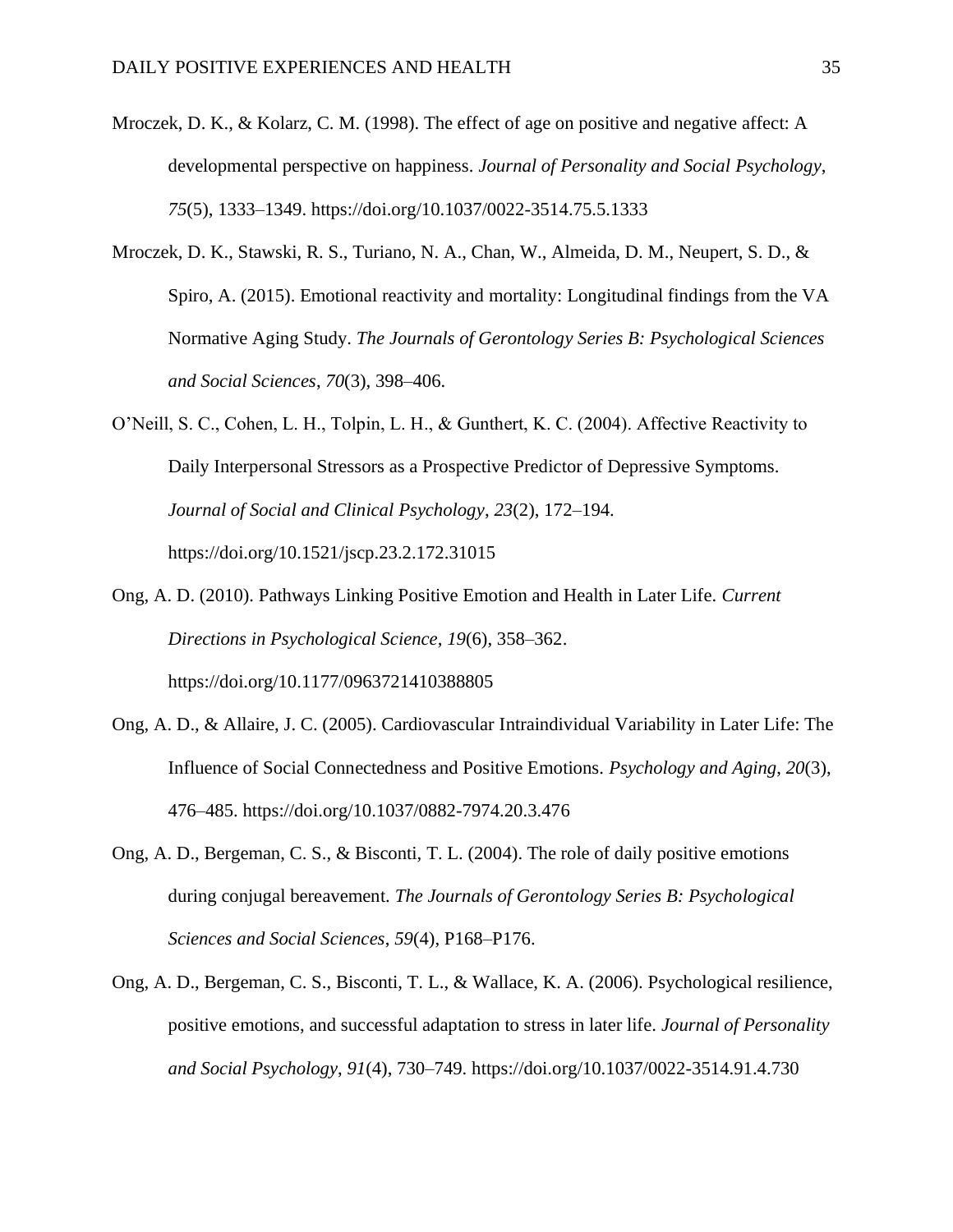- Ong, A. D., Exner-Cortens, D., Riffin, C., Steptoe, A., Zautra, A., & Almeida, D. M. (2013). Linking stable and dynamic features of positive affect to sleep. *Annals of Behavioral Medicine*, *46*(1), 52–61. https://doi.org/10.1007/s12160-013-9484-8
- Ong, A. D., Kim, S., Young, S., & Steptoe, A. (2016). Positive affect and sleep: A systematic review. *Sleep Medicine Reviews*. https://doi.org/10.1016/j.smrv.2016.07.006
- Parrish, B. P., Zautra, A. J., & Davis, M. C. (2008). The role of positive and negative interpersonal events on daily fatigue in women with fibromyalgia, rheumatoid arthritis, and osteoarthritis. *Health Psychology*, *27*(6), 694–702. https://doi.org/10.1037/0278- 6133.27.6.694
- Piazza, J. R., Charles, S. T., Sliwinski, M. J., Mogle, J., & Almeida, D. M. (2013). Affective reactivity to daily stressors and long-term risk of reporting a chronic physical health condition. *Annals of Behavioral Medicine*, *45*(1), 110–120.
- Pressman, S. D., & Cohen, S. (2005). Does Positive Affect Influence Health? *Psychological Bulletin*, *131*(6), 925–971. https://doi.org/10.1037/0033-2909.131.6.925
- Reich, J. W., & Zautra, A. (1981). Life events and personal causation: some relationships with satisfaction and distress. *Journal of Personality and Social Psychology*, *41*(5), 1002– 1012.
- Reuben, D. B., Cheh, A. I., Harris, T. B., Ferrucci, L., Rowe, J. W., Tracy, R. P., & Seeman, T. E. (2002). Peripheral Blood Markers of Inflammation Predict Mortality and Functional Decline in High-Functioning Community-Dwelling Older Persons. *Journal of the American Geriatrics Society*, *50*(4), 638–644. https://doi.org/10.1046/j.1532- 5415.2002.50157.x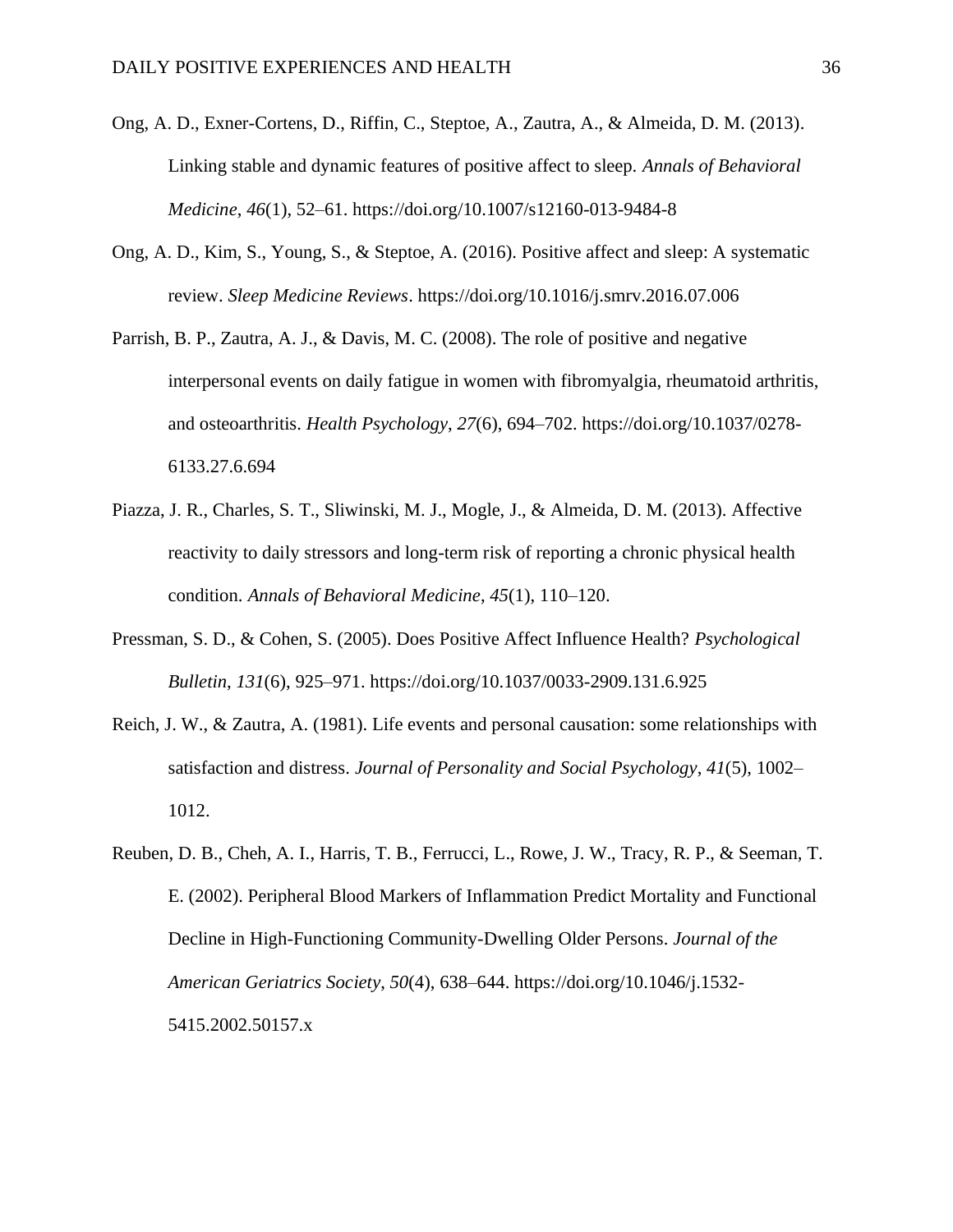- Ryff, C., Almeida, D., Ayanian, J., Binkley, N., Carr, D., Coe, C., … Williams, D. (2016). National Survey of Midlife Development in the United States (MIDUS Refresher), 2011- 2014. Inter-university Consortium for Political and Social Research (ICPSR) [distributor]. Retrieved from http://doi.org/10.3886/ICPSR36532.v2
- Schwerdtfeger, A. R., & Gerteis, A. K. S. (2014). The manifold effects of positive affect on heart rate variability in everyday life: Distinguishing within-person and between-person associations. *Health Psychology*, *33*(9), 1065–1073. https://doi.org/10.1037/hea0000079
- Sin, N. L. (2016). The Protective Role of Positive Well-Being in Cardiovascular Disease: Review of Current Evidence, Mechanisms, and Clinical Implications. *Current Cardiology Reports*, *18*(11), 1–10. https://doi.org/10.1007/s11886-016-0792-z
- Sin, N. L., Almeida, D. M., Crain, T. L., Kossek, E. E., Berkman, L. F., & Buxton, O. M. (2017). Bidirectional, Temporal Associations of Sleep with Positive Events, Affect, and Stressors in Daily Life Across a Week. *Annals of Behavioral Medicine*, 1–14.
- Sin, N. L., Graham-Engeland, J. E., & Almeida, D. M. (2015). Daily positive events and inflammation: Findings from the National Study of Daily Experiences. *Brain, Behavior, and Immunity*, *43*, 130–138. https://doi.org/10.1016/j.bbi.2014.07.015
- Sin, N. L., Graham-Engeland, J. E., Ong, A. D., & Almeida, D. M. (2015). Affective reactivity to daily stressors is associated with elevated inflammation. *Health Psychology*, *34*(12), 1154–1165. https://doi.org/10.1037/hea0000240

Sin, N. L., Moskowitz, J. T., & Whooley, M. A. (2015). Positive Affect and Health Behaviors Across 5 Years in Patients With Coronary Heart Disease: The Heart and Soul Study. *Psychosomatic Medicine*, *77*(9), 1058–1066. https://doi.org/10.1097/PSY.0000000000000238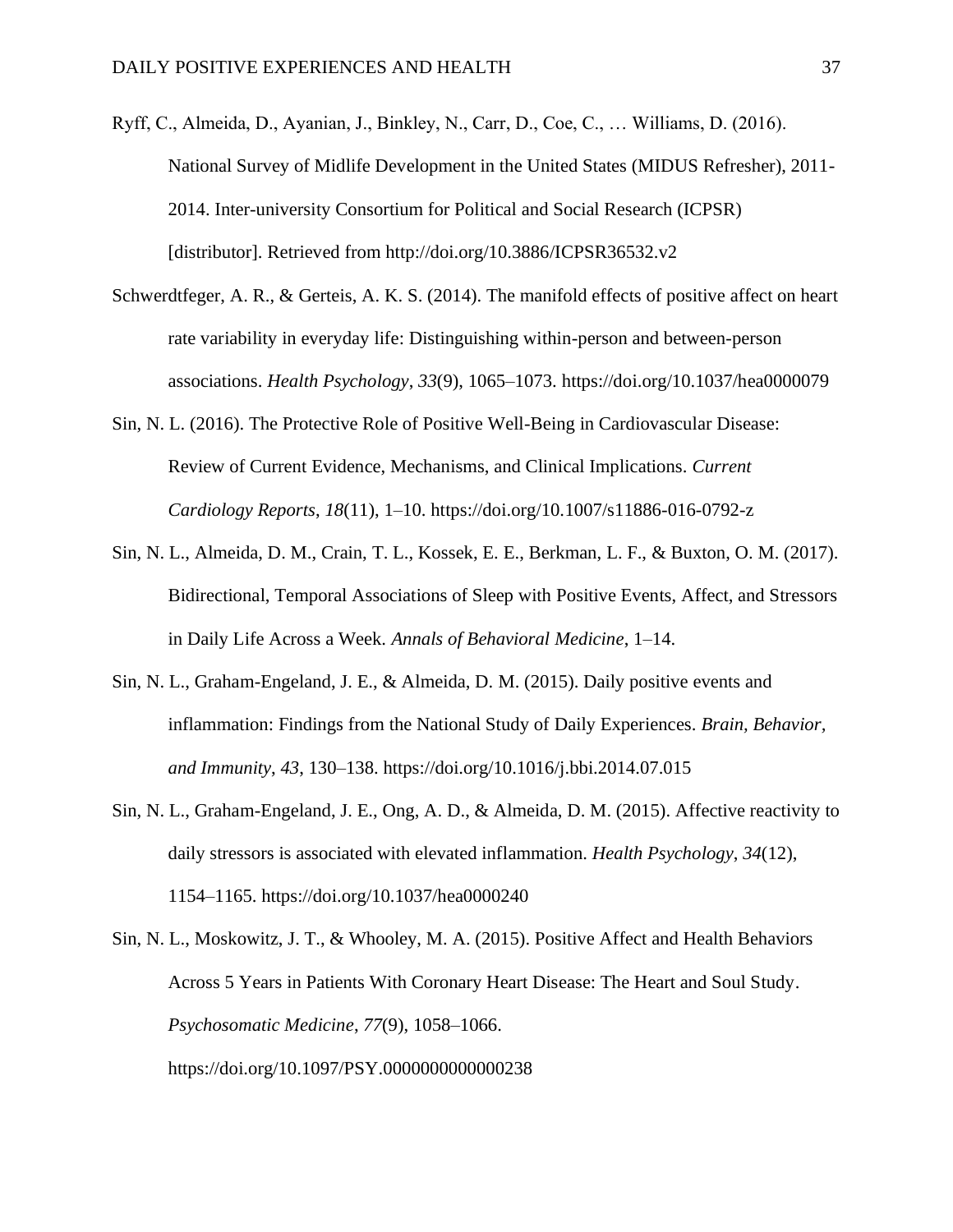- Sin, N. L., Ong, A. D., Stawski, R. S., & Almeida, D. M. (2017). Daily positive events and diurnal cortisol rhythms: Examination of between-person differences and within-person variation. *Manuscript under Review*.
- Sin, N. L., Sloan, R. P., McKinley, P. S., & Almeida, D. M. (2016). Linking Daily Stress Processes and Laboratory-Based Heart Rate Variability in a National Sample of Midlife and Older Adults. *Psychosomatic Medicine*, *78*(5), 573–582. https://doi.org/10.1097/PSY.0000000000000306
- Smith, J. L., Harrison, P. R., Kurtz, J. L., & Bryant, F. B. (2014). Nurturing the Capacity to Savor: Interventions to Enhance the Enjoyment of Positive Experiences. In A. C. Parks & S. M. Schueller (Eds.), *The Wiley Blackwell Handbook of Positive Psychological Interventions* (pp. 42–65). Wiley.
- Stawski, R. S., Cichy, K. E., Piazza, J. R., & Almeida, D. M. (2013). Associations among daily stressors and salivary cortisol: Findings from the National Study of Daily Experiences. *Psychoneuroendocrinology*, *38*(11), 2654–2665.

https://doi.org/10.1016/j.psyneuen.2013.06.023

- Steptoe, A., Gibson, E. L., Hamer, M., & Wardle, J. (2007). Neuroendocrine and cardiovascular correlates of positive affect measured by ecological momentary assessment and by questionnaire. *Psychoneuroendocrinology*, *32*(1), 56–64. https://doi.org/10.1016/j.psyneuen.2006.10.001
- Steptoe, A., Hamer, M., & Chida, Y. (2007). The effects of acute psychological stress on circulating inflammatory factors in humans: A review and meta-analysis. *Brain, Behavior, and Immunity*, *21*(7), 901–912. https://doi.org/10.1016/j.bbi.2007.03.011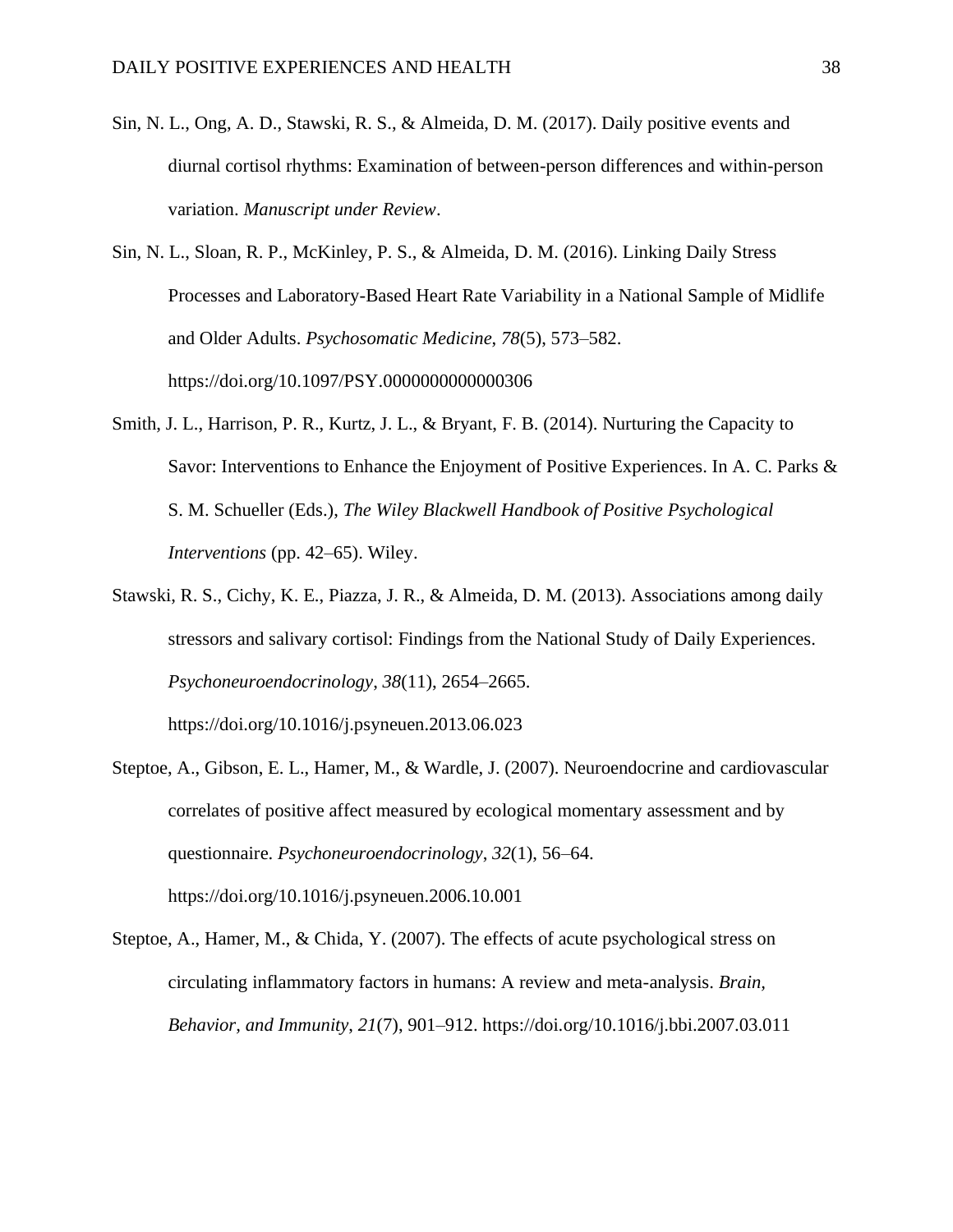Steptoe, A., & Wardle, J. (2005). Positive affect and biological function in everyday life. *Neurobiology of Aging*, *26*(1, Supplement), 108–112. https://doi.org/10.1016/j.neurobiolaging.2005.08.016

- Steptoe, A., & Wardle, J. (2011). Positive affect measured using ecological momentary assessment and survival in older men and women. *Proceedings of the National Academy of Sciences*, *108*(45), 18244–18248. https://doi.org/10.1073/pnas.1110892108
- Steptoe, A., Wardle, J., & Marmot, M. (2005). Positive affect and health-related neuroendocrine, cardiovascular, and inflammatory processes. *Proceedings of the National Academy of Sciences of the United States of America*, *102*(18), 6508–6512. https://doi.org/10.1073/pnas.0409174102
- Stone, A. A., Neale, J. M., Cox, D. S., Napoli, A., Valdimarsdottir, H., & Kennedy-Moore, E. (1994). Daily events are associated with a secretory immune response to an oral antigen in men. *Health Psychology*, *13*(5), 440–446. https://doi.org/10.1037/0278-6133.13.5.440
- Suls, J., Green, P., & Hillis, S. (1998). Emotional Reactivity to Everyday Problems, Affective Inertia, and Neuroticism. *Personality and Social Psychology Bulletin*, *24*(2), 127–136. https://doi.org/10.1177/0146167298242002
- Suls, J., & Martin, R. (2005). The Daily Life of the Garden-Variety Neurotic: Reactivity, Stressor Exposure, Mood Spillover, and Maladaptive Coping. *Journal of Personality*, *73*(6), 1485–1510. https://doi.org/10.1111/j.1467-6494.2005.00356.x
- Volpato, S., Guralnik, J. M., Ferrucci, L., Balfour, J., Chaves, P., Fried, L. P., & Harris, T. B. (2001). Cardiovascular Disease, Interleukin-6, and Risk of Mortality in Older Women The Women's Health and Aging Study. *Circulation*, *103*(7), 947–953. https://doi.org/10.1161/01.CIR.103.7.947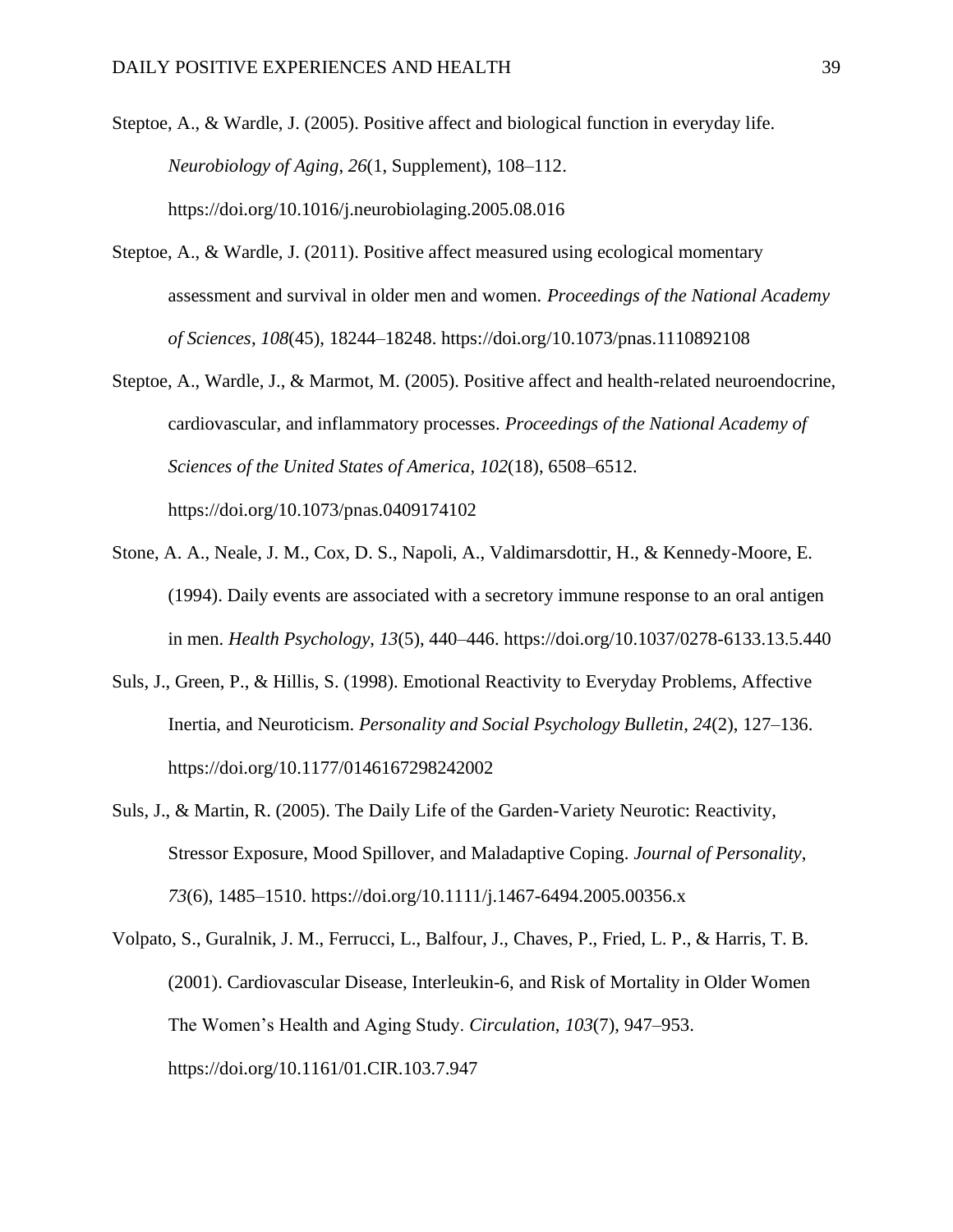Zautra, A. J. (2003). *Emotions, stress, and health*. Oxford University Press.

- Zautra, A. J., Affleck, G. G., Davis, M. C., Tennen, H., & Fasman, R. (2006). Assessing the ebb and flow of daily life with an accent on the positive. In A. D. Ong  $\&$  M. H. M. van Dulmen (Eds.), *Oxford handbook of methods in positive psychology*. New York, NY: Oxford University Press.
- Zautra, A. J., Affleck, G. G., Tennen, H., Reich, J. W., & Davis, M. C. (2005). Dynamic approaches to emotions and stress in everyday life: Bolger and Zuckerman reloaded with positive as well as negative affects. *Journal of Personality*, *73*(6), 1511–1538. https://doi.org/10.1111/j.0022-3506.2005.00357.x
- Zautra, A. J., Guarnaccia, C. A., & Dohrenwend, B. P. (1986). Measuring small life events. *American Journal of Community Psychology*, *14*(6), 629–655.
- Zautra, A. J., & Reich, J. W. (1983). Life events and perceptions of life quality: Developments in a two-factor approach. *Journal of Community Psychology*, *11*(2), 121–132.
- Zautra, A. J., Smith, B., Affleck, G. G., & Tennen, H. (2001). Examinations of chronic pain and affect relationships: Applications of a dynamic model of affect. *Journal of Consulting and Clinical Psychology*, *69*(5), 786–795. https://doi.org/10.1037/0022-006X.69.5.786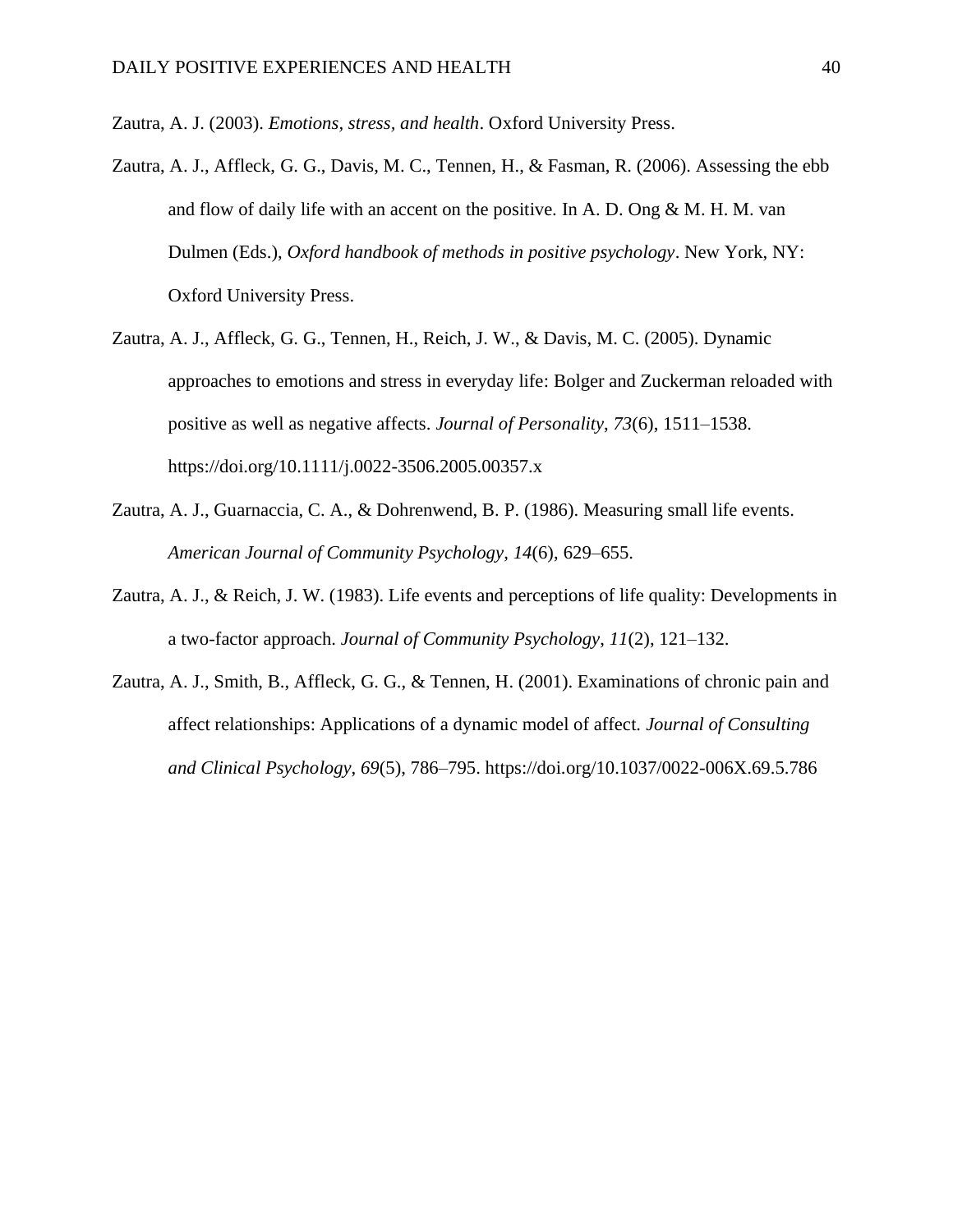#### **Figure Captions**

**Figure 1.** *Conceptual model of pathways linking daily positive experiences and health.*  Individual, group-level, and environmental factors (e.g., personality, socioeconomic status) influence exposure and responses to daily positive experiences as well as stressors. Daily positive experiences are proposed to have proximal direct and stress-buffering effects on physiological functioning and daily health behaviors. These biobehavioral pathways, in turn, influence health over the long term. The paths in the model are conceptualized as bidirectional, reciprocal associations with feedback loops (e.g., poor physical health may reduce daily positive experiences and increase daily stress).

**Figure 2.** *Subjective responses to positive events in the NSDE Refresher Study.* The figure depicts mean ratings from 775 participants; error bars are 95% confidence intervals. Responses were rated on a 4-point scale ranging from "not at all" to "very much."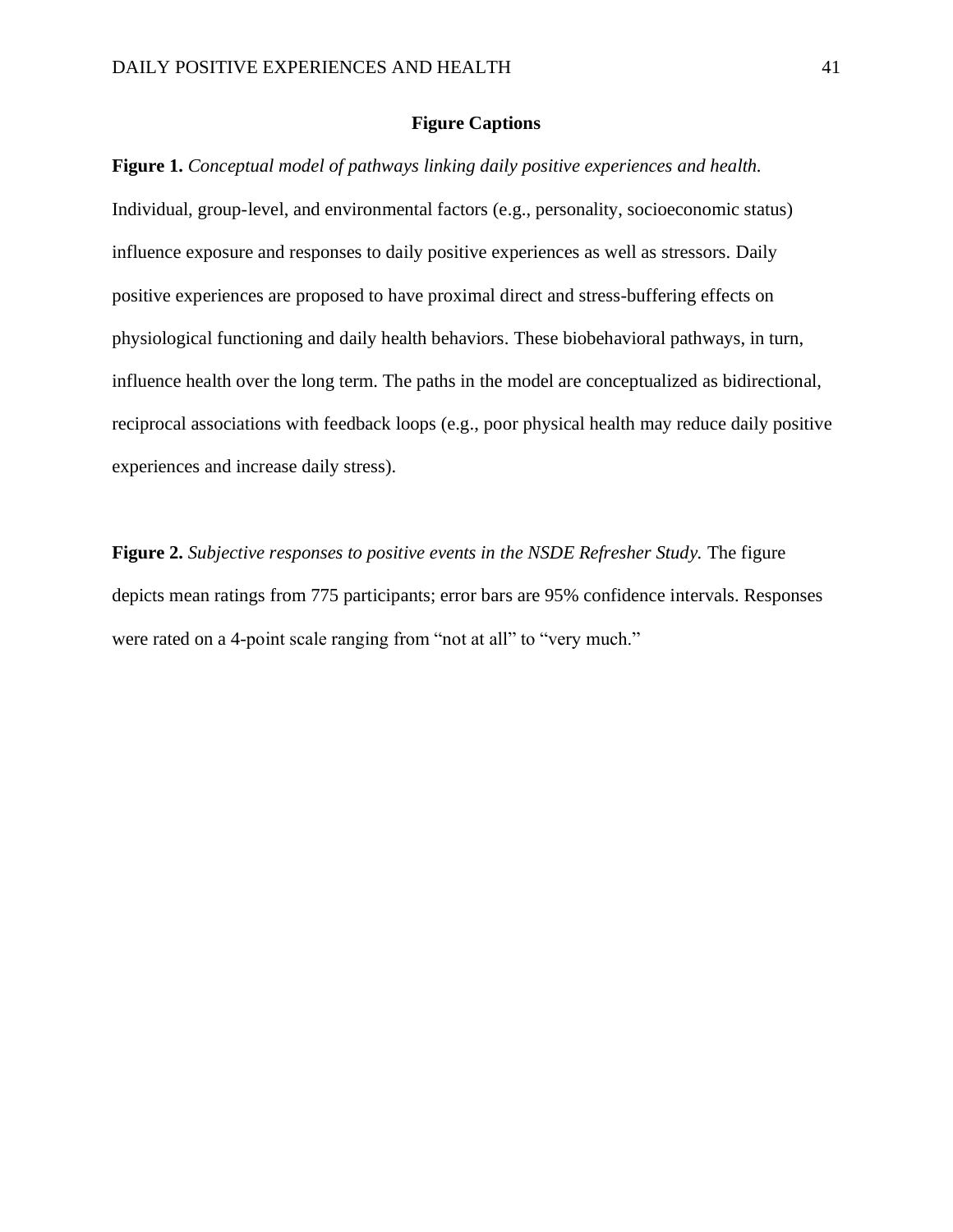# DAILY POSITIVE EXPERIENCES AND HEALTH 42

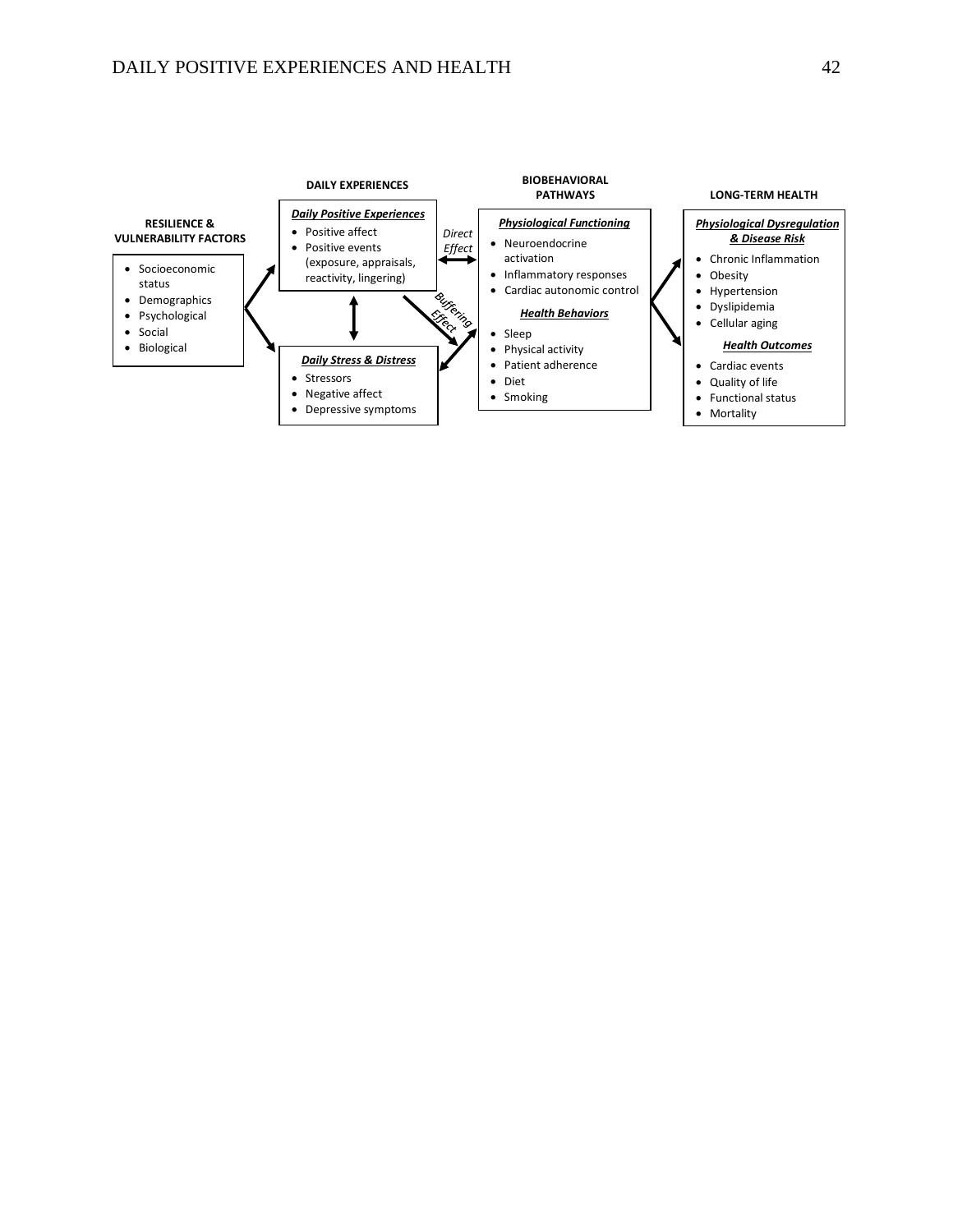

**Subjective Responses to Positive Events**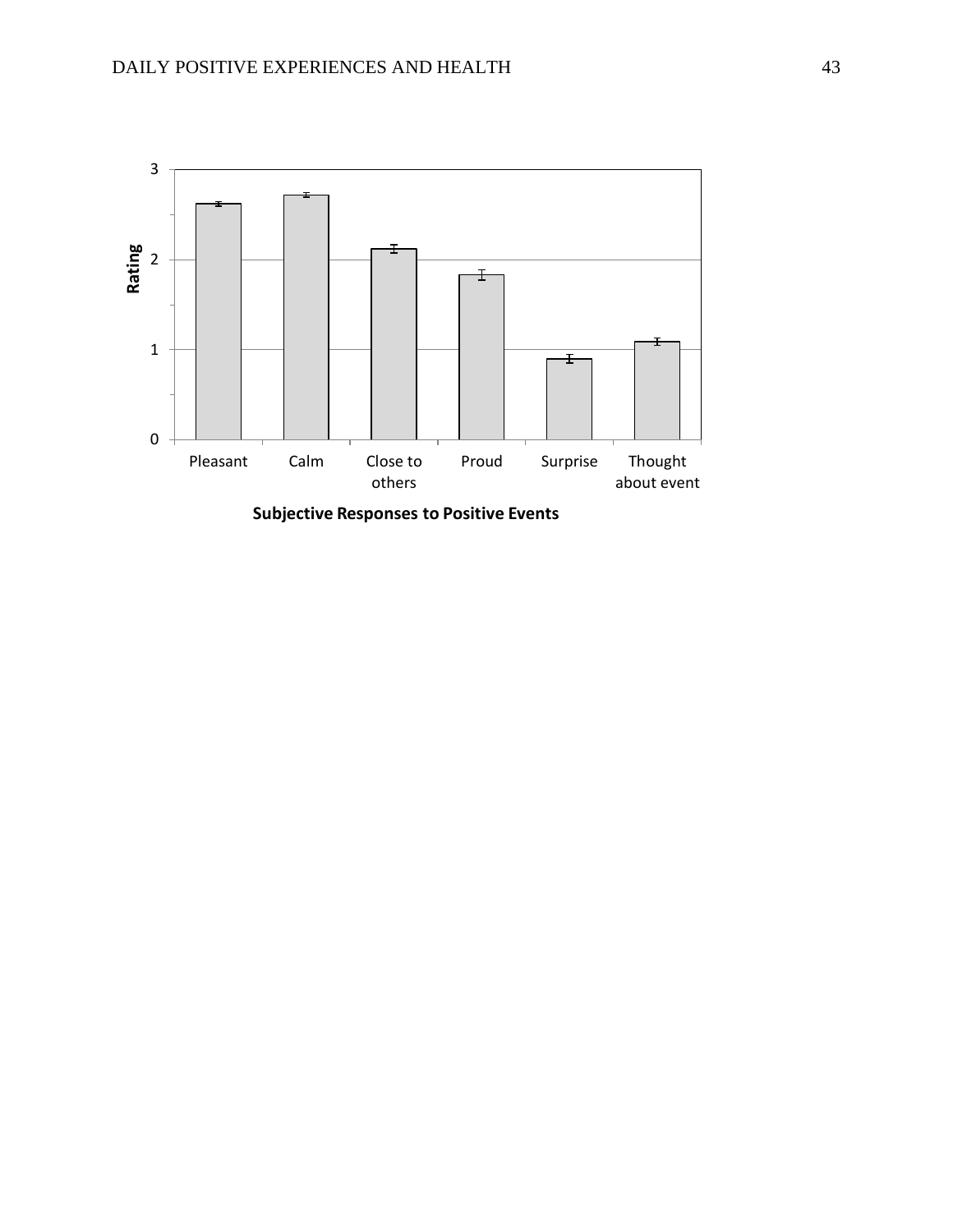|                                                               | <b>NSDE 2</b><br>(N <sub>people</sub> = 2,022,<br>$N_{\rm days} = 14,912$ | <b>NSDE Refresher</b><br>(N <sub>people</sub> = $782$ ,<br>$N_{\rm days} = 5,760$ |  |  |  |  |
|---------------------------------------------------------------|---------------------------------------------------------------------------|-----------------------------------------------------------------------------------|--|--|--|--|
| Overall positive event exposure                               |                                                                           |                                                                                   |  |  |  |  |
| Mean (SD) positive events per day                             | 1.12(0.68)                                                                | 1.31(0.74)                                                                        |  |  |  |  |
| % of days with any positive event (SD)                        | 71% (27%)                                                                 | 75% (25%) <sup>a</sup>                                                            |  |  |  |  |
| <b>Percent of days with type of event (SD)</b>                |                                                                           |                                                                                   |  |  |  |  |
| Social interactions                                           | 62% (29%)                                                                 | 53% (28%)                                                                         |  |  |  |  |
| Work, school, or volunteer position                           | 12% (17%)                                                                 | 8% (14%)                                                                          |  |  |  |  |
| Home                                                          | 19% (22%)                                                                 | 15% (20%)                                                                         |  |  |  |  |
| Network <sup>b</sup>                                          | 9% (14%)                                                                  | 6% (12%)                                                                          |  |  |  |  |
| <b>Nature</b>                                                 |                                                                           | 42% (32%)                                                                         |  |  |  |  |
| Other/Miscellaneous                                           | 10% (15%)                                                                 | 6% (12%)                                                                          |  |  |  |  |
| Within-person correlations with daily positive events         |                                                                           |                                                                                   |  |  |  |  |
| Same-day positive affect                                      | $r = 0.08$ ***                                                            | $r = 0.13***$                                                                     |  |  |  |  |
| Same-day negative affect                                      | $r = 0.03$                                                                | $r = 0.02$                                                                        |  |  |  |  |
| Same-day stressors                                            | $r = 0.05*$                                                               | $r = 0.08*$                                                                       |  |  |  |  |
| <b>Between-person correlations with daily positive events</b> |                                                                           |                                                                                   |  |  |  |  |
| Average daily positive affect                                 | $r = 0.17***$                                                             | $r = 0.17***$                                                                     |  |  |  |  |
| Average daily negative affect                                 | $r = -0.15***$                                                            | $r = 0.07*$                                                                       |  |  |  |  |
| % of days with any stressor                                   | $r = 0.33***$                                                             | $r = 0.28$ ***                                                                    |  |  |  |  |

|  | Table 1. Daily positive events in the National Studies of Daily Experiences (NSDE) |  |  |  |  |
|--|------------------------------------------------------------------------------------|--|--|--|--|
|  |                                                                                    |  |  |  |  |

*Note*. The NSDE Refresher Study included an additional positive event item that asked, "Did you spend time enjoying or viewing nature?"

\**p* < 0.05, \*\**p* < 0.01, \*\*\**p* < 0.001

<sup>a</sup>When positive events in nature are excluded, then the mean (SD) for positive event exposure is 62% (28%). bPositive events that happened to a friend or family member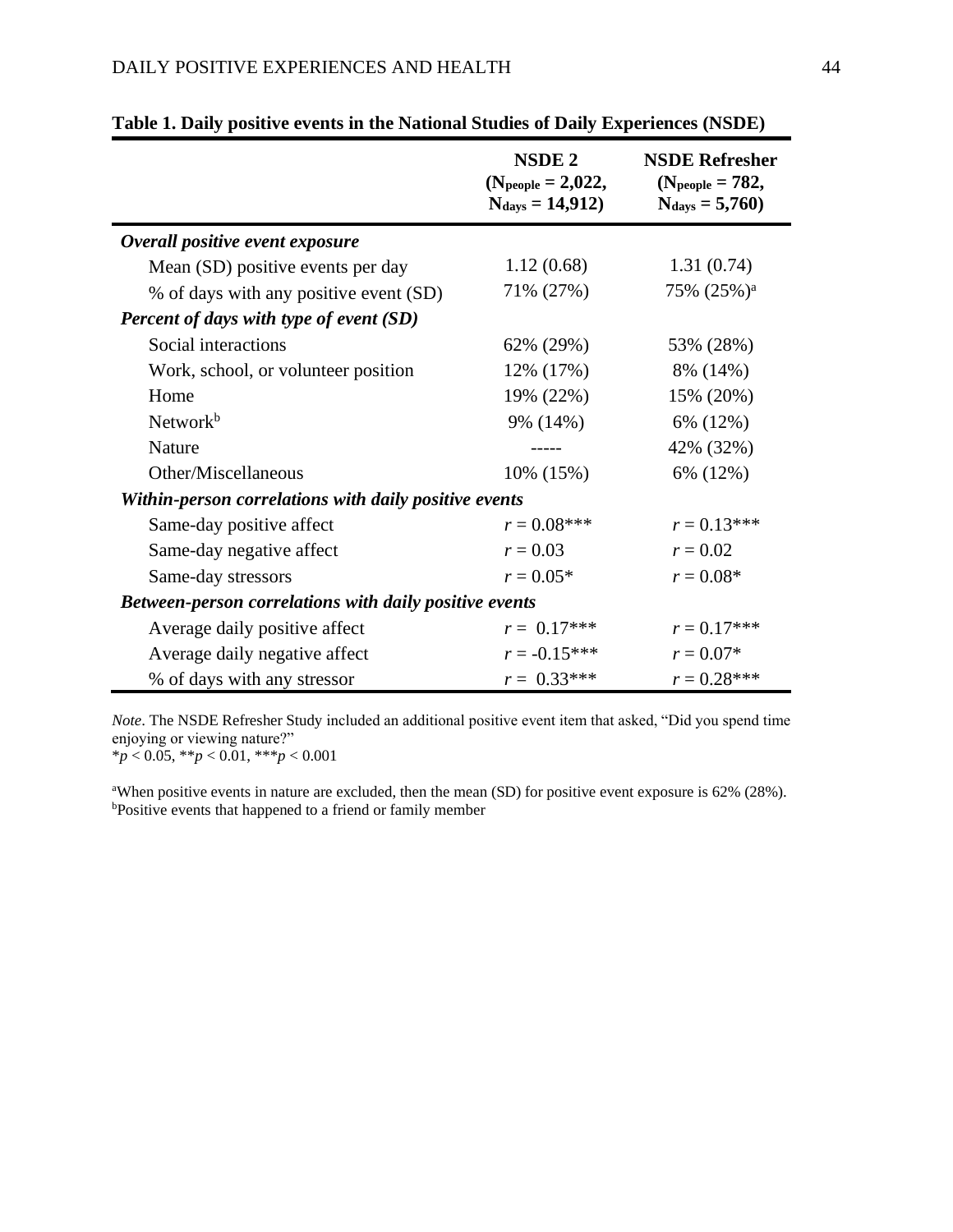|                               | <b>NSDE</b> 2 (N <sub>people</sub> = 2,022) |                          |           | <b>NSDE Refresher</b> ( $N_{people} = 782$ ) |  |  |
|-------------------------------|---------------------------------------------|--------------------------|-----------|----------------------------------------------|--|--|
|                               | Mean (SD)                                   | <b>Group Differences</b> | Mean (SD) | <b>Group Differences</b>                     |  |  |
| Age group                     |                                             |                          |           |                                              |  |  |
| Younger (up to 40 years old)  | 65% (30%)                                   | $F(2, 2019) = 6.83***$   | 67% (27%) | $F(2, 779) = 16.13***$                       |  |  |
| Middle-aged (40-59 years old) | 70% (27%)                                   |                          | 76% (25%) |                                              |  |  |
| Older (60 years and older)    | 73% (27%)                                   |                          | 81% (24%) |                                              |  |  |
| <b>Gender</b>                 |                                             |                          |           |                                              |  |  |
| Men                           | 69% (28%)                                   | $t(2020) = 2.15*$        | 73% (25%) | $t(780) = 1.17$                              |  |  |
| Women                         | 72% (27%)                                   |                          | 76% (26%) |                                              |  |  |
| Race                          |                                             |                          |           |                                              |  |  |
| White race                    | 72% (27%)                                   | $F(2, 2019) = 10.34***$  | 76% (25%) | $F(2, 775) = 4.03*$                          |  |  |
| African American/Black        | 64% (29%)                                   |                          | 70% (27%) |                                              |  |  |
| Other races                   | 66% (31%)                                   |                          | 68% (29%) |                                              |  |  |
| <b>Educational attainment</b> |                                             |                          |           |                                              |  |  |
| High school graduate or below | 62% (29%)                                   | $F(2, 2019) = 59.51***$  | 68% (29%) | $F(2, 779) = 9.02***$                        |  |  |
| Some college                  | 71% (27%)                                   |                          | 74% (25%) |                                              |  |  |
| College graduate or above     | 77% (25%)                                   |                          | 78% (24%) |                                              |  |  |

| Table 2. Demographic and socioeconomic differences in positive event exposure (i.e., % of days with any positive event) |  |  |
|-------------------------------------------------------------------------------------------------------------------------|--|--|
|                                                                                                                         |  |  |

\**p* < 0.05, \*\**p* < 0.01, \*\*\**p* < 0.001

NSDE = National Study of Daily Experiences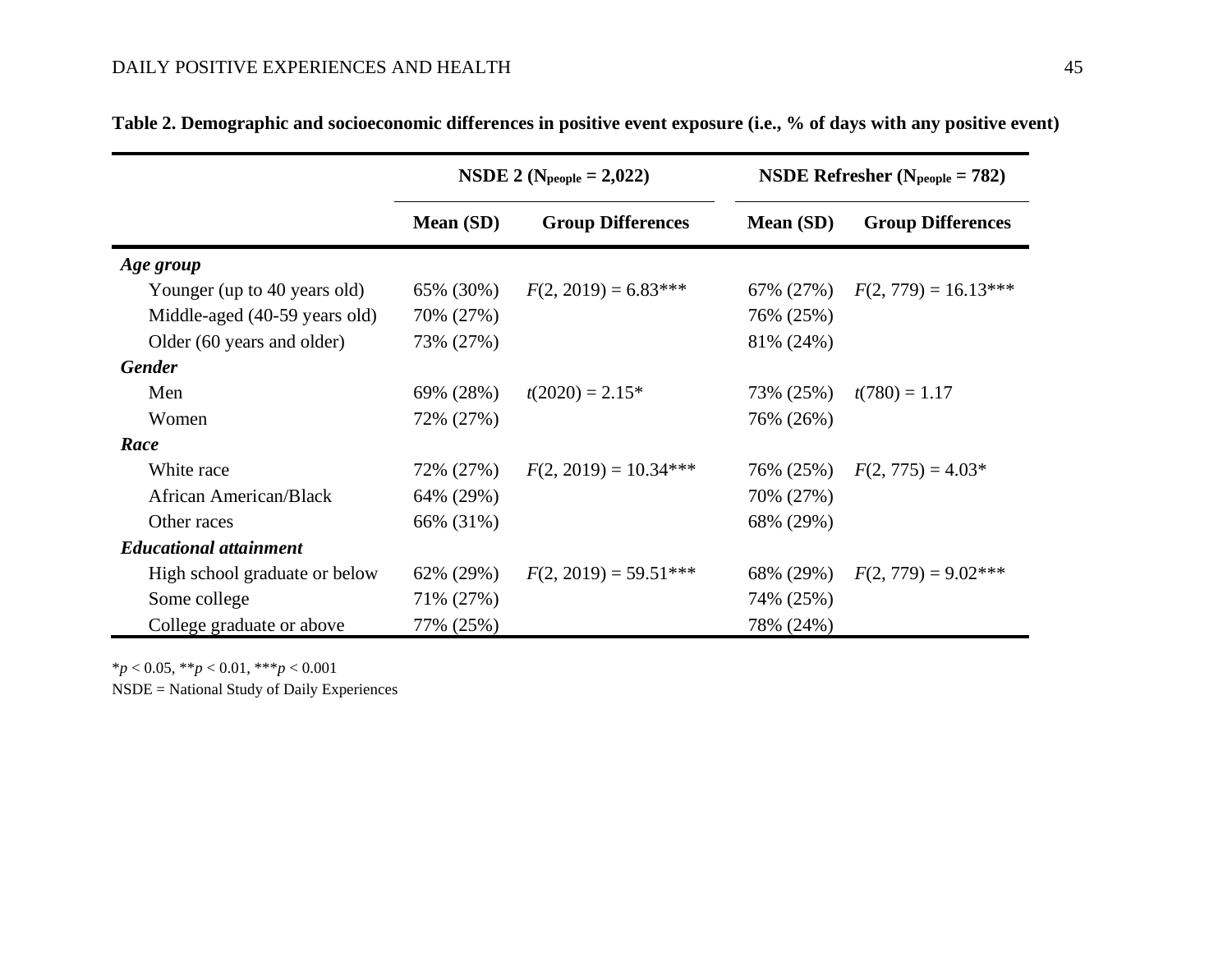# **APPENDIX**

In the National Studies of Daily Experiences (NSDE), daily positive events were assessed using a semi-structured instrument adapted from the Daily Inventory of Stressful Events (Almeida et al., 2002). The instrument consisted of stem questions that inquired about the occurrence of positive events in various life domains. In the NSDE Refresher Study, when participants gave an affirmative answer to a stem question, they were asked a series of follow-up questions regarding their emotional responses to the positive event and how much they have thought about the event.

#### **Stem Questions**

- 1. Did you have an *interaction* with someone that most people would consider particularly positive (for example, sharing a good laugh with someone, or having a good conversation) since this time yesterday? No Yes
- 2. Since (this time/we spoke) yesterday, did you have an experience at *work, school, or at a volunteer position* that most people would consider particularly positive? No Yes
- 3. Since (this time/we spoke) yesterday, did you have an experience at *home* (other than what you've already mentioned) that most people would consider particularly positive? No Yes
- 4. Since (this time/we spoke) yesterday, did anything happen to a *close friend or relative* (other than what you've already mentioned) that turned out to be particularly positive for you? No Yes
- 5. Since (this time/we spoke) yesterday, did you spend any time enjoying or viewing *nature*? Please do not include any events you have previously mentioned.<sup>a</sup> No Yes
- 6. Other than what you've already mentioned, did *anything else* happen to you since (this time/we spoke) yesterday that most people would consider particularly positive? No Yes

<sup>a</sup>This item was asked only in the NSDE Refresher Study.

#### **Subjective Responses (NSDE Refresher Study only)**

1. How *pleasant or enjoyable* was this experience? Very much Somewhat Not very Not at all